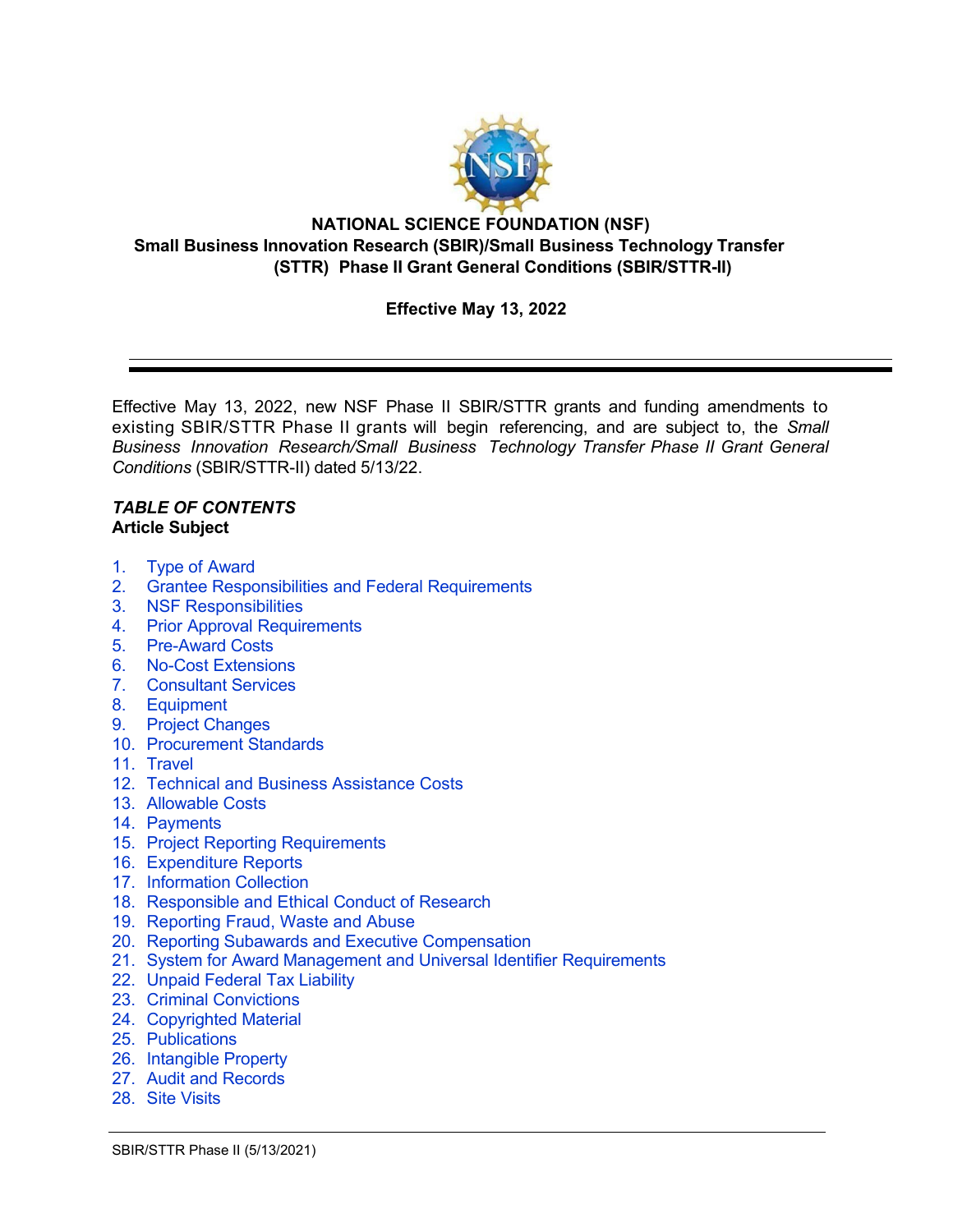- 29. [Termination and Enforcement](#page-25-2)
- 30. [Termination Review](#page-26-0) Procedure
- 31. Price [Reduction](#page-26-1) for Defective Cost or Pricing Data
- 32. [Non-Discrimination Statutes](#page-28-0)
- 33. [Reporting Classifiable Information](#page-28-1)
- 34. Animal [Welfare](#page-28-2)
- 35. [Research Involving Recombinant](#page-29-0) or Synthetic Nucleic Acid Molecules
- 36. Clean Air [and Water](#page-29-1)
- 37. Human [Research](#page-29-2) Subjects
- 38. [Life Sciences Dual Use Research of Concern \(DURC\)](#page-30-0)
- 39. [Investigator](#page-30-1) Financial Disclosure Policy
- 40. [Whistleblower](#page-30-2) Protection
- 41. [State Sales and Use Taxes](#page-30-3)
- 42. [Build America, Buy America](#page-30-4)
- 43. [Recipient Integrity](#page-31-0) and Performance Matters
- 44. [Breach of Personally Identifiable Information](#page-31-1)
- 45. [Post-award Disclosure of Current Support and In-Kind Contribution Information](#page-31-2)
- 46. [Fee Payments](#page-32-0)
- 47. [Section 889 of the National Defense Authorization Act \(NDAA\) for Fiscal Year \(FY\) 2019](#page-32-1)
- 48. [Limitation of Funds](#page-33-0)
- 49. Debarment [and Suspension](#page-33-1)
- 50. Public Access to [Copyrighted](#page-34-0) Material
- 51. [Resolution of](#page-34-1) Conflicting Conditions
- 52. [Resolution of Disagreements and Disputes](#page-34-2)

#### **Other Considerations**

- 53. [Liability](#page-35-0)
- 54. Sharing of Findings, Data and Other [Research](#page-35-1) Products
- 55. [Partnerships with Foreign Collaborators](#page-35-2)
- 56. Government [Permits and Activities Abroad](#page-35-3)

#### <span id="page-1-0"></span>**1. Type of Award**

The award notice specifies a pre-determined fixed amount of NSF support for the project described in the referenced proposal. This amount is based upon the budget approved by NSF for the referenced proposal, as amended. NSF anticipates that the full grant amount will be paid without regard to the actual cost subsequently incurred.

Payment of the award amount, however, is subject to compliance with the grant terms and conditions, including Article Allowable Costs, Article Payments, Article Project Reporting Requirements, Article Price Reduction for Defective Cost or Pricing Data, and NSF's acceptance of the reports submitted by the grantee under Article Project Reporting Requirements. On the basis of its review of these reports and/or other pertinent information, NSF reserves the right to modify the payment schedule or suspend or terminate the grant, if NSF determines that such action is appropriate. If estimated total expenditures are significantly less than the grant amount, NSF reserves the right to renegotiate the amount and/or duration of this grant. Similarly, if the grantee expects that the full scope of work will be completed at a total cost significantly lower than the award amount, it is the obligation of the grantee to promptly notify NSF.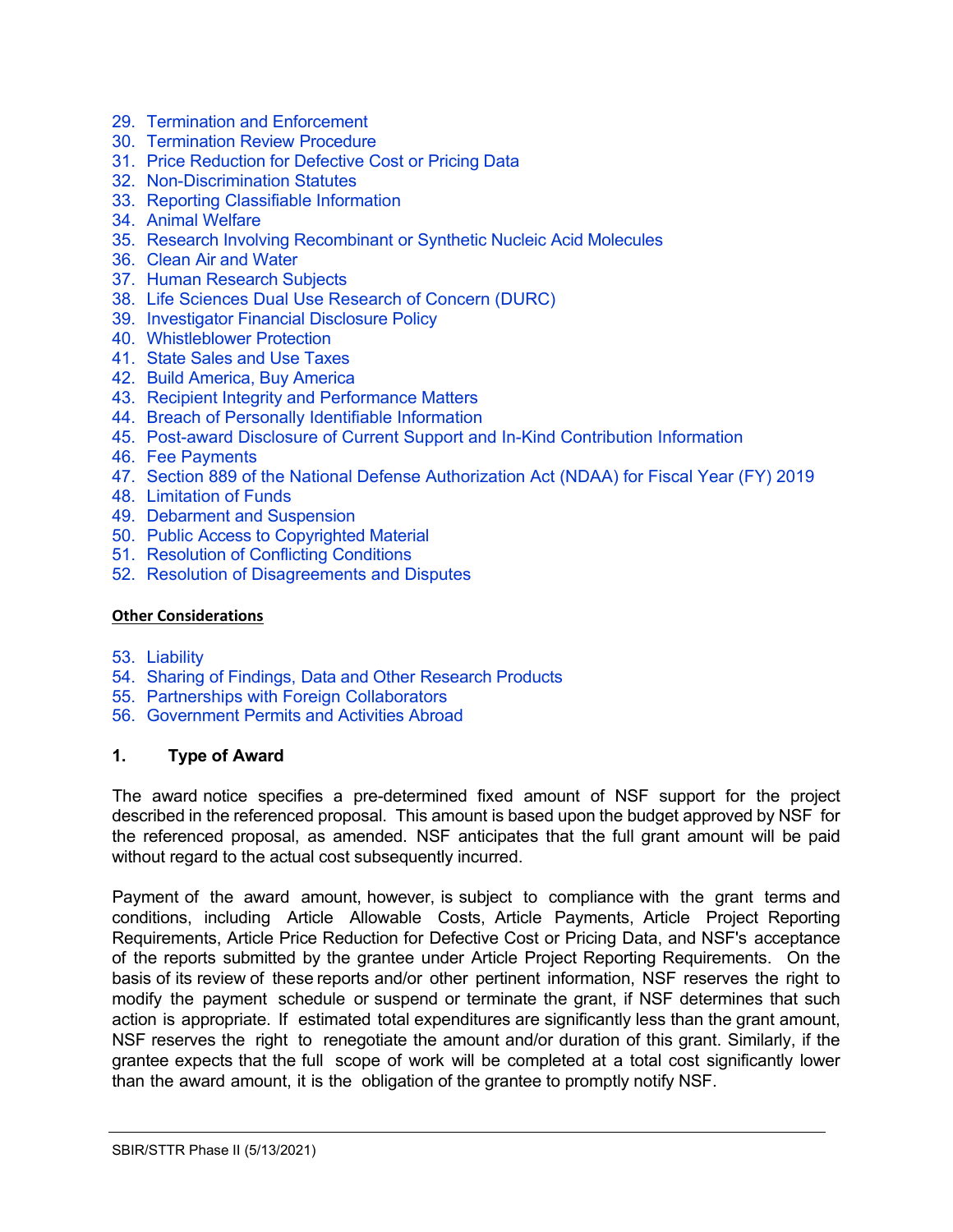## <span id="page-2-0"></span>**2. Grantee Responsibilities and Federal Requirements**

a. The company (grantee) must identify an Authorized Organizational Representative (AOR) who is an officer of the company with financial responsibility, who is the addressee of the award notice and who approves all reports and required certifications.

b. The grantee has full responsibility for the conduct of the project or activity supported under this grant and for adherence to the grant conditions. A minimum of 50% of the research and/or analytical effort as measured by the budget must be performed by the grantee on an SBIR Phase II grant. On an STTR Phase II grant, a minimum of 40% of the research, as measured by the budget, must be performed by the grantee and a minimum of 30% of the research, as measured by the budget, by the collaborating research institution.

c. Although the grantee is encouraged to seek the advice and opinion of the Foundation on special problems that may arise, such advice does not diminish the grantee's responsibility for making sound scientific and administrative judgments and should not imply that the responsibility for operating decisions has shifted to the Foundation. The grantee is responsible for notifying NSF about (1) any allegation of scientific misconduct that it concludes has substance and requires an investigation in accordance with NSF misconduct regulations published at 45 Code of Federal Regulations (CFR) Part 689, and (2) any significant problems relating to the scientific, technical, administrative or financial aspects of the grant.

d. The requirements of this grant are contained in these *SBIR/STTR Phase II Grant General Conditions* unless otherwise specified in the award notice. The applicable Federal administrative standards are incorporated by reference and are contained in [2 CFR §200,](http://www.ecfr.gov/cgi-bin/text-idx?SID=704835d27377ef5213a51c149de40cab&amp%3Bnode=2%3A1.1.2.2.1&amp%3Brgn=div5) *Uniform Administrative Requirements, Cost Principles, and Audit Requirements for Federal Awards* (Uniform Guidance) Subparts C and D. NSF has determined 2 CFR §200 Subparts C and D also apply to commercial organizations, including small businesses.

e. The grantee is responsible for ensuring that the Principal Investigator(s)  $(PIs)^1$  $(PIs)^1$  receive a copy of the grant conditions, including: the award notice, the budget, these general terms and conditions, any special terms and conditions and any subsequent changes in the grant conditions. These grant conditions are made available to the grantee by NSF in electronic form at [https://www.nsf.gov/awards/managing/special\\_conditions.jsp,](https://www.nsf.gov/awards/managing/special_conditions.jsp) and may be duplicated, copied or otherwise reproduced by the grantee as appropriate. This provision does not alter the grantee's full responsibility for conduct of the project and compliance with all award terms and conditions. Award notices are available electronically via the NSF FastLane system at [https://www.fastlane.nsf.gov/.](https://www.fastlane.nsf.gov/) Award notices are available electronically via the NSF FastLane system at [https://www.fastlane.nsf.gov/.](https://www.fastlane.nsf.gov/)

# <span id="page-2-1"></span>**3. NSF Responsibilities**

a. The grantee has overall responsibility for NSF-funded cooperative agreements, including providing award oversight for technical/programmatic, financial, and administrative performance. The cognizant NSF Program Officer may participate in discussions of programmatic, technical, managerial and/or scheduling concerns; provide guidance and/or advice; review and, where required by the Agreement, approve technical or programmatic reports and requests submitted by the grantee; and may schedule desk and/or on-site reviews as necessary to resolve any NSF

<span id="page-2-2"></span> $1$  For purposes of the terms and conditions, the term Principal Investigator (PI) and co-PI also includes the term Project Director and co-Project Director.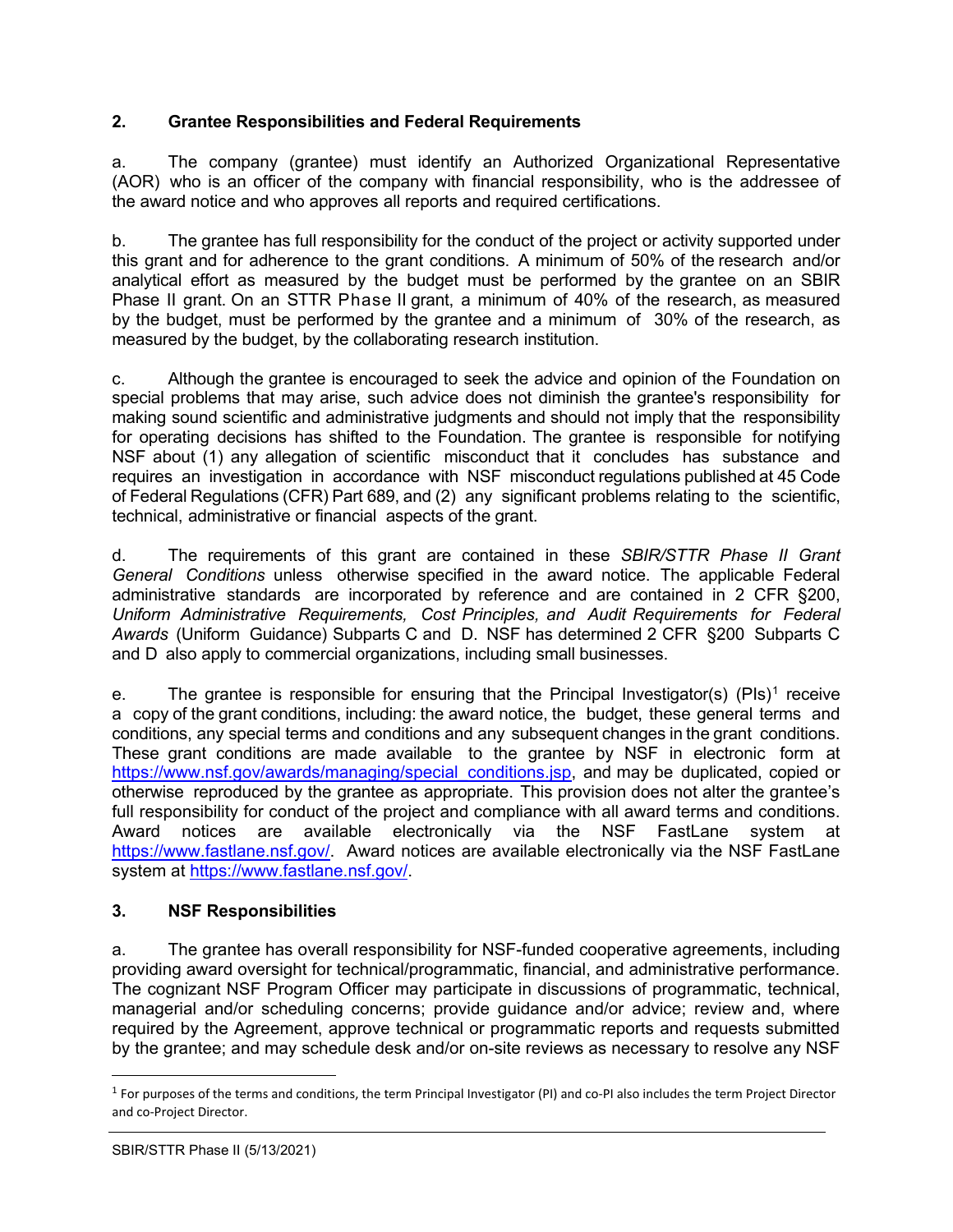award questions or resolve follow-up audit issues.

b. The grantee shall submit all requests for prior approval in accordance with the procedures identified in Article 4.b. below.

c. The cognizant NSF Program Officer will only request additional work within the scope of the award; will only issue instructions that do not constitute a project change as defined in Article Project Changes; and will only suggest changes that will not increase or decrease the estimated cost or time required for performance under the Cooperative Agreement (see Article Limitation of Funds).

## <span id="page-3-0"></span>**4. Prior Approval Requirements**

Unless otherwise stated in the award notice, grantees must obtain NSF prior written approval as specified in these terms and conditions and in the applicable prior approval matrix Requests for NSF prior written approval specified in the applicable NSF Prior Approval Matrix must be submitted via the use of NSF's electronic systems. Those prior approval requirements that do not already have a specific request type in NSF's electronic systems must be submitted via use of the "Other" category in Research.gov. As a service to grantees, the most commonly requested prior approvals are listed below.

- a. NSF prior written approval is required for:
	- i. Significant Project Changes
		- 1. Transfer of the project effort (see Article 9. See also 2 CFR §200.308)
		- 2. Changes in objectives or scope (see Article 9. See also 2 CFR §200.308)
		- 3. Long-Term Disengagement or change of PI/PD (see Article 9. See also 2 CFR §200.308)

b. All requests for no cost extensions must be submitted in accordance with the procedures set forth in PAPPG Chapter VI.D.3.c.(ii)<sup>2</sup> Those prior approval requirements that do not already have a specific request type in NSF's electronic systems must be submitted via use of the "Other" category in Research.gov.

c. Written approval is required from the cognizant NSF Program Officer (e.g., via email) for any project revision that results in a 5% or greater budget reallocation.

## <span id="page-3-1"></span>**5. Pre-Award Costs**

a. The grantee may approve pre-award costs incurred within the 90 calendar day period before the start date of the grant. Requests for approval of pre-award costs for periods greater than 90 calendar days must be submitted electronically via NSF's electronic systems.

b. Pre-award costs must be necessary for the effective and economical conduct of the project and the costs must be otherwise allowable in accordance with Article Allowable Costs.

<span id="page-3-2"></span> $2$  Grantees are not authorized to extend an award that contains a zero balance.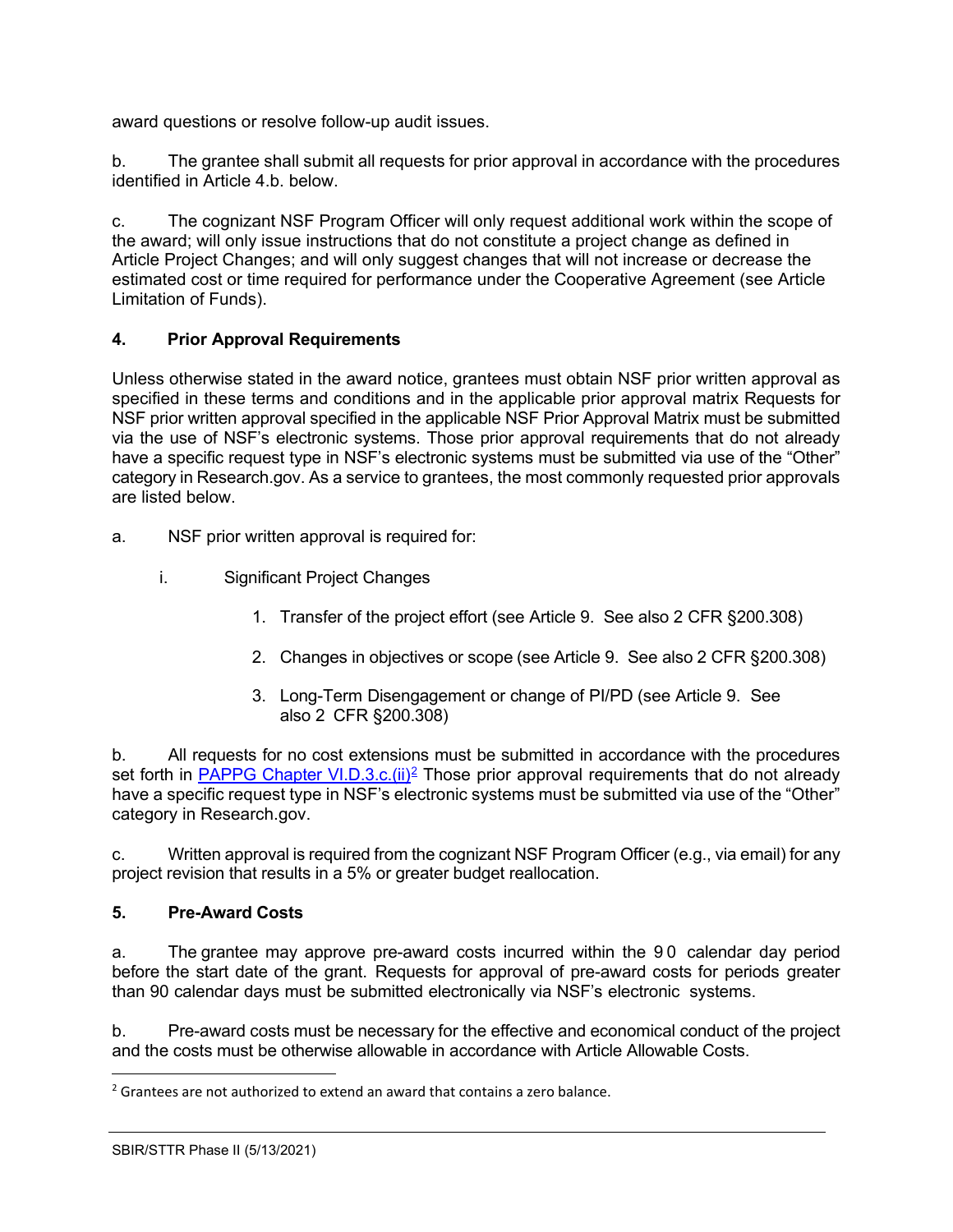c. Pre-award expenditures are made at the grantee's risk. Grantee authority to approve pre-award costs does not impose an obligation on NSF: (1) in the absence of appropriations; (2) if a grant is not subsequently made; or (3) if a grant is made for a lesser amount than the grantee anticipated.

d. In accordance with 2 CFR §200.458, if pre-award costs are charged to the grant, these costs must be charged to the initial budget period, unless otherwise specified in the award notice.

# <span id="page-4-0"></span>**6. No-Cost Extensions**

No-cost extensions to the project must be approved by NSF. Requests for no-cost extensions should be submitted to NSF at least 45 days prior to the expiration date of the award and must be submitted through NSF's electronic systems. The request must explain the need for the extension and include an estimate of the unobligated funds remaining and a plan for their use.

## <span id="page-4-1"></span>**7. Consultant Services**

Costs for professional and consultant services, including those who are members of a particular profession or possess a special skill and who are not officers or employees of the performing organization, are allowable when reasonable in relation to the services rendered and when not contingent upon recovery of costs from NSF. If not included in the grant budget, anticipated services must be justified and information furnished on each individual's expertise, primary organizational affiliation, expected daily compensation rate and number of days of expected service. Consultants' travel costs, including subsistence, may be included. If requested, the grantee must be able to justify that the proposed rate of pay is reasonable. Additional information on the allowability of consultant costs is available in 2 CFR §200.459.

## <span id="page-4-2"></span>**8. Equipment**

Equipment falls under the umbrella of property, which consists of real property and personal property (tangible and intangible). The standards for managing, tracking, and disposing of property funded by NSF or any property acquired for a project under by an NSF grant are outlined in 2 CFR §200.310-316. See also FAQ 200.318-1 of the [Frequently Asked Questions for The](https://www.cfo.gov/assets/files/2CFR-FrequentlyAskedQuestions_2021050321.pdf)  [Office of Management and Budget's Uniform Administrative Requirements, Cost Principles, and](https://www.cfo.gov/assets/files/2CFR-FrequentlyAskedQuestions_2021050321.pdf)  [Audit Requirements for Federal Awards](https://www.cfo.gov/assets/files/2CFR-FrequentlyAskedQuestions_2021050321.pdf) at 2 CFR §200 regarding Equipment and A-110 Screening Procedures.

a. *Title*

Unless otherwise specified in the cooperative agreement, title to equipment purchased or fabricated with NSF award funds will vest with the grantee upon acquisition. Such equipment is considered exempt property and shall be acquired and used in accordance with paragraph c below. In special situations, the award may require that title to equipment purchased, acquired or fabricated by the grantee with NSF funds pass directly to the government upon acquisition. The grantee holds title to the property in trust consistent with [2 CFR §200.316,](http://a257.g.akamaitech.net/7/257/2422/15mar20071500/edocket.access.gpo.gov/cfr_2007/janqtr/pdf/2cfr215.34.pdf) unless and until the expiration of 120 days from the award end date providing the government has not exercised its conditional interest as further described in paragraph b.7.

b. *Conditions for Acquisition and Use of Equipment*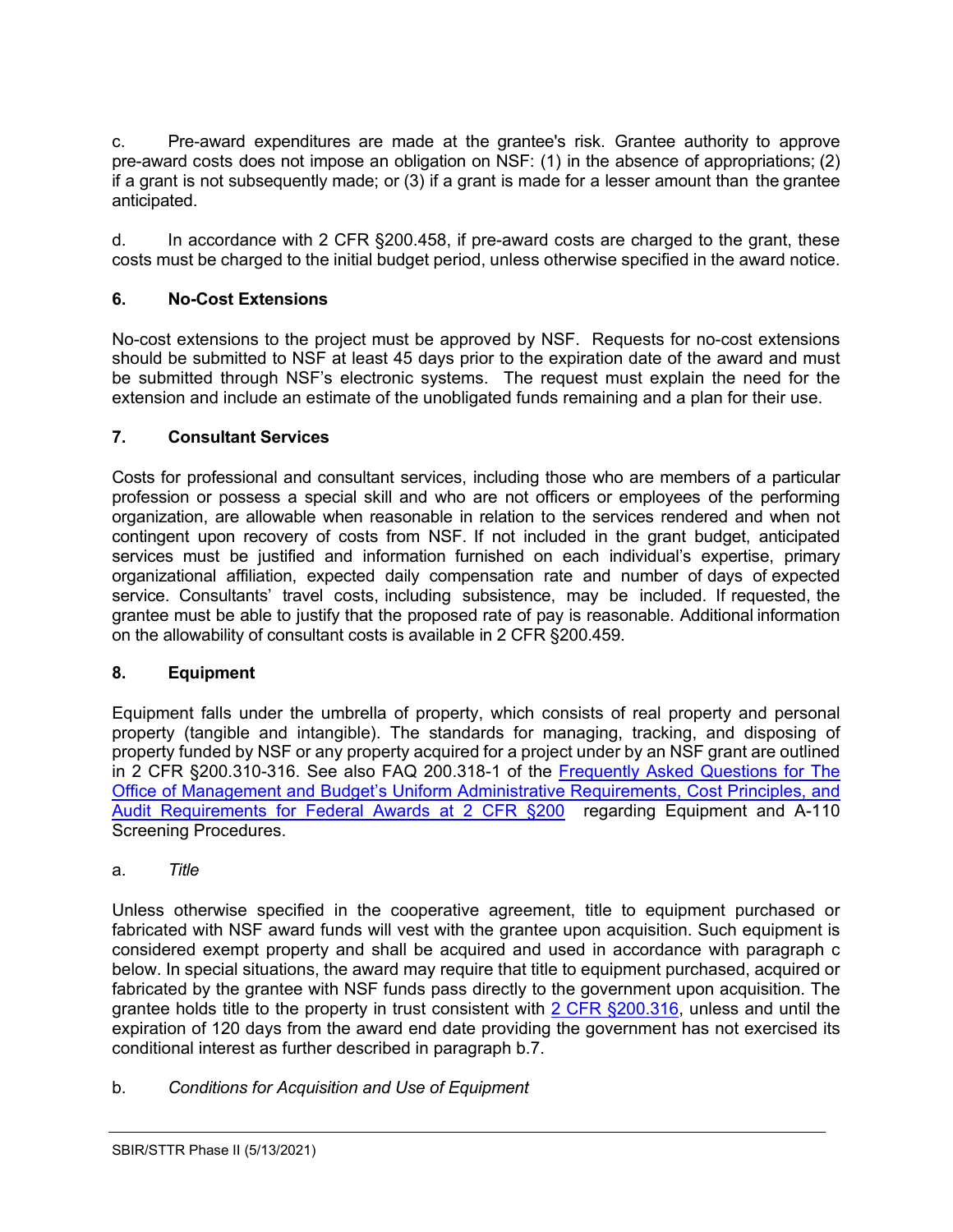- i. Grantee Assurance. The grantee will assure that for each purchase of equipment, it is:
	- 1. Necessary for the research or activity supported by the grant;
		- 2. Not otherwise reasonably available and accessible;
		- 3. Of the type normally charged as a direct cost to sponsored agreements;
	- 4. Acquired in accordance with organizational practice.
- ii. General Purpose Equipment. Expenditures for general-purpose equipment are typically not eligible for support (see [PAPPG Chapter IX.D.2.b\).](https://www.nsf.gov/pubs/policydocs/pappg22_1/pappg_9.jsp#IXD2)
- iii. Equipment Usage. The equipment must remain in use for the specific project for which it was obtained in accordance with 2 CFR §200.313(c)(1), unless the provision in 2 CFR §200.313(c)(4) applies.
- iv. Equipment Sharing. The equipment must be shared on other projects or programs in accordance with 2 CFR §200.313(c)(1).
	- 5. Property Management Standards. The grantee shall maintain a property management system that, at a minimum, meets the requirements of 2 CFR §200.313(d) , which requires a physical inventory every two years , ensures adequate safequards to prevent loss, damage, or theft of the property, and provides for maintenance procedures to keep the property in good condition.
	- 6. Competition. The grantee must not use equipment acquired with the Federal award to provide services for a fee that is less than private companies charge for equivalent services, unless specifically authorized by Federal statute for as long as the Federal government retains an interest in the equipment in accordance with 2 CFR §200.313(c)(3).
	- 7. Right to Transfer Title.
		- (a) In accordance with 2 CFR §200.313(e), NSF may identify items of equipment having an acquisition cost of \$5,000 or more where NSF reserves the right to transfer title to the Federal Government or a third party named by the Federal Government at any time during the grant period.
		- (b) In cases where NSF elects to transfer the title, disposition instructions will be issued no later than 120 days after the end date of the NSF-supported project for which it was acquired.

## <span id="page-5-0"></span>**9. Project Changes**

Consistent with 2 CFR §200.308(c), the grantee is required to obtain NSF prior written approval whenever there are significant changes in the project or its direction as stipulated below.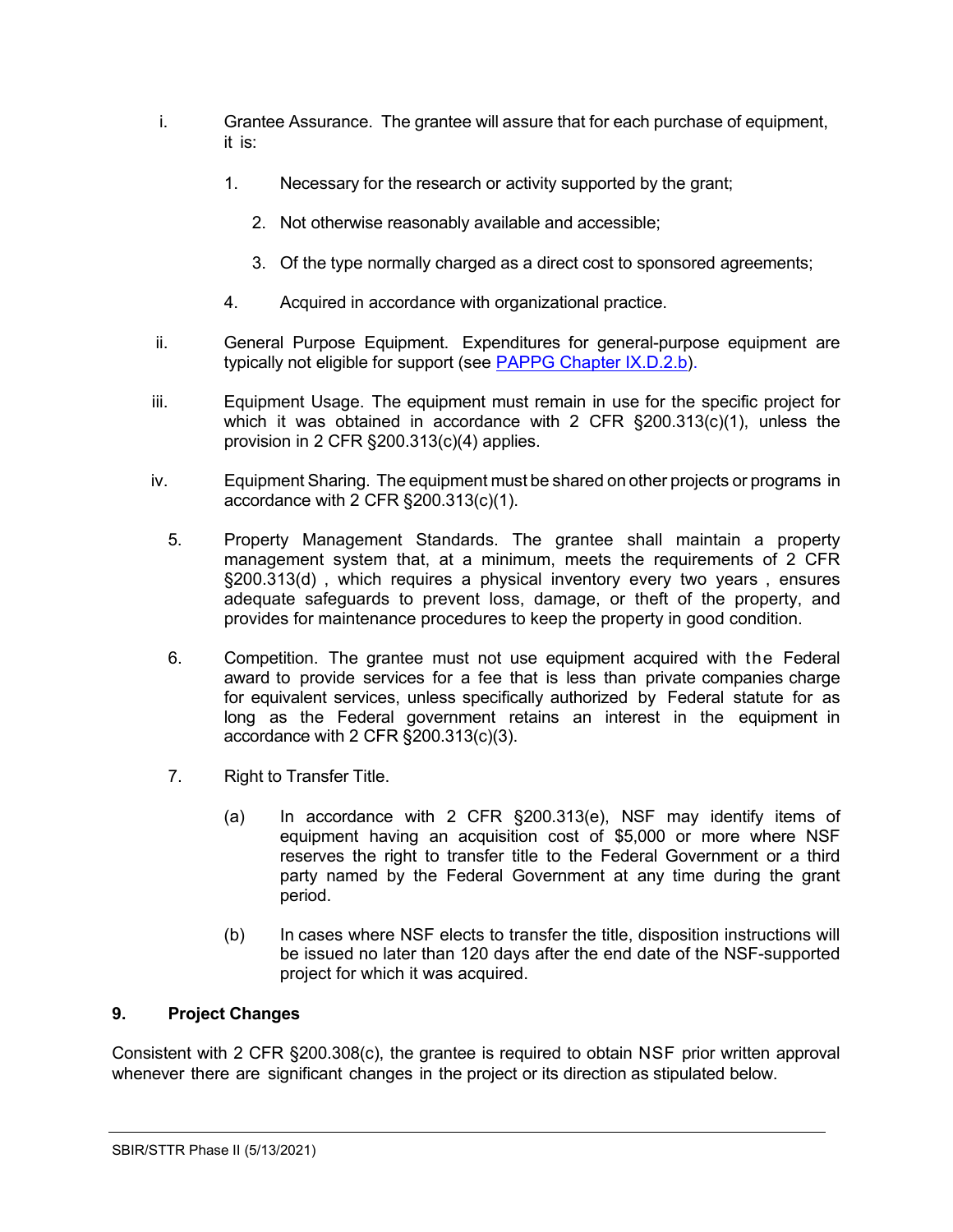- a. Subawarding or Transferring Part of an NSF Award (Subaward)
	- 1. If the intention to subaward or transfer part of the project to another organization has been disclosed in the proposal, NSF authorization is not needed unless approval has been specifically withheld in the award notice.
	- 2. If it becomes necessary to subaward or transfer part of an NSF award after an award has been made, notification of this intent should be submitted via use of NSF's electronic systems and must be electronically signed by an Authorized Organizational Representative (AOR). The request shall include a clear description of the work to be performed and a proposed budget (see [PAPPG Chapter VII.B.4](https://www.nsf.gov/pubs/policydocs/pappg22_1/pappg_7.jsp#VIIB4) for additional information). NSF approval of such changes will be by an amendment to the award.
	- 3. The grantee remains responsible for monitoring of the activities of the subrecipient as necessary to ensure that the subaward is used for authorized purposes, in compliance with Federal statutes, regulations and the terms and conditions of the subaward as outlined in 2 CFR §200.331-332. This includes maintaining the necessary documentation on all subawards and making it available to NSF upon request. The grantee shall include subaward activities in the annual and final project reports that are submitted to NSF.
		- v. Consistent with the requirements specified in 2 CFR §200.3321, the grantees must adhere to the requirements for pass-through entities in establishing and managing subawards issued under the award. In addition, the grantees shall ensure that the following articles, if applicable, flow down to all subrecipients, or are appropriately addressed in the subaward instrument: Articles Consultant Services, Equipment, Procurement Standards, Travel, Allowable Costs, Information Collection, Responsible and Ethical Conduct of Research, Reporting Subawards and Executive Compensation, System for Award Management and Universal Identifier Requirements, Copyrighted Material, Publications, Intangible Property, Audit and Records, Site Visits, Non-Discrimination Statutes, Reporting Classifiable Information, Animal Welfare, Research Involving Recombinant or Synthetic Nucleic Acid Molecules, Clean Air and Water, Human Research Subjects, Life Sciences Dual Use Research of Concern (DURC), Whistleblower Protection, State Sales and Use Taxes, Build America, Buy America, Recipient Integrity and Performance Matters, Fee Payments, Section 889 of the National Defense Authorization Act (NDAA) for Fiscal Year (FY) 2019, Liability, Sharing of Findings, Data and Other Research Products, Government Permits and Activities Abroad.

If the grantee issues contracts exceeding \$2,000 for construction, alteration or repair that are within the scope of the Acts found in 2 CFR §200, Appendix II, "Contract Provisions for Non-Federal Entity Contracts Under Federal Awards," the appropriate clauses applicable to construction activities also will be included in applicable contracts.

b. Changes in Objectives or Scope

A proposed change in the objectives of the project stated in the proposal or agreed modifications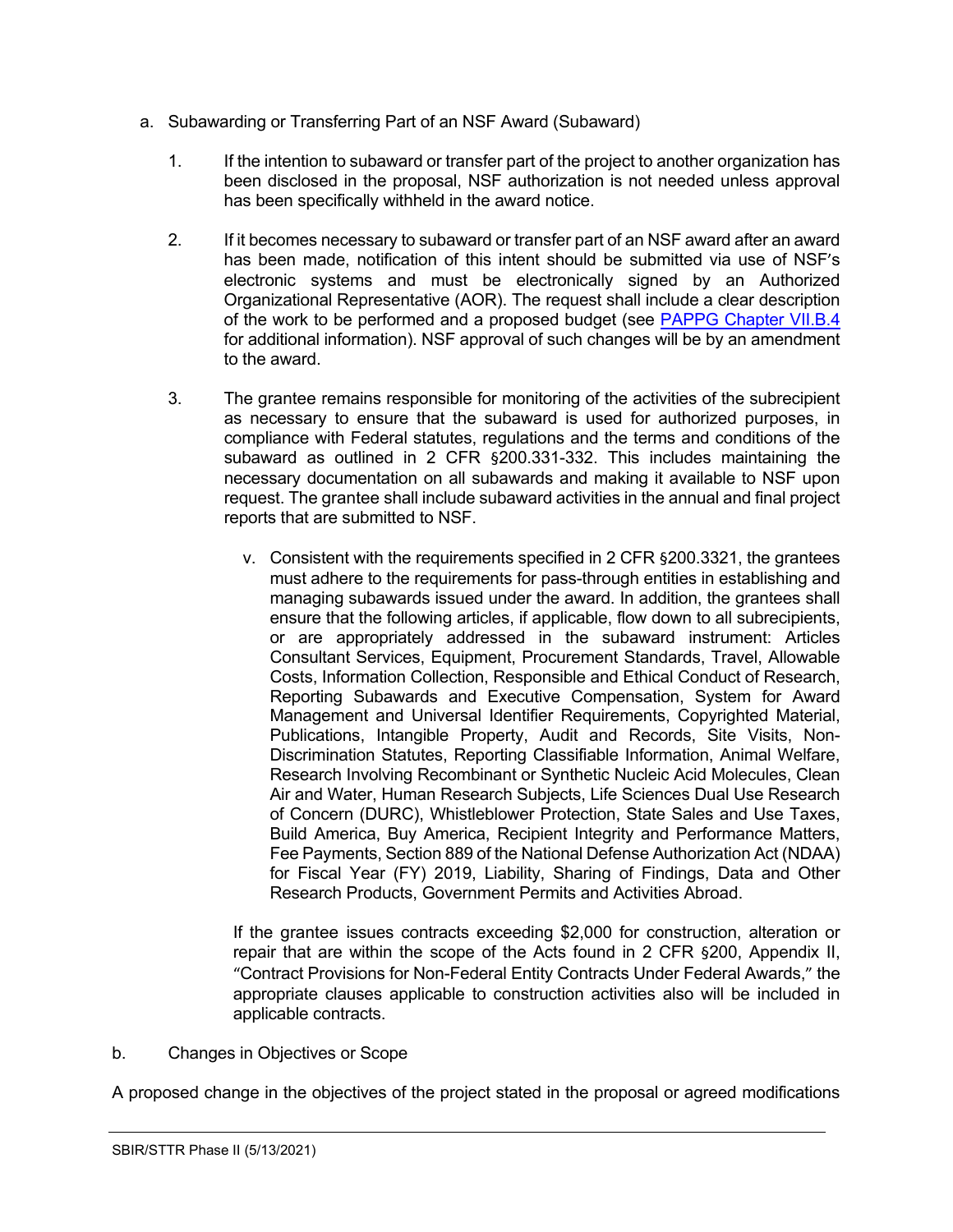thereto should be communicated via use of NSF's electronic systems. NSF approval of such changes will be by written approval of the cognizant NSF Program Officer.

c. Long-Term Disengagement or Change of Principal Investigator (PI) or co-PI

If a named PI or co-PI plans to or becomes aware that he or she will: (1) devote substantially less effort to the work than anticipated in the approved proposal (defined in 2 CFR §200.308(c)(3iii) as a reduction of 25% or more in time devoted to the project); (2) sever his or her connection with the grantee; or (3) be disengaged from the project for a continuous period of more than 3 months, or otherwise relinquish active direction of the project, he or she shall advise the appropriate official at the grantee, who shall initiate action appropriate to the situation in accordance with the guidelines described in [PAPPG Chapter VII.B.2.](https://www.nsf.gov/pubs/policydocs/pappg22_1/pappg_7.jsp#VIIB2)

## <span id="page-7-0"></span>**10. Procurement Standards**

The grantee (including for-profit organizations) is responsible for compliance with the procurement standards identified in [2 CFR §200.31](http://www.access.gpo.gov/nara/cfr/waisidx_07/2cfr215_07.html)7-327.

## <span id="page-7-1"></span>**11. Travel**

## *a. Allowability of Travel Expenses*

- 1. Expenses for transportation, lodging, subsistence and related items incurred by project personnel and by outside consultants employed on the project (see PAPPG [Chapter II.C.2.g\(iv\)\)](https://www.nsf.gov/pubs/policydocs/pappg22_1/pappg_2.jsp#IIC2giv) who are in travel status on business related to an NSFsupported project are allowable as prescribed in the governing cost principles. Except as noted in Article Pre-Award Costs, the requirements for NSF prior written approval specified in 2 CFR §200.475 are waived.
- 2. Except as provided in the governing cost principles, the difference between economy airfare and a higher-class airfare is unallowable. A train, bus or other surface carrier may be used in lieu of, or as a supplement to, air travel at the lowest first-class rate by the transportation facility used. If such travel, however, could have been performed by air, the allowance will not normally exceed that for jet economy airfare.

## <span id="page-7-2"></span>**12. Technical and Business Assistance Costs**

a. The associated Phase II SBIR/STTR solicitation permits proposers to include up to \$50,000 for commercialization assistance to assist in technology commercialization efforts (as outlined in the current SBIR/STTR Policy Directive and the John S. McCain National Defense Authorization Act for Fiscal Year 2019). Specifically, this funding is for securing the services of one or more third-party service providers that will assist with one or more of the following commercialization activities:

- 1. the identification and development of customers for the NSF-funded technology;
- 2. providing advice on financing strategy and fundraising from private sector;
- 3. establishing strategic partnerships with relevant stakeholders; and/or
- 4. the evaluation and protection of intellectual property.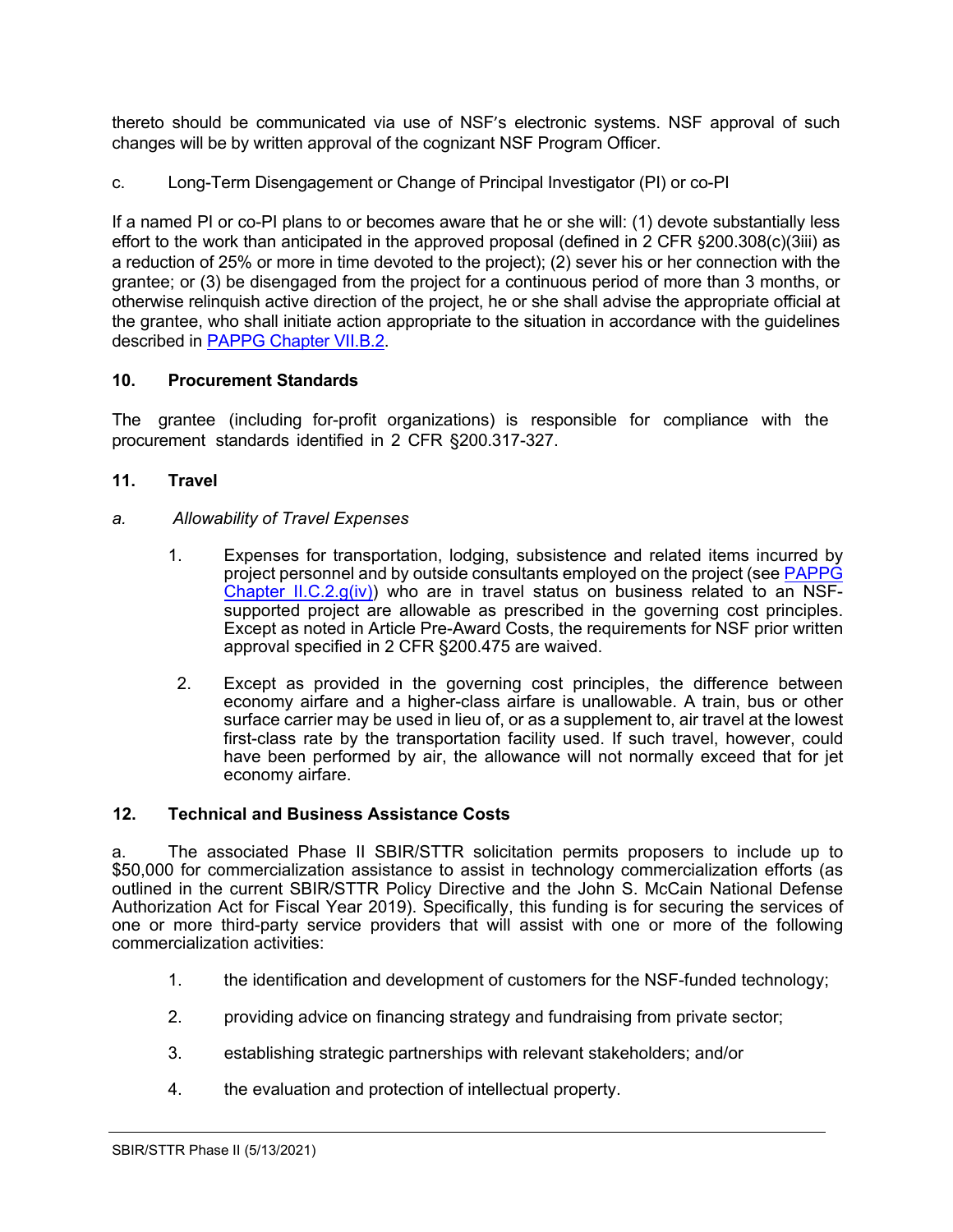b. If the approved award budget includes funds for TABA activities, and these funds were not allocated to specific cost items, each of which was documented with pricing documentation, and reviewed in-depth as part of the Phase II Administrative and Financial Capability review, then the following requirements apply:

- 1. Prior to expending funds for these purposes, the grantee will be required to submit the following documentation for approval from the cognizant NSF Program Officer:
	- (a) The proposed commercialization-related activities to be undertaken with support from the service provider. These activities should be consistent with the Phase II commercialization plan submitted in the Phase II proposal.
	- (b) The expected outcomes of the proposed activities.
	- (c) A brief profile of the service provider, including a discussion of the provider's qualifications and track record.
	- (d) Letter of commitment or statement of work from the service provider describing the services to be provided, cost for the services, and clearly defined, agreed-upon deliverables with measurable success metrics.
- 2. The grantee is obligated to track funds spent on TABA activities separately from other award expenses and report the cumulative amount of TABA funds spent as part of each interim report submitted to NSF, and as part of the final report.
- 3. Prior approval from NSF is required to reallocate budgeted TABA funds for other types of costs.

#### <span id="page-8-0"></span>**13. Allowable Costs**

a.  $\hskip1cm$  The allowability of costs $^{\textdegree}$  and cost allocation methods for work performed under this grant, <code>up</code> to the amount specified in the grant, shall be determined in accordance with the governing cost principles as specified below and must conform with NSF policies, grant special provisions and grantee internal policies in effect on the start date of the grant.

b. The cost principles that govern for-profit organizations can be found in the Federal Acquisition Regulation, 48 CFR Part 31.

c. Certain prior approval requirements contained in the governing cost principles have been modified by Article Prior Approval Requirements.

#### <span id="page-8-1"></span>**14. Payments**

a. NSF SBIR/STTR grantees are required to request payments electronically through the Award Cash Management Service (ACM\$). Under ACM\$, grantees must provide award level detail at the time of the payment request. Grantees should request payments in amounts necessary to meet their current needs, pursuant to the guidelines contained in 31 CFR Part 205. Unless otherwise specified in the award, the grantee agrees to comply with all applicable Treasury regulations and National Science Foundation implementing and reporting procedures, which are outlined in [PAPPG Chapter VIII.](https://www.nsf.gov/pubs/policydocs/pappg22_1/pappg_8.jsp)

<span id="page-8-2"></span><sup>&</sup>lt;sup>3</sup> Consistent with 2 CFR § 200.453(c), for computing devices, charging as a direct cost is allowable for devices that are essential and allocable, but not solely dedicated, to the performance of the grant.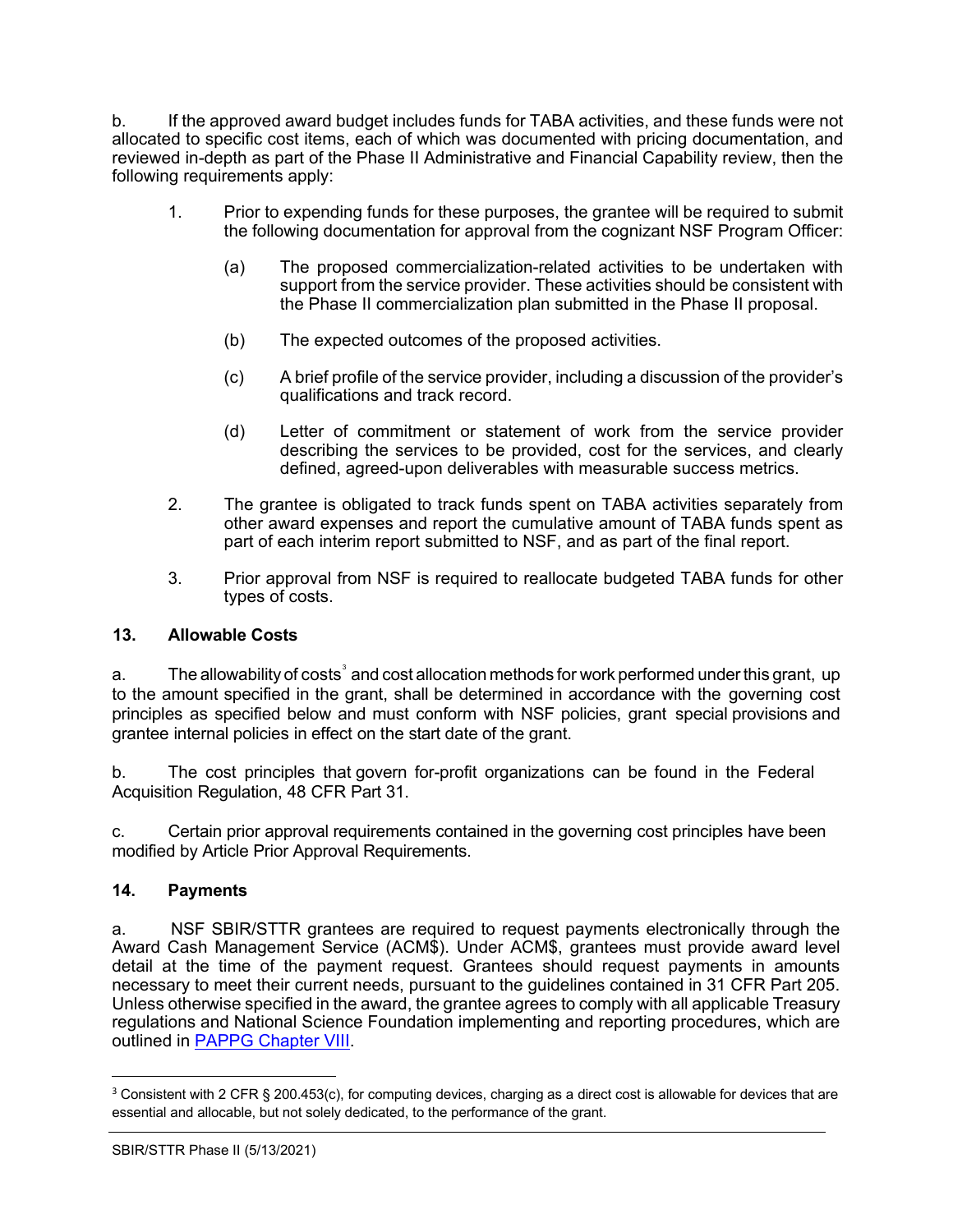b. In accordance with 2 CFR §200.305, where appropriate, grantee are required to maintain advances of Federal funds in interest-bearing accounts. Grantees may retain interest earned on amounts up to \$500 per year for administrative expenses. Any additional interest earned on Federal advance payments deposited in interest-bearing accounts must be remitted annually to the Department of Health and Human Services Payment Management System (PMS) through an electronic medium using either the Automated Clearing House (ACH) network or a Fedwire Funds Service payment. Instructions on submission of remittances can be found in [PAPPG Chapter](https://www.nsf.gov/pubs/policydocs/pappg22_1/pappg_8.jsp#VIIID3)  [VIII.D.3.](https://www.nsf.gov/pubs/policydocs/pappg22_1/pappg_8.jsp#VIIID3)

c. In the absence of an approved modification to this schedule, payments will be made by NSF as follows: A total of twenty-five percent (25%) of the award amount will be made available on the start date of the award, twenty percent (20%) upon acceptance by NSF of each satisfactory interim report, and the remainder (15%) upon acceptance by NSF of a satisfactory final report as described in Article Project Reporting Requirements and/or in the SBIR/STTR Program Solicitation.

If grantees do not submit all reports in accordance with this section, and 2 CFR §200.344 (Closeout), within one year of the period of performance end date, NSF must report the non-Federal entity's material failure to comply with the terms and conditions of the award with the OMB-designated integrity and performance system (currently FAPIIS). NSF may also pursue other enforcement actions per § 200.339.

d. In accordance with 2 CFR §200.344, unless the Federal awarding agency authorizes an extension, grantees must liquidate all financial obligations incurred under the Federal award no later than 120 calendar days after the end date of the period of performance. NSF will financially close SBIR/STTR awards will financially close 120 days from after the period of performance award end date and the award will be removed from the ACM\$ payment screen for active awards.

To receive payment, SBIR/STTR grantees must register with the System for Award Management (SAM) at [https://www.sam.gov/.](https://www.sam.gov/) NSF will use the grantee company name, address and electronic funds transfer information from SAM to register the official address and banking information for payments. Next, the grantee should follow the instructions to register in ACM\$ at: ACM\$ [Information.](https://www.research.gov/research-portal/appmanager/base/desktop?_nfpb=true&_pageLabel=research_node_display&_nodePath=/researchGov/Service/Desktop/InstitutionAndUserManagement.html) Failure to submit an acceptable final report will result in withholding of payment and may be grounds for suspension or termination of the grant.

# <span id="page-9-0"></span>**15. Project Reporting Requirements**

## a. *General*

Payment of the award amount is conditioned upon the grantee's acceptance and compliance with the award terms and conditions which include contributing the approximate person-months proposed and delivery to NSF and its acceptance of required reports. The results of the grantees' efforts under this award are to be documented in the form of interim reports (3-5 pages) submitted on a six-month schedule and a final report. The intent of this reporting schedule is for the grantee to update NSF on the award progress at roughly the quarter-point, halfway-point, and threequarter-point of the project, as measured by project effort. Therefore, with approval by the cognizant NSF Program Officer and the grantee organization, the timing of the interim reports can be altered based on project progress. The interim reports and the final report must be submitted electronically via Research.gov, and must include a completed, signed SBIR/STTR Project Status Form. The Project Reporting system may be accessed at [http://www.research.gov/.](http://www.research.gov/)

The interim reports and the final report must be approved by the cognizant NSF Program Officer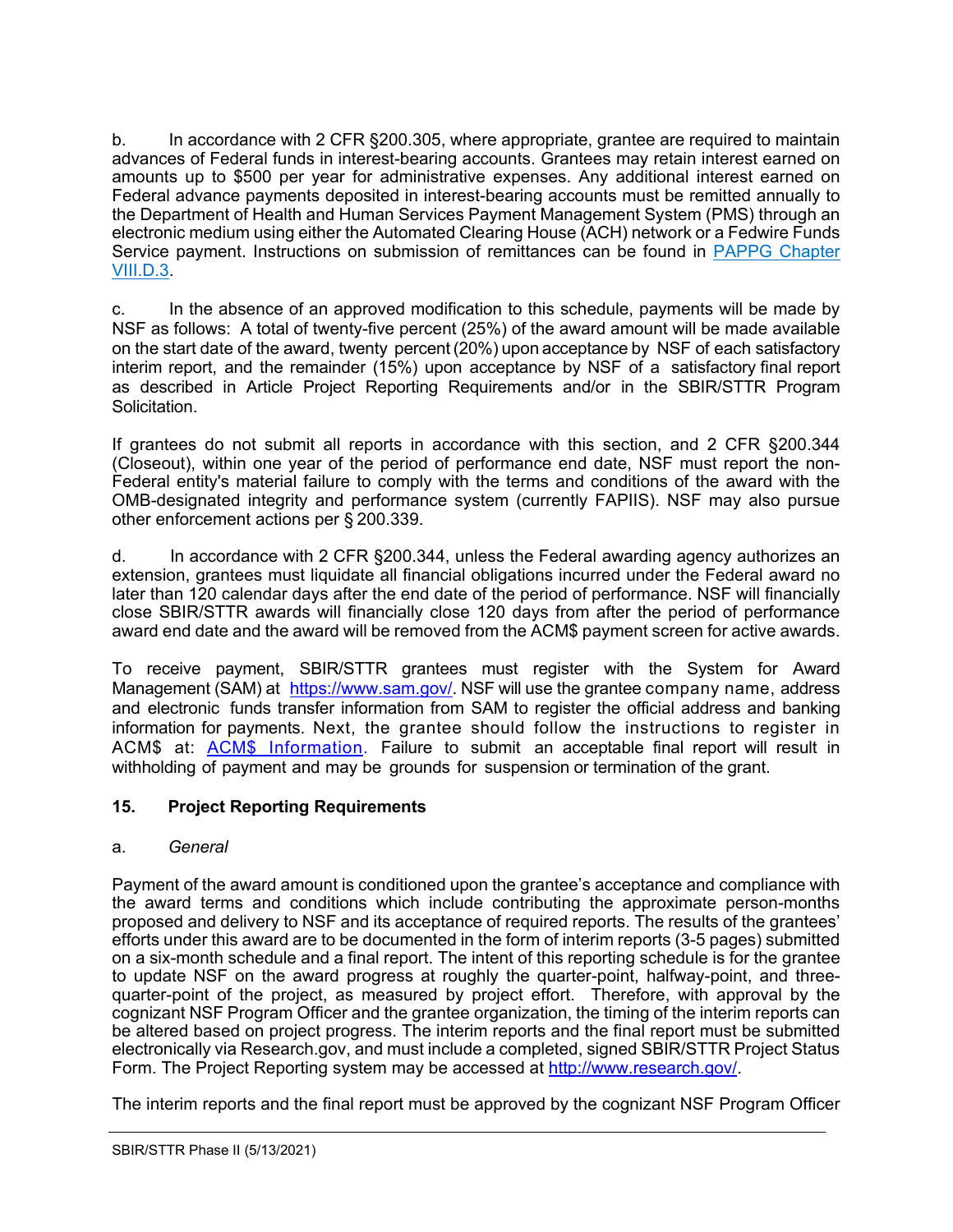prior to release of payment. In instances where a report is considered unacceptable, the cognizant NSF Program Officer will reject the report and will provide the grantee with a written explanation for non-acceptance.

#### b. *Interim Reports*

For each interim report, the grantee organization shall provide information, at a minimum, in the Participants/Organizations, Accomplishments, Products, and Cover modules in Research.gov. In addition, a technical narrative should be uploaded, which should not exceed 5 pages and must include the following information:

- 1. Details about progress during the reporting period;
- 2. Problems encountered during the reporting period; and
- 3. Status of commercialization activities during the reporting period; and
- 4. Outcomes of Technical and Business Assistance activities.

The PI must also include a milestone chart covering the progress for the reporting period, a total estimate of expenditures, cumulative estimated expenditures, level of effort in person-months by the PI and key personnel (including consultants and subrecipients) during the reporting period, and permanent equipment and/or major purchases or supplies during the reporting period. Interim reports are due no later than 30 days after the end of the respective six-month reporting period.

c. *Final Report*

The Phase II final report will detail: Participants, Activities and Findings, Publications and Products, and Contributions and shall have the following components:

- 1. Cumulative milestone information;
- 2. A technical narrative (not to exceed 15 pages); and
- 3. A Commercialization Report (not to exceed 10 pages).

The milestone information must cover the actual expenditures for the entire project. The same format used for the interim reports should be used for the final milestone information. The technical narrative must address the following: a summary of the research carried out over the entire duration of the project; the extent to which the stated Phase II objectives were met; problems encountered and resolutions implemented; problems remaining or unfulfilled research objectives; highlight any unexpected results, information or events which may have affected the project; and how these results could impact similar or related projects.

The commercialization section must have the following six parts (more details concerning the commercialization section are located at: [http://www.nsf.gov/eng/iip/sbir/reporting2.jsp\):](http://www.nsf.gov/eng/iip/sbir/reporting2.jsp)

Part 1: Company Data Part 2: Funding Commitment(s) Part 3: Phase lIB Supplement Data Part 4: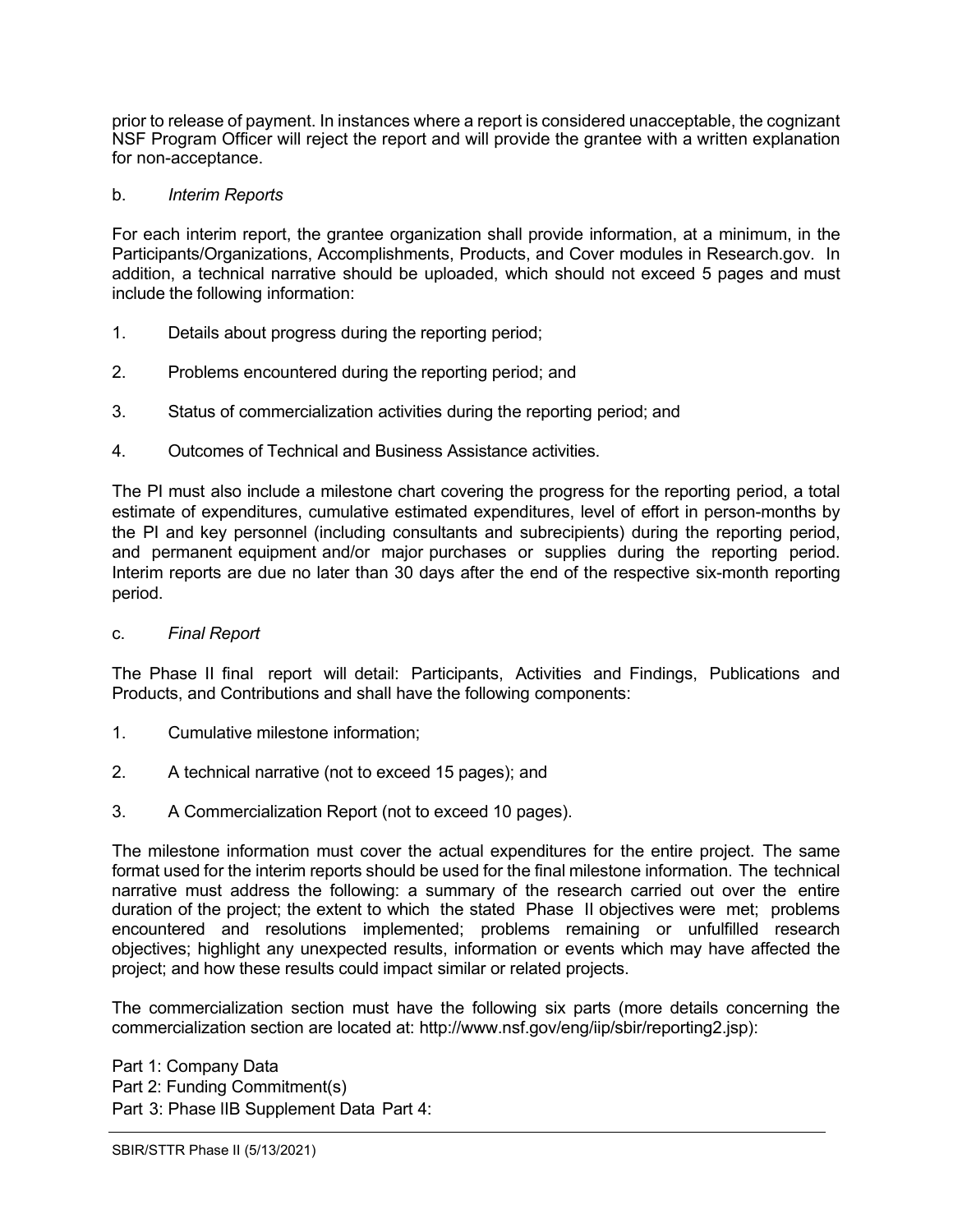Products and/or Processes Part 5: Company Employment and Revenue Part 6: Company Commercialization Efforts

The Phase II final report is due no later than 90 days after the end date of the grant. The final report should address progress in all activities of the project, including any activities intended to address the Broader Impacts criterion that are not intrinsic to the research.

The NSF SBIR/STTR program has developed a telephone interview process (endorsed by the SBIR External Advisory Committee) to gather these commercialization results information on the 3<sup>rd</sup>,  $5<sup>th</sup>$  and  $8<sup>th</sup>$  anniversary of the Phase II grant. The telephone interview is part of the expanded grants management process within the SBIR/STTR program. Information on the company, including the current status of commercialization, the products and/or services developed, why commercialization may have failed, intellectual property situation, key strategy and/or investor relationships, revenue and investment data, and employment statistics will be collected for a database for subsequent analysis. Phase II grantees will be contacted by NSF to schedule an interview at the appropriate times.

## *d. Project Outcomes Report for the General Public*

No later than 120 days following the end date of the award, a project outcomes report for the general public must be submitted electronically via Research.gov. This report serves as a brief summary prepared specifically for the public, of the nature and outcomes of the project. This report will be posted electronically by NSF exactly as it is submitted. For information about the content of the report, see the **PAPPG Chapter VII.D.3**.

e. If the grantee does not submit all reports as described in Article Project Reporting Requirements and 2 CFR §200.344, NSF must proceed to close out the project with the information available within one year of the period of performance end date. If grantees do not submit all reports in accordance with this section, and 2 CFR §200.344 (Closeout), within one year of the period of performance end date, NSF must report the non-Federal entity's material failure to comply with the terms and conditions of the award with the OMB-designated integrity and performance system (currently FAPIIS). NSF may also pursue other enforcement actions per § 200.339.

## <span id="page-11-0"></span>**16. Expenditure Reports**

The grantee must submit final payment requests through ACM\$ no later than 120 days after the end date of the grant. This requirement applies to all current grants and funding amendments to existing NSF grants, as well as to all new NSF grants.

NSF uses the payment request entries in ACM\$ to collect the final financial data for awards paid through that system. No additional interim or final financial reporting is required.

For instructions regarding final disbursement reporting, see [PAPPG Chapter VIII.E.](https://nsf.gov/pubs/policydocs/pappg22_1/pappg_8.jsp#VIIIE) 

## <span id="page-11-1"></span>**17. Information Collection**

Information collection activities performed under this grant are the responsibility of the grantee, and NSF support of the project does not constitute NSF approval of the survey design, questionnaire content or information collection procedures. The grantee shall not represent to respondents that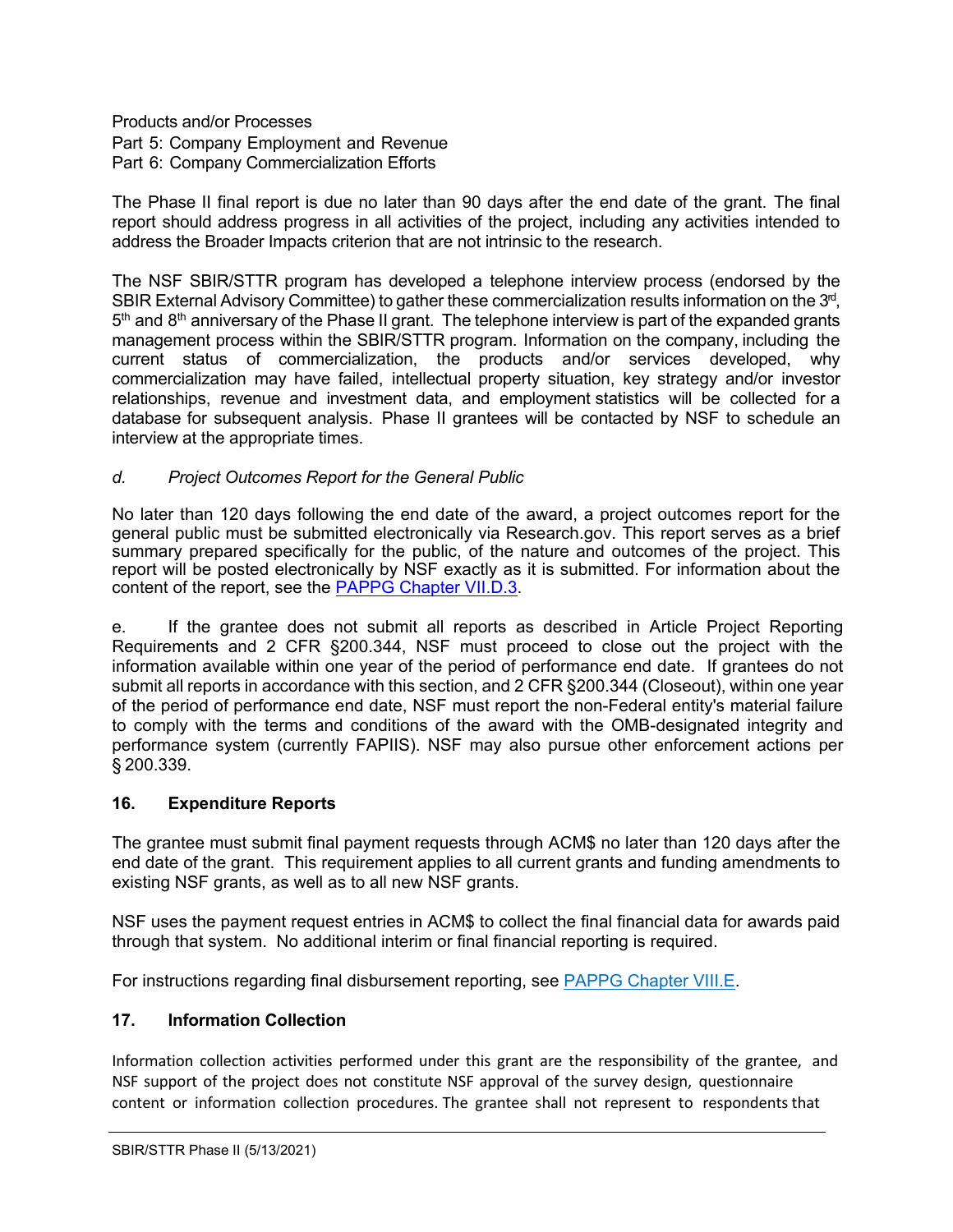such information is being collected for or in association with the National Science Foundation or any other Government agency without the specific written approval of such information collection plan or device by the Foundation. This requirement, however, is not intended to preclude mention of NSF support of the project in response to an inquiry or acknowledgment of such support in any publication of this information.

## <span id="page-12-0"></span>**18. Responsible and Ethical Conduct of Research**

In accordance with Section 7009 of the America Creating Opportunities to Meaningfully Promote Excellence in Technology, Education, and Science (COMPETES) Act (42 USC 1862o–1) NSF requires that the grantee must have a plan in place to provide appropriate training and oversight in the responsible and ethical conduct of research (RCR) to undergraduates, graduate students and postdoctoral researchers who will be supported by NSF to conduct research. Training plans are subject to review, upon request.

The grantee must designate one or more persons to oversee compliance with the RECR training requirement. The grantee is responsible for verifying that undergraduate students, graduate students and postdoctoral researchers supported by NSF to conduct research have received training in the responsible and ethical conduct of research, in accordance with the plan the grantee has put in place for their organization.

The grantee shall ensure that these RECR requirements flow down to all subrecipients,or are otherwise appropriately addressed in the subaward.

## <span id="page-12-1"></span>**19. Reporting Fraud, Waste and Abuse**

a. Grantees must contact the OIG and the cognizant NSF Program Officer without delay when they first suspect fraud waste, or abuse. The OIG maintains a hotline to receive this information, which can be reached by email at oig@nsf.gov or by telephone at (800) 428-2189. Disclosures can also be made through the OIG website at: https://www.nsf.gov/oig/report-fraud/. Upon request, OIG will take appropriate measures to protect the identity of any individual who reports misconduct, as authorized by the Inspector General Act of 1978, as amended. Reports to OIG may also be made anonymously.

b. Examples of fraud, waste, and abuse relating to the SBIR/STTR program include, but are not limited to:

- 1. misrepresentations or material, factual omissions to obtain or otherwise receive funding under an SBIR/STTR award;
- 2. misrepresentations of the use of funds expended, work done, results achieved, or compliance with program requirements under an SBIR/STTR award;
- 3. fraud, theft, misuse, conversion, misappropriation, or embezzlement of SBIR/STTR award funds, including any use of award funds while not in full compliance with SBIR/STTR program requirements, or failure to pay taxes due on misused or converted SBIR/STTR award funds;
- 4. submission of a false claim or a false statement by any person in connection with any NSF SBIR/STTR program, activity, award, or operations;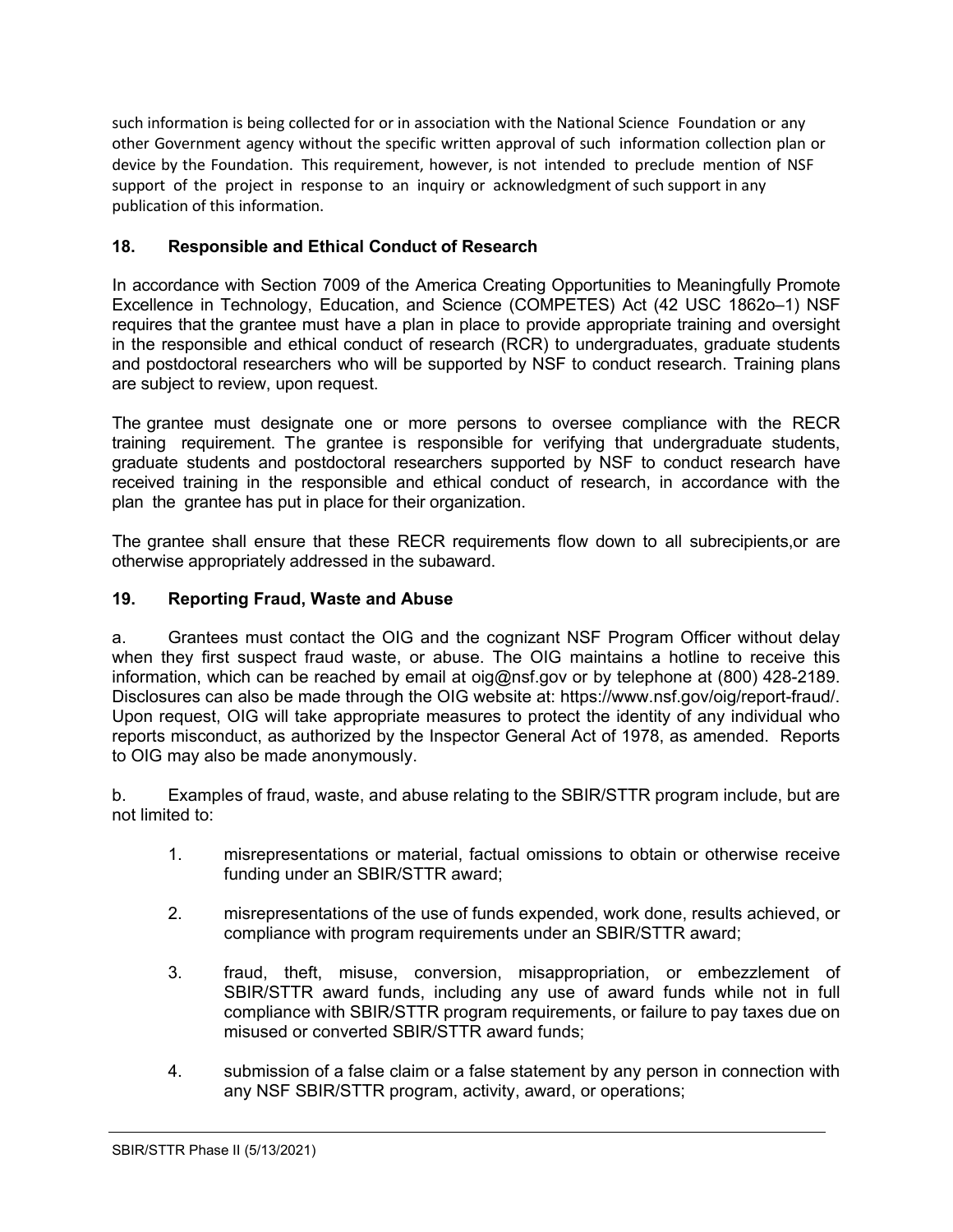- 5. concealment, forgery, falsification, or unauthorized destruction of government or program records;
- 6. fabrication, falsification, or plagiarism in applying for, carrying out, or reporting results from an SBIR/STTR award;
- 7. failure to comply with applicable federal costs principles governing an award;
- 8. extravagant, careless, or needless spending;
- 9. self-dealing, such as making a sub-award to an entity in which the PI has a financial interest without explicit NSF knowledge and approval;
- 10. acceptance by agency personnel of bribes, kickbacks, illegal gratuities, or gifts in exchange for grant or contract awards or other conflicts of interest that prevent the government from getting the best value; and,
- 11. Other violations of criminal or civil law, other violation of federal regulations, or other misconduct in connection with SBIR/STTR operations, programs, activities, or awards.

#### <span id="page-13-0"></span>**20. Reporting Subawards and Executive Compensation**

#### **This award term was extracted verbatim from Appendix A to Part 170. For these purposes, the term "you" means the NSF grantee.**

- a. Reporting of first-tier subawards.
	- i. Applicability. Unless exempt as provided in paragraph d. of this award term, you must report each action that equals or exceeds \$30,000 in Federal funds for a subaward to a non-Federal entity or Federal agency (see definitions in paragraph e. of this award term).
	- ii. Where and when to report.
		- (a) The non-Federal entity or Federal agency must report each obligating action described in paragraph a.1. of this award term to http://www.fsrs.gov.
		- (b). For subaward information, report no later than the end of the month following the month in which the obligation was made. (For example, if the obligation was made on November 7, 2010, the obligation must be reported by no later than December 31, 2010.)
	- iii. What to report. You must report the information about each obligating action that the submission instructions posted at http://www.fsrs.gov specify.
- b. Reporting total compensation of recipient executives for non-Federal entities.
	- i. Applicability and what to report. You must report total compensation for each of your five most highly compensated executives for the preceding completed fiscal year, if—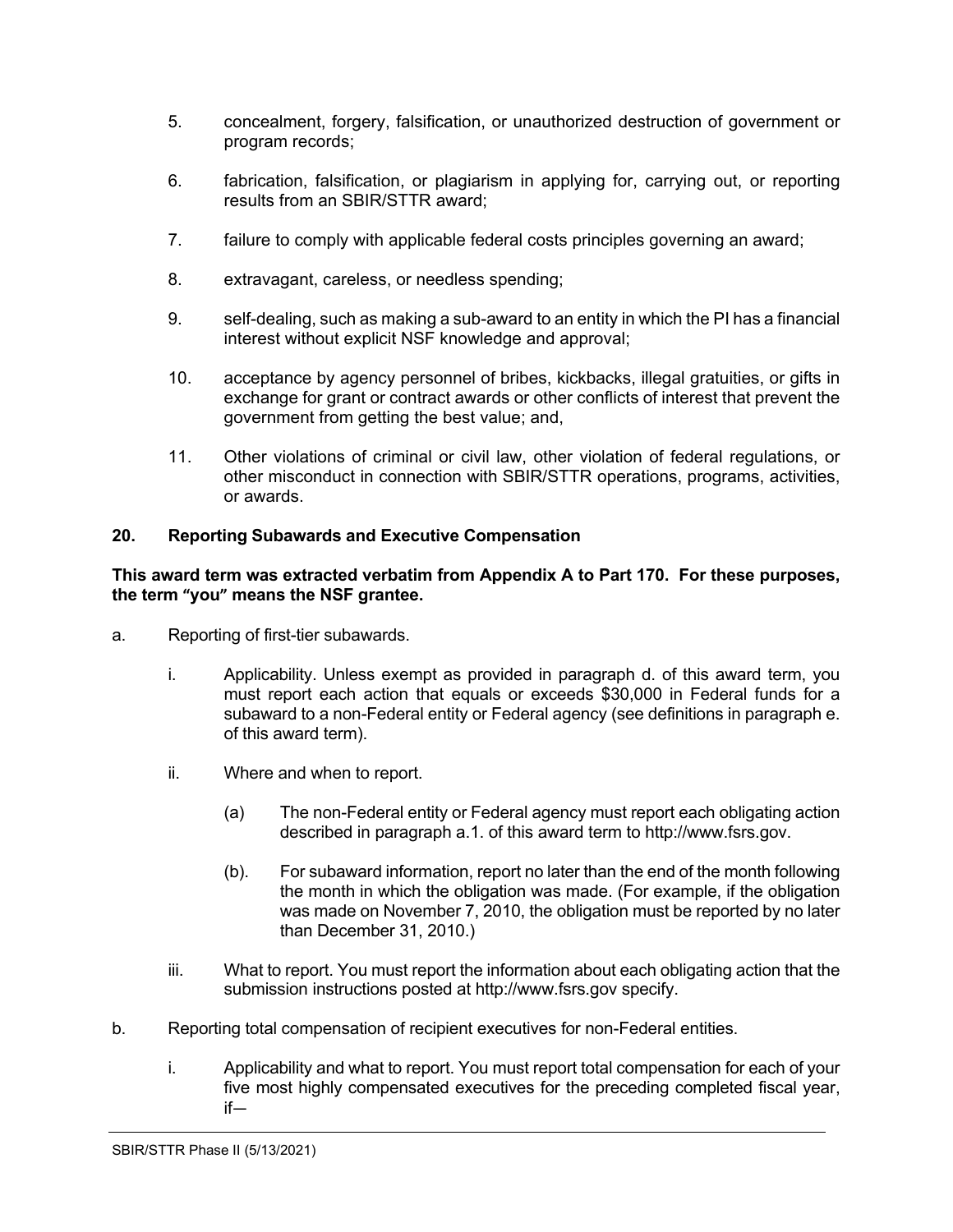- (a) the total Federal funding authorized to date under this Federal award equals or exceeds is \$30,000 or more as defined in 2 CFR §170.320;
- $(b)$  in the preceding fiscal year, you received—
	- (i) 80 percent or more of your annual gross revenues from Federal procurement contracts (and subcontracts) and Federal financial assistance subject to the Transparency Act, as defined at 2 CFR §170.320 (and subawards), and
	- (ii) \$25,000,000 or more in annual gross revenues from Federal procurement contracts (and subcontracts) and Federal financial assistance subject to the Transparency Act, as defined at 2 CFR §170.320 (and subawards); and,
- (c) the public does not have access to information about the compensation of the executives through periodic reports filed under section 13(a) or 15(d) of the Securities Exchange Act of 1934 (15 U.S.C. 78m(a), 78o(d)) or section 6104 of the Internal Revenue Code of 1986. (To determine if the public has access to the compensation information, see the U.S. Security and Exchange Commission total compensation filings at http://www.sec.gov/answers/execomp.htm.)
- ii. Where and when to report. You must report executive total compensation described in paragraph b.1. of this award term:
	- (a) As part of your registration profile at https://www.sam.gov.
	- (b) By the end of the month following the month in which this award is made, and annually thereafter.
- c. Reporting of Total Compensation of Subrecipient Executives.
	- i. Applicability and what to report. Unless you are exempt as provided in paragraph d. of this award term, for each first-tier non-Federal entity subrecipient under this grant, the recipient shall report the names and total compensation of each of the subrecipient's five most highly compensated executives for the subrecipient's preceding completed fiscal year, if—
		- (a) in the subrecipient's preceding fiscal year, the subrecipient received—

(i) 80 percent or more of its annual gross revenues from Federal procurement contracts (and subcontracts) and Federal financial assistance subject to the Transparency Act, as defined at 2 CFR §170.320 (and subawards) and,

(ii) \$25,000,000 or more in annual gross revenues from Federal procurement contracts (and subcontracts), and Federal financial assistance subject to the Transparency Act (and subawards); and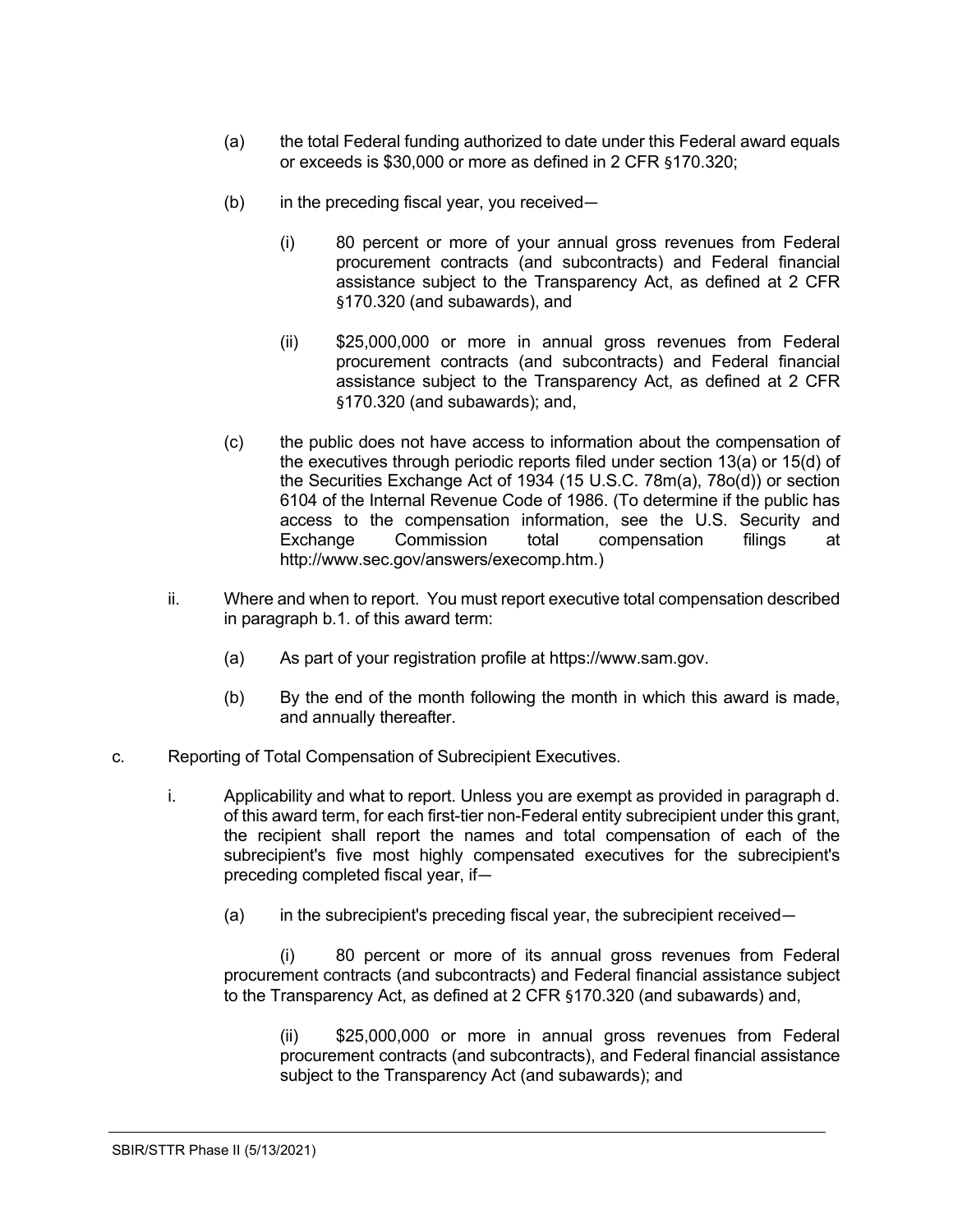- (b) The public does not have access to information about the compensation of the executives through periodic reports filed under section 13(a) or 15(d) of the Securities Exchange Act of 1934 (15 U.S.C. 78m(a), 78o(d)) or section 6104 of the Internal Revenue Code of 1986. (To determine if the public has access to the compensation information, see the U.S. Security and Exchange Commission total compensation filings at http://www.sec.gov/answers/execomp.htm.)
- ii. Where and when to report. You must report subrecipient executive total compensation described in paragraph c.1. of this award term:
	- (a) To the recipient.
	- (b) By the end of the month following the month during which you make the subaward. For example, if a subaward is obligated on any date during the month of October of a given year (i.e., between October 1 and 31), you must report any required compensation information of the subrecipient by November 30 of that year.
- d. Exemptions

If, in the previous tax year, you had gross income, from all sources, under \$300,000, you are exempt from the requirements to report:

i. Subawards,

and

ii. The total compensation of the five most highly compensated executives of any subrecipient.

- e. Definitions. For purposes of this award term:
	- i. Federal Agency means a Federal agency as defined at 5 U.S.C. 551(1) and further clarified by 5 U.S.C. 552(f).
	- ii. Non-Federal entity means all of the following, as defined in 2 CFR part 25:

(a) A Governmental organization, which is a State, local government, or Indian tribe;

- (b) A foreign public entity;
- (c) A domestic or foreign nonprofit organization; and,
- (d) A domestic or foreign for-profit organization.
- iii. Executive means officers, managing partners, or any other employees in management positions.
- iv. Subaward: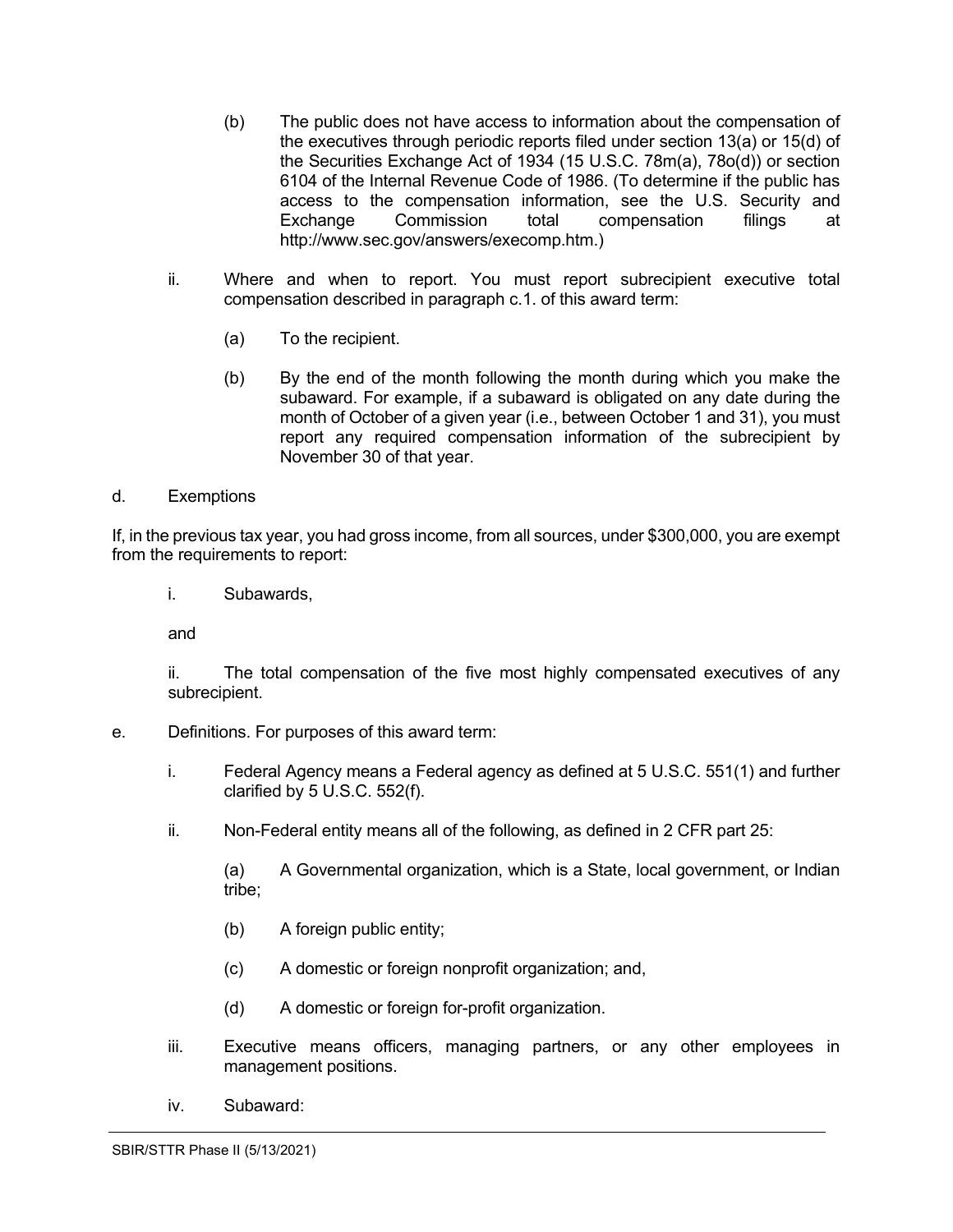- (a) This term means a legal instrument to provide support for the performance of any portion of the substantive project or program for which you received this award and that you as the recipient award to an eligible subrecipient.
- (b) The term does not include your procurement of property and services needed to carry out the project or program (for further explanation, see 2 CFR §200.331).
- (c) A subaward may be provided through any legal agreement, including an agreement that you or a subrecipient considers a contract.
- v. Subrecipient means a non-Federal entity or Federal agency that:
	- (a) Receives a subaward from you (the recipient) under this award; and
	- (b) Is accountable to you for the use of the Federal funds provided by the subaward.

vi. Total compensation means the cash and noncash dollar value earned by the executive during the recipient's or subrecipient's preceding fiscal year and includes the following (for more information see 17 CFR 229.402(c)(2)).

#### <span id="page-16-0"></span>**21. System for Award Management and Universal Identifier Requirements**

#### **This award term was extracted verbatim from Appendix A to Part 25. For these purposes, the term "you" means the NSF grantee.**

a. Requirement for System for Award Management

Unless you are exempted from this requirement under 2 CFR §25.110, you as the recipient must maintain current information in the SAM. This includes information on your immediate and highest level owner and subsidiaries, as well as on all of your predecessors that have been awarded a Federal contract or Federal financial assistance within the last three years, if applicable, until you submit the final financial report required under this Federal award or receive the final payment, whichever is later. This requires that you review and update the information at least annually after the initial registration, and more frequently if required by changes in your information or another Federal award term.

b. Requirement for Unique Entity Identifier

If you are authorized to make subawards under this Federal award, you:

- i. Must notify potential subrecipients that no entity (see definition in paragraph C of this award term) may receive a subaward from you until the entity has provided its Unique Entity Identifier to you.
- ii. May not make a subaward to an entity unless the entity has provided its Unique Entity Identifier to you. Subrecipients are not required to obtain an active SAM registration, but must obtain a Unique Entity Identifier.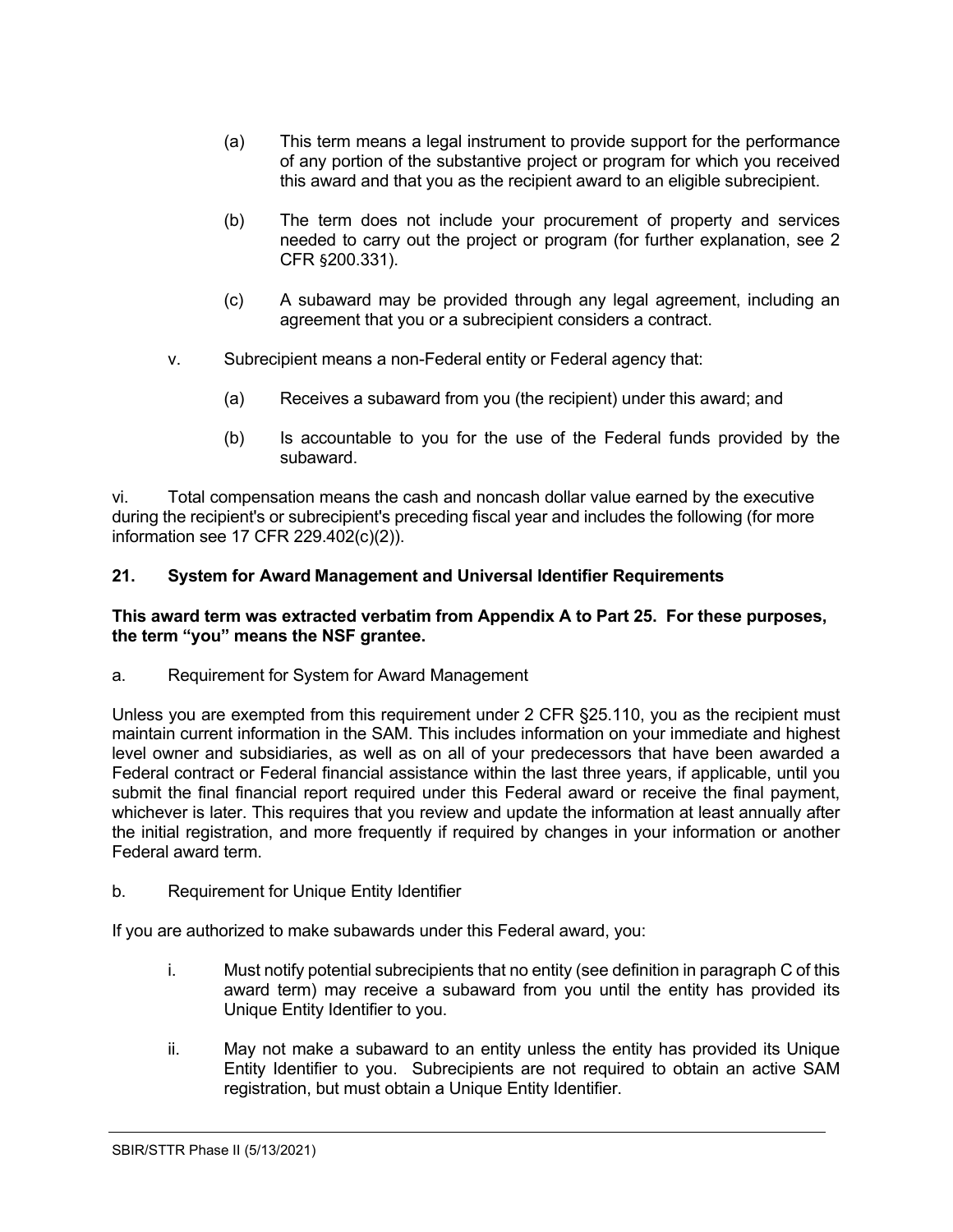#### c. Definitions

For purposes of this term:

- i. System for Award Management (SAM) means the Federal repository into which a recipient must provide information required for the conduct of business as a recipient. Additional information about registration procedures may be found at the SAM Internet site (currently at https://www.sam.gov).
- ii. Unique Entity Identifier means the identifier assigned by SAM to uniquely identify business entities.
- iii. Entity includes non-Federal entities as defined at 2 CFR §200.1 and also includes all of the following, for purposes of this part:
	- (a) A foreign organization;
	- (b) A foreign public entity;
	- (c) A domestic or foreign for-profit organization; and
	- (d) A Federal agency.
- iv. Subaward has the meaning given in 2 CFR §200.1.
- v. Subrecipient has the meaning given in 2 CFR §200.1.

#### <span id="page-17-0"></span>**22. Unpaid Federal Tax Liability**

#### **Article 22 applies only to grantees that are corporations.**

In accordance with the Financial Services and General Governmental Appropriations Act, 2020, the grantee affirms that the corporation has no unpaid Federal tax liability that has been assessed, for which all judicial and administrative remedies have been exhausted or lapsed, and that is not being paid in a timely manner pursuant to an agreement with the authority responsible for collecting the tax liability

#### <span id="page-17-1"></span>**23. Criminal Convictions**

#### **Article 23 applies only to grantees that are corporations.**

In accordance with the Financial Services and General Governmental Appropriations Act, 2020, the grantee affirms that the corporation has not been convicted of a felony criminal violation under any Federal law within the preceding 24 months.

#### <span id="page-17-2"></span>**24. Copyrighted Material**

#### a. *Definition*

Subject writing means any material that: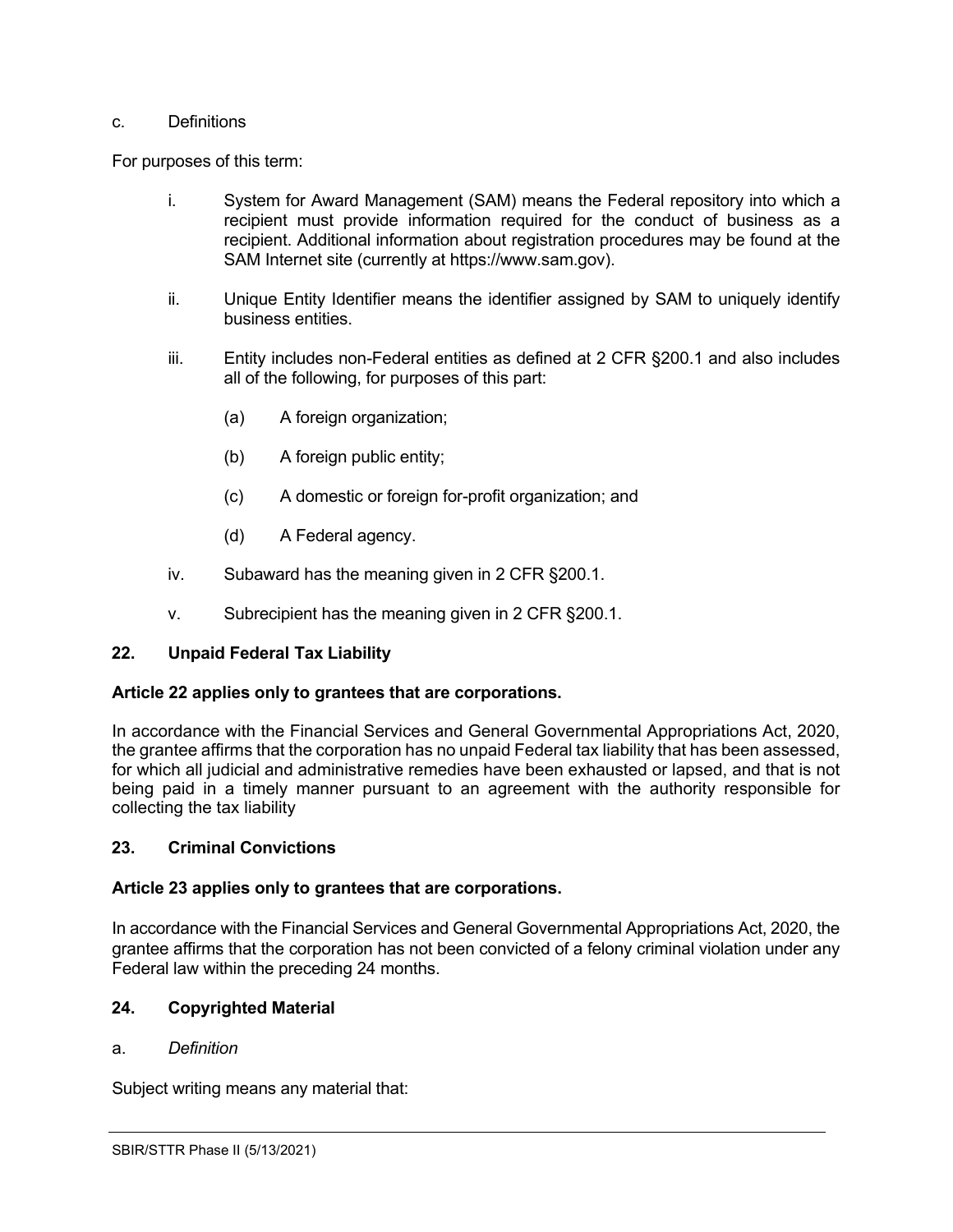- 1. is or may be copyrighted under Title 17 of the [USC;](http://www.access.gpo.gov/uscode/title17/title17.html) and
- 2. is produced by the grantee or its employees in the performance of work under this grant.

Subject writings include such items as reports, books, journal articles, software, databases, sound recordings, videotapes and videodiscs.

#### b. *Copyright Ownership, Government License*

Except as otherwise specified in the grant or by this paragraph, the grantee may own or permit others to own copyright in all subject writings. The grantee agrees that if it or anyone else does own copyright in a subject writing, the Federal government will have a nonexclusive, nontransferable, irrevocable, royalty-free license to exercise or have exercised for or on behalf of the US throughout the world all the exclusive rights provided by copyright. Such license, however, will not include the right to sell copies or phonorecords of the copyrighted works to the public.

#### c. *Grants Affected by International Agreements*

If the grant indicates it is subject to an identified international agreement or treaty, NSF can direct the grantee to convey to any foreign participant or otherwise dispose of such rights to subject writings as are required to comply with that agreement or treaty. In such cases, the standard clauses for Copyrighted Material or Patents Rights will be modified through the addition of the following:

"This project is supported under the cooperative program listed below. Your rights in inventions, writings and data may be affected."

The applicable agreement or treaty will be identified immediately beneath that sentence.

#### *d. Grantee Action to Protect Government Interests*

The grantee agrees to acquire, through written agreement or an employment relationship, the ability to comply with the requirements of the preceding paragraphs and, in particular, to acquire the ability to convey rights in a subject writing to a foreign participant if directed by NSF under the previous paragraph. The grantee further agrees that any transfer of copyright or any other rights to a subject writing, by it or anyone whom it has allowed to own such rights, will be made subject to the requirements of this article.

#### <span id="page-18-0"></span>**25. Publications**

#### *a. Acknowledgment of Support*

The grantee is responsible for assuring that an acknowledgment of NSF support:

1. is made in any publication (including World Wide Web pages) of any material based on or developed under this project, in the following terms:

> "This material is based upon work supported by the National Science Foundation under Grant No. (NSF grant number)."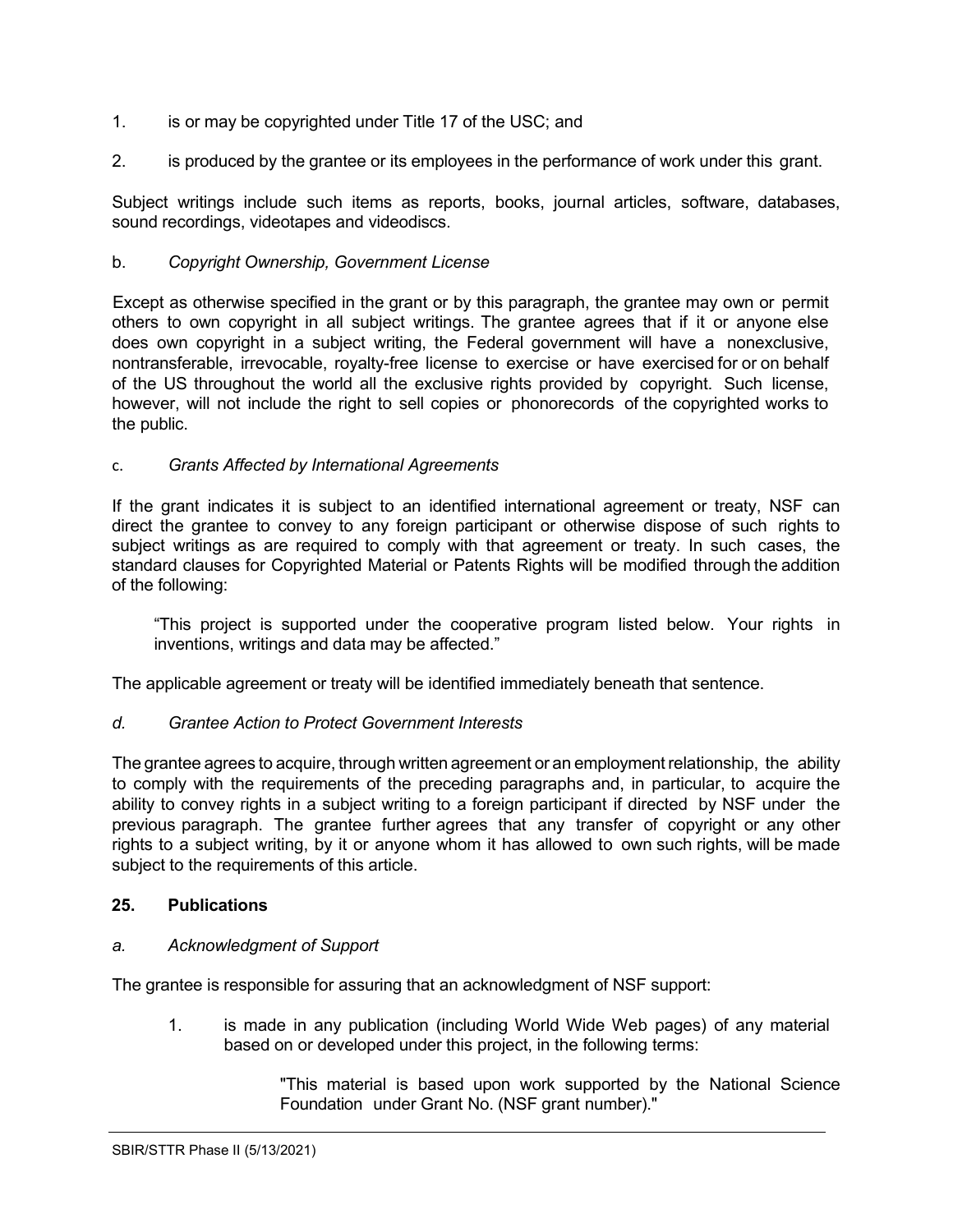2. is orally acknowledged during all news media interviews, including popular media such as radio, television and news magazines.

#### *b. Disclaimer*

The grantee is responsible for assuring that every publication of material (including World Wide Web pages) based on or developed under this grant, except scientific articles or papers appearing in scientific, technical or professional journals, contains the following disclaimer:

"Any opinions, findings and conclusions or recommendations expressed in this material are those of the author(s) and do not necessarily reflect the views of the National Science Foundation."

#### *c. Copies for NSF*

The grantee is responsible for assuring that the cognizant NSF Program Officer is provided access to, either electronically or in paper form, a copy of every publication of material based on or developed under this grant, clearly labeled with the grant number and other appropriate identifying information, promptly after publication.

#### <span id="page-19-0"></span>**26. Intangible Property[4](#page-19-1)**

The following Intangible Property article (implementing the Bayh-Dole Act, [35 USC §200 et seq.] shall apply to all awards for scientific or engineering research unless special provisions have been negotiated. The grantee shall include this article in all subawards for scientific or engineering research activities.

#### *a. Definitions*

- 1. INVENTION means any invention or discovery which is or may be patentable or otherwise protectable under Title 35 of the USC, to any novel variety of plant which is or may be protected under the Plant Variety Protection Act [\(7 USC §2321](http://www.access.gpo.gov/uscode/title7/chapter57_.html) et [seq.\)](http://www.access.gpo.gov/uscode/title7/chapter57_.html).
- 2. SUBJECT INVENTION means any invention of the grantee conceived or first actually reduced to practice in the performance of work under this award, provided that in the case of a variety of plant, the date of determination (as defined in section 41(d)) must also occur during the period of performance.
- 3. PRACTICAL APPLICATION means to manufacture in the case of a composition or product, to practice in the case of a process or method, or to operate in the case of a machine or system; and, in each case, under such conditions as to establish that the invention is being utilized and that its benefits are to the extent permitted by law or Government regulations available to the public on reasonable terms.

<span id="page-19-1"></span><sup>4</sup> The grantee is reminded that, in view of the U.S. Supreme Court decision in Stanford v. Roche, employee assignment agreements should include a present conveyance of rights ("I hereby assign" rather than a promise or intent to assign) in order to effectively convey patent rights to the institution, allowing the institution to meet its responsibility under the Bayh-Dole Act to provide the agency with a license of patented inventions.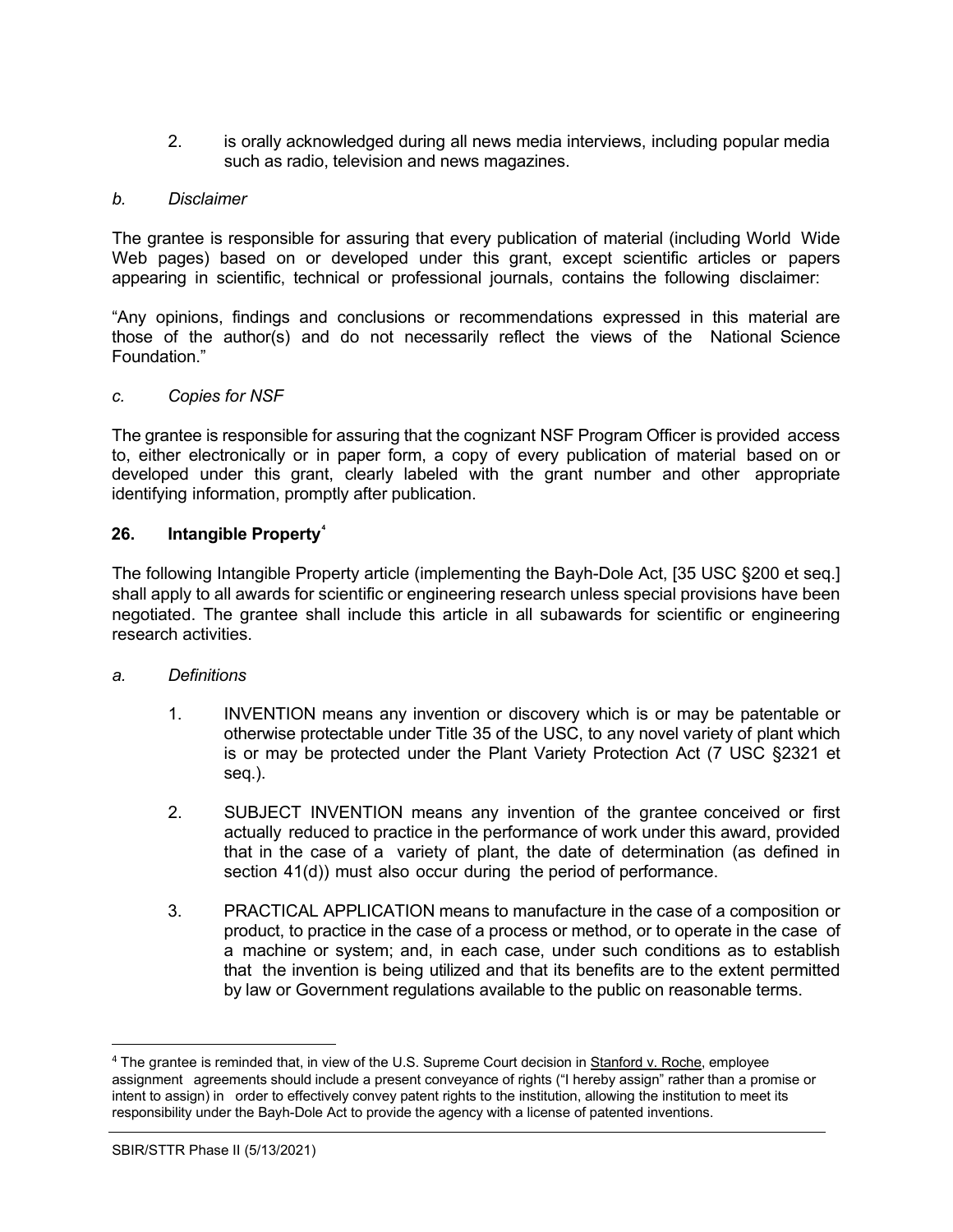- 4. MADE when used in relation to any invention means the conception or first actual reduction to practice of such invention.
- 5. SMALL BUSINESS FIRM means a small business concern as defined at section 2 of Pub. L. 85-536 (15 USC §632) and implementing regulations of the Administrator of the Small Business Administration. For the purpose of this clause, the size standards for small business concerns involved in government procurement and subcontracting at 13 CFR 121.3-8 and 13 CFR 121.3-12, respectively, will be used.
- 6. NON-PROFIT ORGANIZATION means a domestic university or other institution of higher education or an organization of the type described in Section 501(c)(3) of the Internal Revenue Code of 1954 (26 USC [§501\(c\)\)](http://frwebgate.access.gpo.gov/cgi-bin/getdoc.cgi?dbname=browse_usc&amp%3Bdocid=Cite%3A%2B26USC501) and exempt from taxation under Section 501(a) of the Internal Revenue Code (26 USC [§501\(a\)\)](http://frwebgate.access.gpo.gov/cgi-bin/getdoc.cgi?dbname=browse_usc&amp%3Bdocid=Cite%3A%2B26USC501) or any domestic non-profit scientific or educational organization qualified under a State non-profit organization statute.
- 7. STATUTORY PERIOD means the one-year period before the effective filing date of a claimed invention during which exceptions to prior art exist per 35 USC §102(b) as amended by the Leahy-Smith America Invents Act, Public Law 112-29.
- 8. CONTRACTOR means any person, small business firm or nonprofit organization, or, as set forth in section 1, paragraph (b)(4) of Executive Order 12591, as amended, any business firm regardless of size, which is a party to a funding agreement.

## *b. Allocation of Principal Rights*

The grantee may retain the entire right, title and interest throughout the world to each subject invention subject to the provisions of this Intangible Property clause and 35 [USC](http://frwebgate.access.gpo.gov/cgi-bin/getdoc.cgi?dbname=browse_usc&docid=Cite%3A%2B35USC203) Part [203.](http://frwebgate.access.gpo.gov/cgi-bin/getdoc.cgi?dbname=browse_usc&docid=Cite%3A%2B35USC203) With respect to any subject invention in which the grantee retains title, the Federal Government shall have a non-exclusive, nontransferable, irrevocable, paid-up license to practice or have practiced for or on behalf of the US the subject invention throughout the world. If the award indicates it is subject to an identified international agreement or treaty, the National Science Foundation (NSF) also has the right to direct the grantee to convey to any foreign participant such patent rights to subject inventions as are required to comply with that agreement or treaty.

## *Invention Disclosure, Election of Title and Filing of Patent Applications by Grantee*

1. The grantee will disclose each subject invention to NSF, within two months after the inventor discloses it, in writing to grantee personnel responsible for the administration of patent matters. The disclosure to NSF shall be in the form of a written report and shall identify the award under which the invention was made and the inventor(s). It shall be sufficiently complete in technical detail to convey a clear understanding of the nature, purpose, operation, and, to the extent known, the physical, chemical, biological or electrical characteristics of the invention. The disclosure shall also identify any publication, on sale or public use of the invention, whether a manuscript describing the invention has been submitted for publication and, if so, whether it has been accepted for publication, at the time of disclosure. In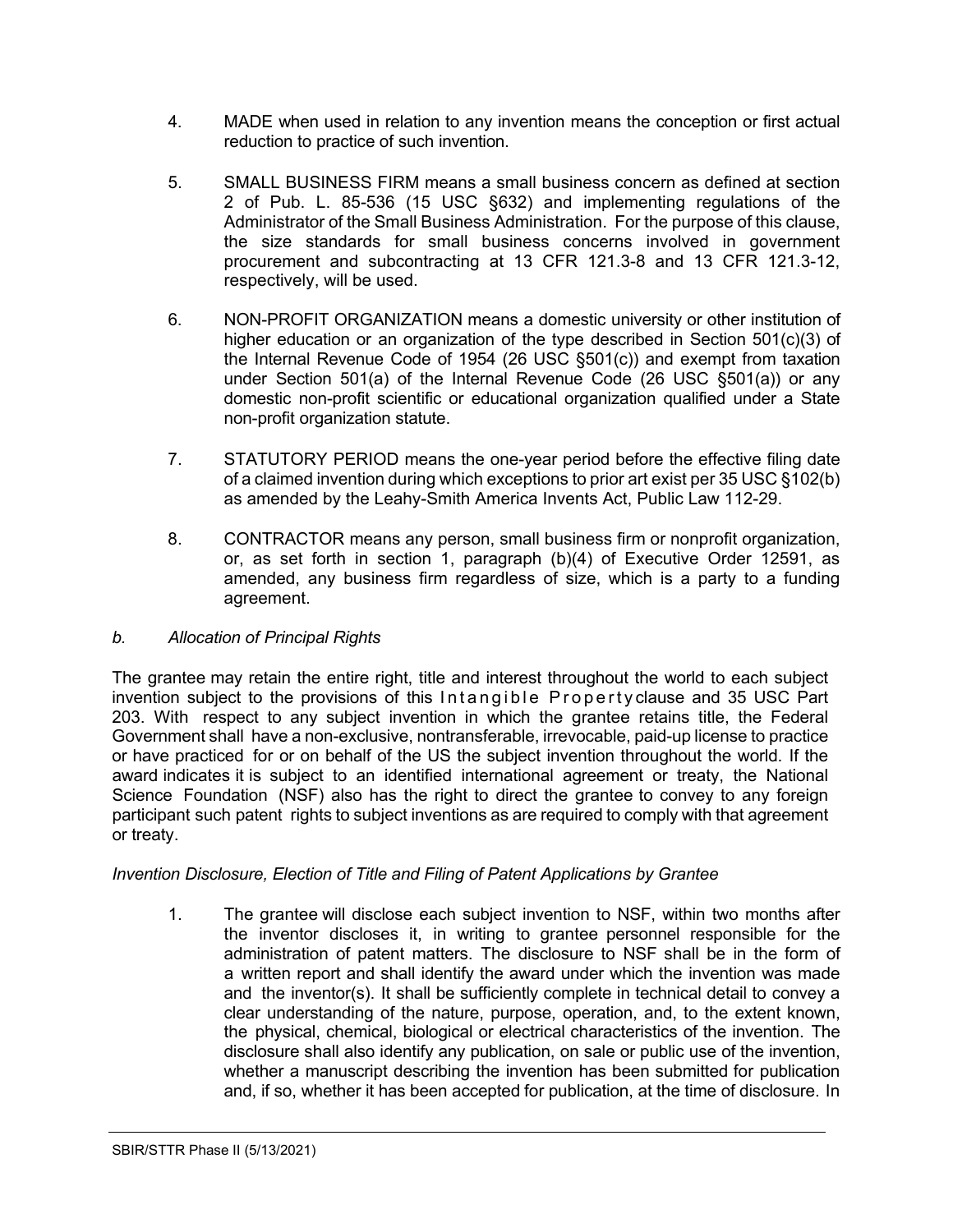addition, after disclosure to NSF, the grantee will promptly notify NSF of the acceptance of any manuscript describing the invention for publication, or of any on sale or public use planned by the grantee.

- 2. The grantee will elect in writing whether or not to retain title to any such invention by notifying NSF within two years of disclosure to NSF. However, in any case where publication, on sale, or public use has initiated the one-year statutory period wherein valid patent protection can still be obtained in the US, the period for election of title may be shortened by NSF to a date that is no more than 60 days prior to the end of the statutory period.
- 3. The grantee will file its initial patent application on an invention to which it elects to retain title within one year after election of title or, if earlier, prior to the end of any statutory period wherein valid patent protection can be obtained in the US after a publication, on sale, or public use. If the grantee files a provisional application as its initial patent application, it shall file a non-provisional application within 10 months of the filing of the provisional application. The grantee will file patent applications in additional countries or international patent offices within either ten months of the first filed patent application, or six months from the date when permission is granted by the Commissioner of Patents to file foreign patent applications when such filing has been prohibited by a Secrecy Order.
- 4. For any subject invention with NSF and grantee co-inventors, where NSF determines that it would be in the interest of the government, pursuant to 35 USC §207(a)(3), to file an initial patent application on the subject invention, NSF, at its discretion and in consultation with the grantee *,* may file such application at its own expense, provided that the grantee retains the ability to elect title pursuant to 35 USC §202(a).
- 5. Requests for extension of the time for disclosure to NSF, election and filing under subparagraphs 1., 2. and 3 may, at the discretion of NSF, be awarded. When an grantee has requested an extension for filing a non-provisional application after filing a provisional application, a one-year extension will be granted unless NSF notifies the contractor within 60 days of receiving the request.

#### *c. Conditions When the Government May Obtain Title*

The grantee will convey to NSF, upon written request, title to any subject invention:

- 1. if the grantee fails to disclose or elect the subject invention within the times specified in paragraph c. above, or elects not to retain title;
- 2. in those countries in which the grantee fails to file patent applications within the times specified in paragraph c. above, provided, however, that if the grantee has filed a patent application in a country after the times specified in paragraph (c) of this clause, but prior to its receipt of the written request of NSF*,* the grantee shall continue to retain title in that country; or
- 3. in any country in which the grantee decides not to continue the prosecution of any non-provisional patent application for, to pay a maintenance, annuity or renewal fee on, or defend in a reexamination or opposition proceeding on, a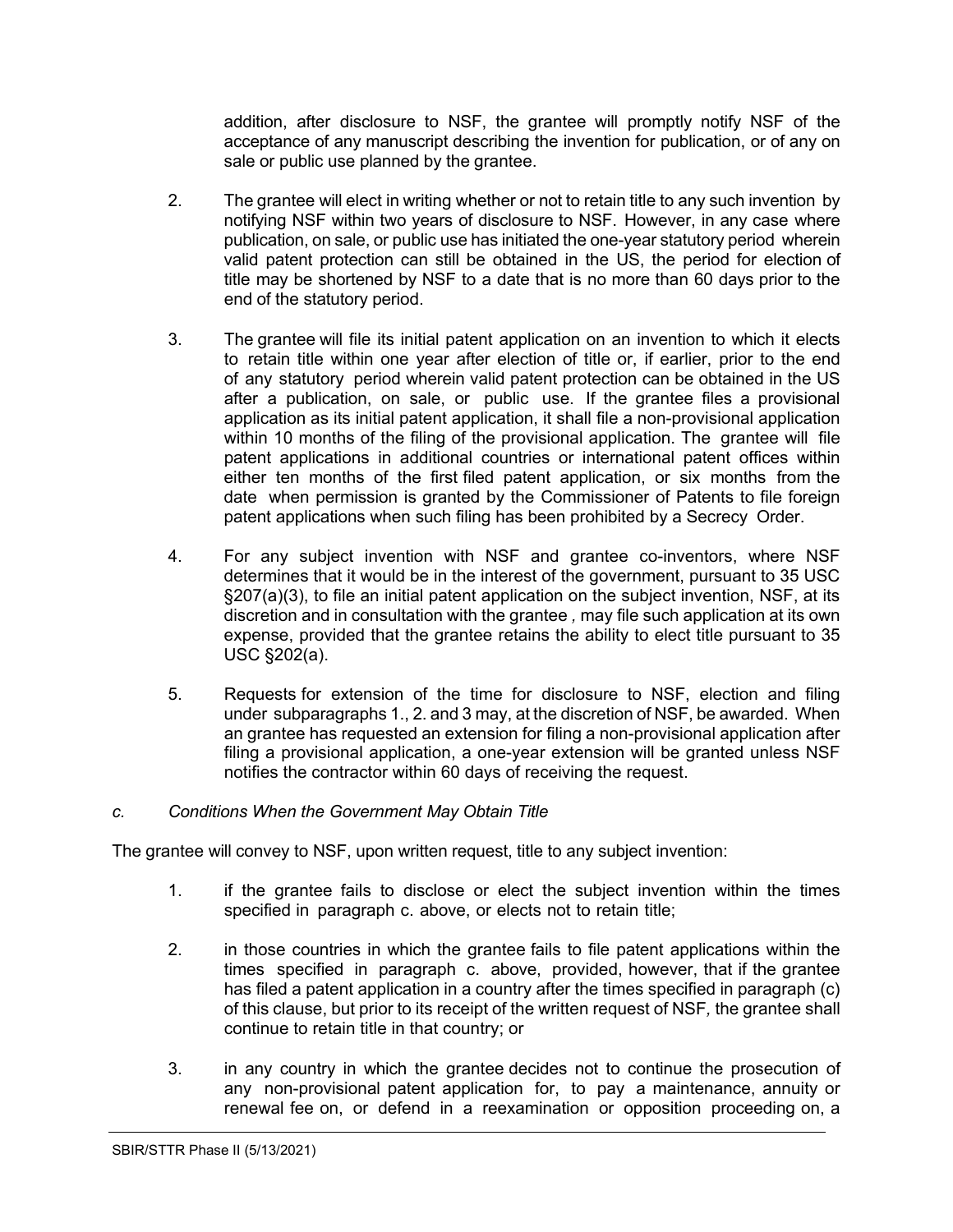patent on a subject invention.

#### *d. Minimum Rights to Grantee*

- 1. The grantee will retain a non-exclusive royalty-free license throughout the world in each subject invention to which the Government obtains title, except if the grantee fails to disclose the subject invention within the times specified in paragraph c. above. The grantee's license extends to its domestic subsidiaries and affiliates, if any, within the corporate structure of which the grantee is a party and includes the right to award sublicenses of the same scope to the extent the grantee was legally obligated to do so at the time the award was made. The license is transferable only with the approval of NSF except when transferred to the successor of that part of the grantee's business to which the invention pertains.
- 2. The grantee's domestic license may be revoked or modified by NSF to the extent necessary to achieve expeditious practical application of the subject invention pursuant to an application for an exclusive license submitted in accordance with applicable provisions at [37](http://www.access.gpo.gov/nara/cfr/waisidx_06/37cfr404_06.html) [CFR](http://www.access.gpo.gov/nara/cfr/waisidx_06/37cfr404_06.html) Part 404. This license will not be revoked in that field of use or the geographical areas in which the grantee has achieved practical application and continues to make the benefits of the invention reasonably accessible to the public. The license in any foreign country may be revoked or modified at discretion of NSF to the extent the grantee, its licensees or its domestic subsidiaries or affiliates have failed to achieve practical application in that foreign country.
- 3. Before revocation or modification of the license, NSF will furnish the grantee a written notice of its intention to revoke or modify the license, and the grantee will be allowed 30 days (or such other time as may be authorized by NSF for good cause shown by the grantee) after the notice to show cause why the license should not be revoked or modified. The grantee has the right to appeal, in accordance with applicable regulations in 37 [CFR](http://www.access.gpo.gov/nara/cfr/waisidx_06/37cfr404_06.html) Part 404 concerning the licensing of Government-owned inventions, any decision concerning the revocation or modification of its license.

#### *e. Grantee Action to Protect Government's Interest*

- 1. The grantee agrees to execute or to have executed and promptly deliver to NSF all instruments necessary to: (i) establish or confirm the rights the Government has throughout the world in those subject inventions for which the grantee retains title; and (ii) convey title to NSF when requested under paragraph d. above, and to enable the Government to obtain patent protection throughout the world in that subject invention.
- 2. The grantee agrees to require, by written agreement, its employees, other than clerical and non-technical employees, to disclose promptly in writing to personnel identified as responsible for the administration of patent matters and in a format suggested by the grantee each subject invention made under this award in order that the grantee can comply with the disclosure provisions of paragraph c. above, to assign to the grantee the entire right, title and interest in and to each subject invention made under the award, and to execute all papers necessary to file patent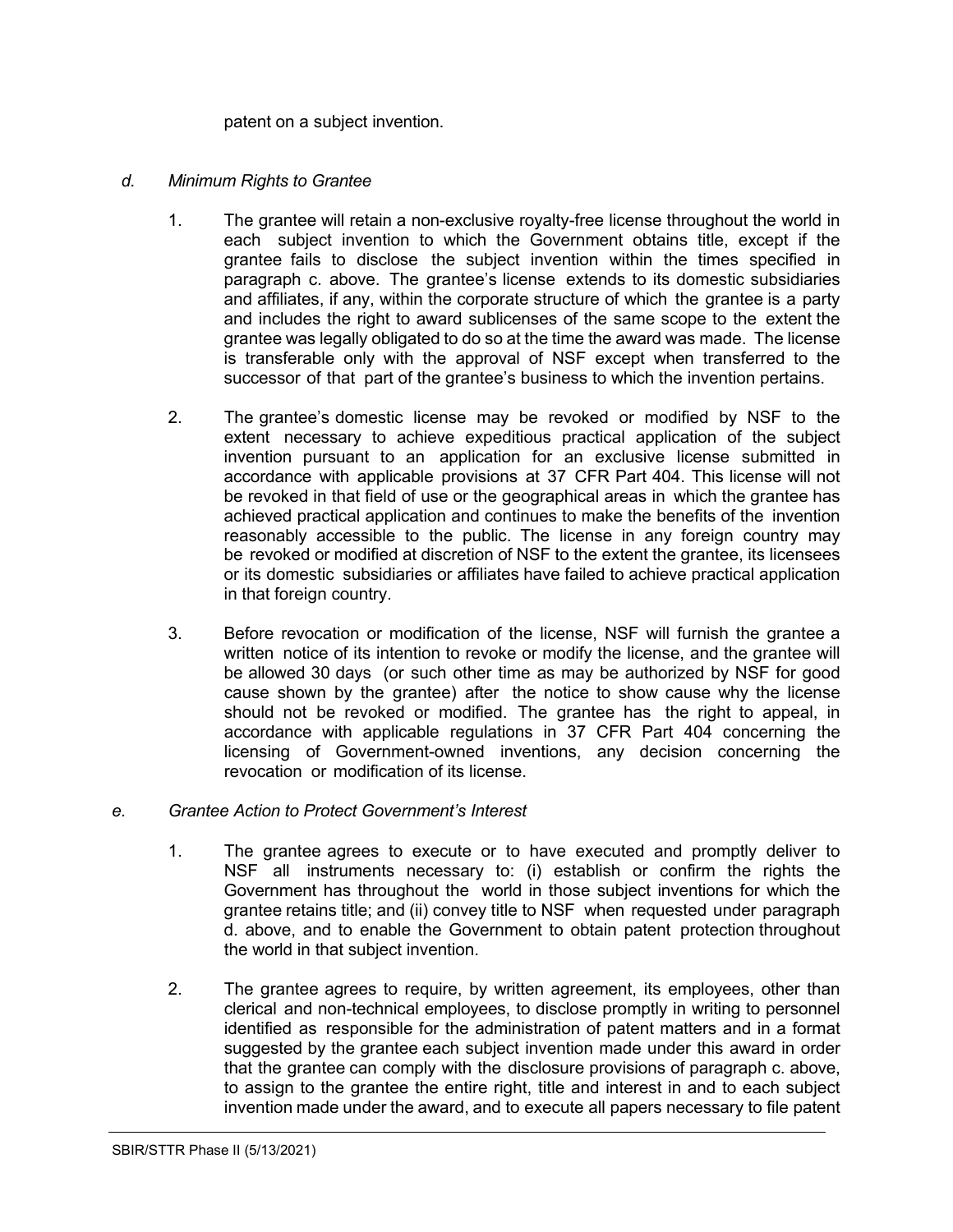applications on subject inventions and to establish the Government's rights in the subject inventions. The disclosure format should require, as a minimum, the information requested by paragraph c.1 above. The grantee shall instruct such employees through the employee agreements or other suitable educational programs on the importance of reporting inventions in sufficient time to permit the filing of patent applications prior to US or foreign statutory bars.

- 3. For each subject invention, the grantee will, no less than 60 days prior to the expiration of the statutory deadline, notify NSF of any decision: not to continue the prosecution of a non-provisional patent application; not to pay a maintenance, annuity or renewal fee; not to defend in a reexamination or opposition proceeding on a patent, in any country; to request, be a party to, or take action in a trial proceeding before the Patent Trial and Appeals Board of the US Patent and Trademark Office, including but not limited to post-grant review, review of a business method patent, *inter partes* review, and derivation proceeding; or to request, be a party to, or take action in a non-trial submission of art or information at the US Patent and Trademark Office, including but not limited to a pre-issuance submission, a post-issuance submission, and supplemental.
- 4. The grantee agrees to include, within the specification of any US patent application and any patent issuing thereon covering a subject invention, the following statement:

"This invention was made with Government support under (identify the NSF award number) awarded by the National Science Foundation. The Government has certain rights in this invention."

5. The grantee or its representative will complete, execute and forward to NSF a confirmation of a License to the US Government and the page of a United States patent application that contains the Federal support clause within two months of filing any domestic or foreign patent application.

## *f. Subawards*

- 1. The grantee will include this Intangible Property clause, suitably modified to identify the parties, in all subawards, regardless of tier, for experimental, developmental or research work. The subawardee will retain all rights provided for the grantee in this Intangible Property clause, and the grantee will not, as part of the consideration for awarding the subaward, obtain rights in the subawardees' subject inventions.
- 2. In the case of subawards, at any tier, when the prime award by NSF was a contract (but not a cooperative agreement), NSF, subawardee and contractor agree that the mutual obligations of the parties created by this Intangible Property clause constitute a contract between the subawardee and the Foundation with respect to those matters covered by this Intangible Property clause.

#### *g. Reporting on Utilization of Subject Inventions*

Upon request, the grantee agrees to submit on request periodic reports no more frequently than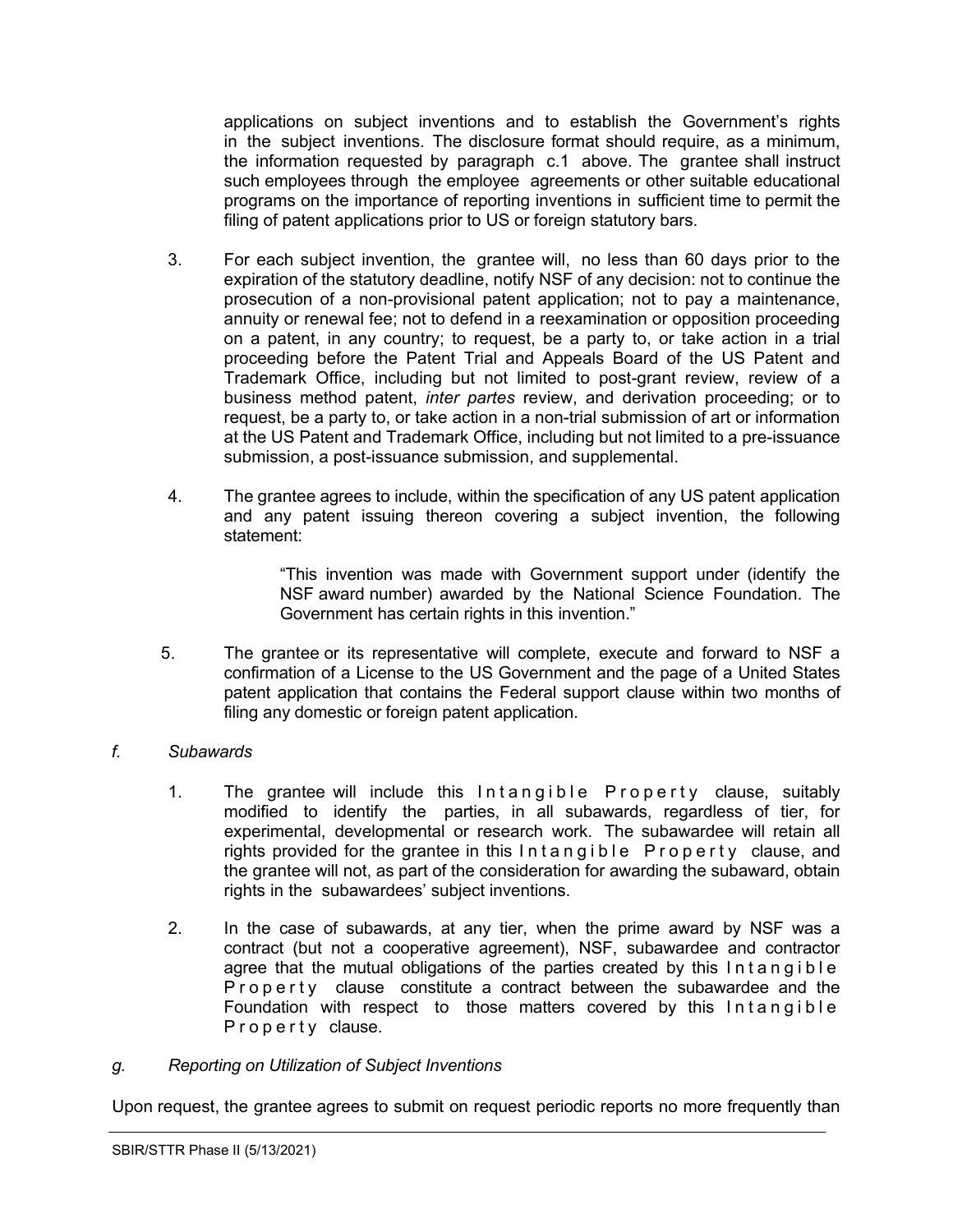annually on the utilization of a subject invention or on efforts at obtaining such utilization that are being made by the grantee or its licensees or assignees. Such reports shall include information regarding the status of development, date of first commercial sale or use, gross royalties received by the grantee and such other data and information as NSF may reasonably specify. The grantee also agrees to provide additional reports in connection with any march-in proceeding undertaken by NSF in accordance with paragraph j. of this Intangible Property clause. As required by 35 [USC §202\(c\)\(5\),](http://frwebgate.access.gpo.gov/cgi-bin/getdoc.cgi?dbname=browse_usc&docid=Cite%3A%2B35USC202) NSF agrees it will not disclose such information to persons outside the Government without the permission of the grantee.

# *h. Preference for United States Industry*

Notwithstanding any other provision of this Intangible Property clause, the grantee agrees that neither it nor any assignee will grant to any person the exclusive right to use or sell any subject invention in the US unless such person agrees that any products embodying the subject invention or produced through the use of the subject invention will be manufactured substantially in the US. However, in individual cases, the requirement for such an agreement may be waived by NSF upon a showing by the grantee or its assignee that reasonable but unsuccessful efforts have been made to award licenses on similar terms to potential licensees that would be likely to manufacture substantially in the US or that under the circumstances domestic manufacture is not commercially feasible.

## *i. March-in Rights*

The grantee agrees that with respect to any subject invention in which it has acquired title, NSF has the right in accordance with procedures at [37 CFR §401.6](http://www.access.gpo.gov/nara/cfr/waisidx_06/37cfr401_06.html) and the NSF PAPPG Chapter [XI.D.1.l.](https://www.nsf.gov/pubs/policydocs/pappg22_1/pappg_11.jsp#XID1) to require the grantee, an assignee or exclusive licensee of a subject invention to grant a non-exclusive, partially exclusive or exclusive license in any field of use to a responsible applicant or applicants, upon terms that are reasonable under the circumstances and if the grantee, assignee or exclusive licensee refuses such a request, NSF has the right to grant such a license itself if NSF determines that such action is necessary:

- 1. because the grantee or assignee has not taken or is not expected to take within a reasonable time, effective steps to achieve practical application of the subject invention in such field of use;
- 2. to alleviate health or safety needs which are not reasonably satisfied by the grantee, assignee, or their licensees;
- 3. to meet requirements for public use specified by Federal regulations and such requirements are not reasonably satisfied by the grantee, assignee, or licensee; or
- 4. because the agreement required by paragraph i. of this Intangible Property clause has not been obtained or waived or because a licensee of the exclusive right to use or sell any subject invention in the US is in breach of such agreement.

## *j. Communications*

All communications required by this Intangible Property clause must be submitted through the iEdison Invention Information [Management](https://public.era.nih.gov/iedison/public/login.do?TYPE=33554433&REALMOID=06-dc4d00e8-1464-45e1-937f-0525407c30fd&GUID&SMAUTHREASON=0&METHOD=GET&SMAGENTNAME=-SM-938PYmoLVb4VrDeXo04LZUDVDvc%2b3899ByInEAjuSUvWNIGfB2zRpWiCivYGCogG&TARGET=-SM-http%3a%2f%2fpublic%2eera%2enih%2egov%2fiedison) System maintained by the National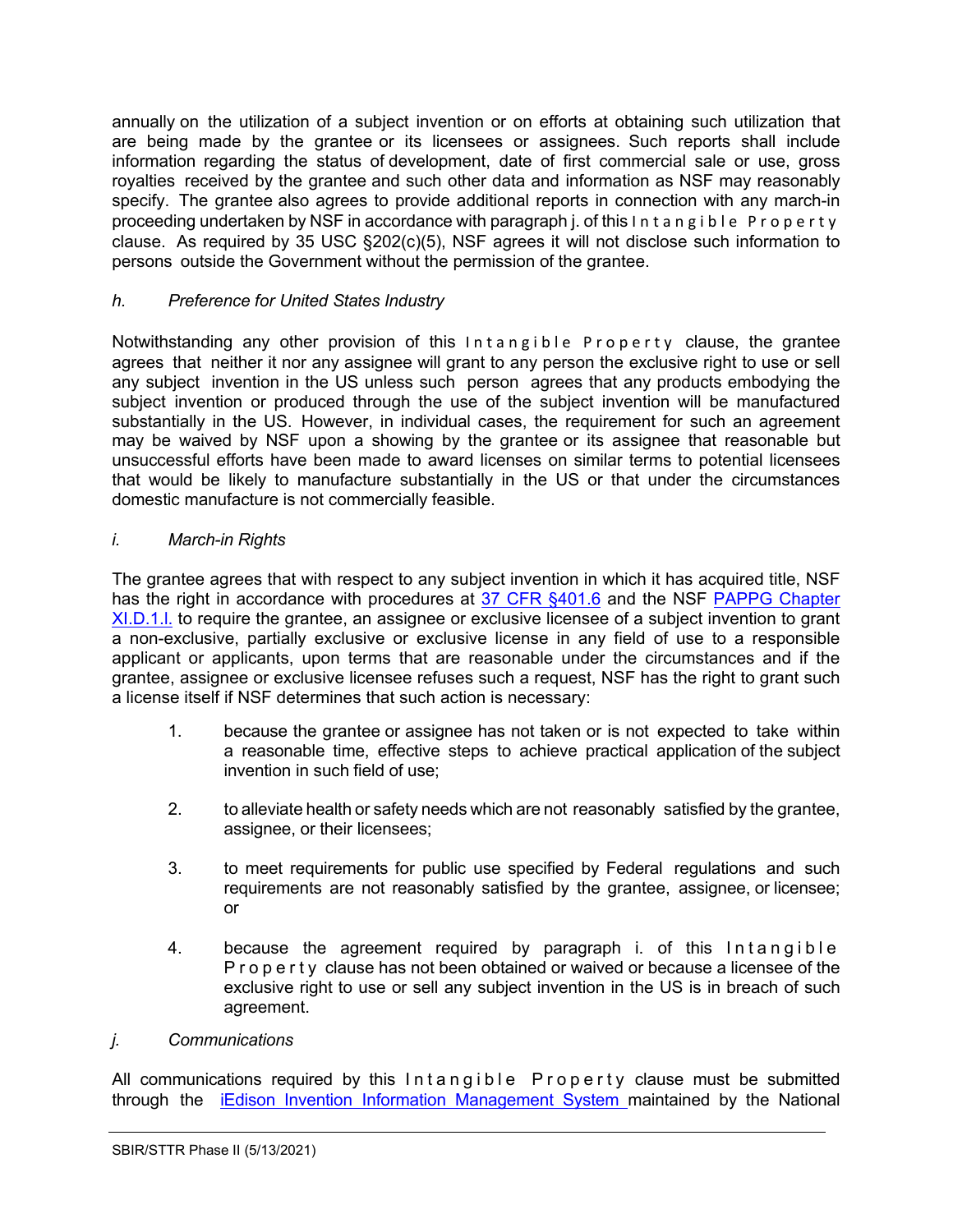Institutes of Health unless NSF prior written permission for another form of submission is obtained from the Patent Assistant at [patents@nsf.gov](mailto:patents@nsf.gov) or at Office of the General Counsel, National Science Foundation, 2415 Eisenhower Avenue, Alexandria, VA 22314.

# <span id="page-25-0"></span>**27. Audit and Records**

Financial records, supporting documents (including documentation of personnel expenses), statistical records, and other records pertinent to this grant must be retained by the grantee for a period of three years from grant financial closeout as described in [PAPPG Chapter VIII.E,](https://www.nsf.gov/pubs/policydocs/pappg22_1/pappg_8.jsp#VIIIE) except as noted in 2 CFR §200.333.

# <span id="page-25-1"></span>**28. Site Visits**

NSF, through authorized representatives, has the right, at all reasonable times, to make site visits to review project accomplishments and management control systems and to provide such technical assistance as may be required. If any site visit is made by NSF on the premises of the grantee or a subrecipient under a grant, the grantee shall provide and shall require its subrecipients to provide all reasonable facilities and assistance for the safety and convenience of the NSF representatives in the performance of their duties. All site visits and evaluations shall be performed in such a manner that will not unduly delay the work.

# <span id="page-25-2"></span>**29. Termination and Enforcement**

a. Any suspension or termination action taken by NSF must be issued by a cognizant NSF Grants and Agreements Officer and will be in accordance with this article, 2 CFR §200.340, and [PAPPG Chapter XII.A.](https://www.nsf.gov/pubs/policydocs/pappg22_1/pappg_12.jsp#XIIA)

b. The grant may be suspended or terminated in whole or in part in any of the following situations:

- 1. By NSF, if the grantee fails to comply with the terms and conditions of a Federal award;
- 2. By NSF, to the greatest extent authorized by law, if an award no longer effectuates the program goals or agency priorities;
- 3. By NSF, with the consent of the grantee, in which case the two parties must agree upon the termination conditions, including the effective date and, in the case of partial termination, the portion to be terminated;
- 4. By the grantee upon sending to NSF written notification setting forth the reasons for such termination, the effective date, and, in the case of partial termination, the portion to be terminated. However, if NSF determines in the case of partial termination that the reduced or modified portion of the NSF award will not accomplish the purposes for which the NSF award was made, NSF may terminate the Federal award in its entirety;
- 5. By NSF, pursuant to termination provisions included in the NSF award; or
- 6. By NSF, when ordered by the Deputy Director under NSF's Regulation on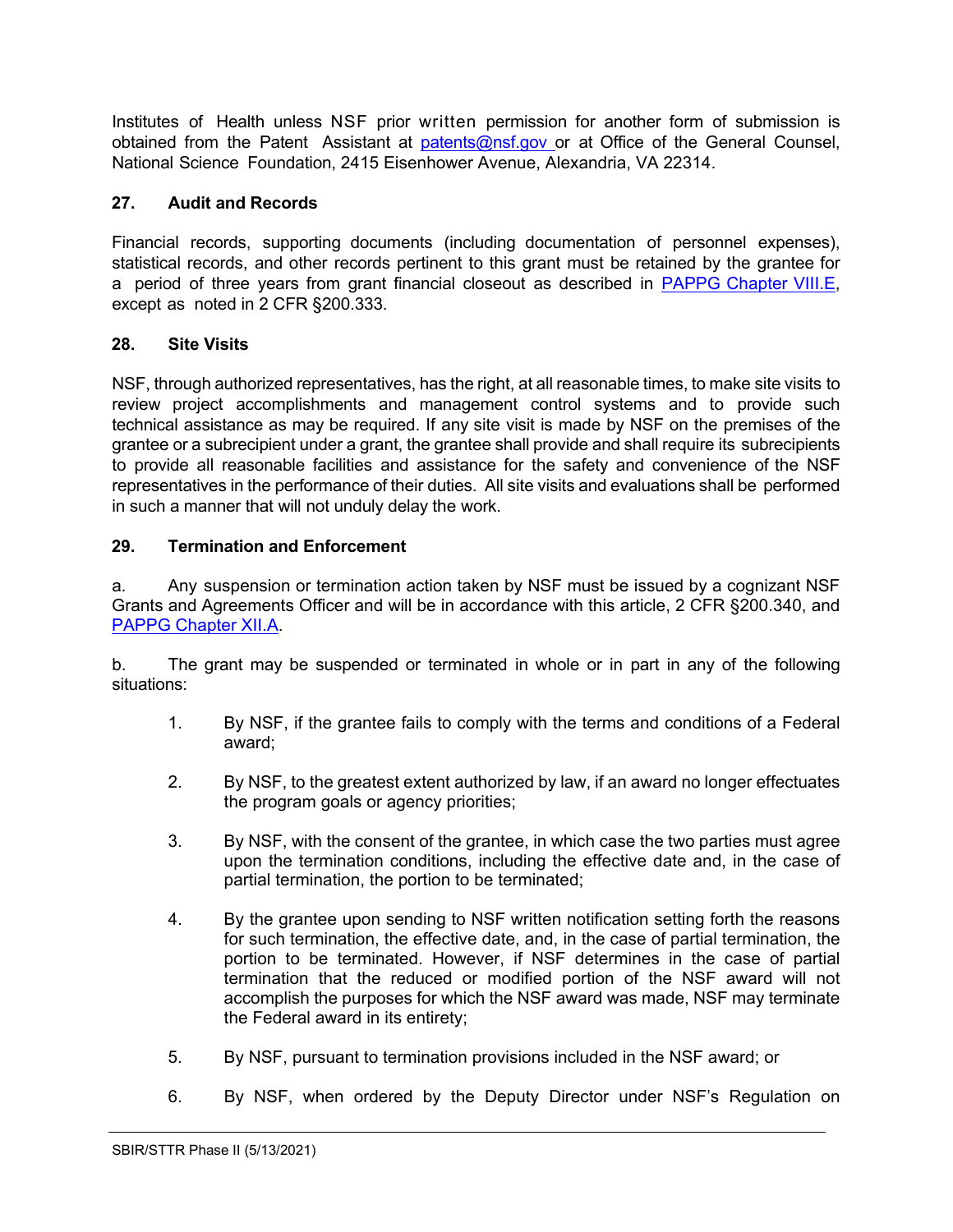#### Research Misconduct [45 CFR Part 689].

c. Normally, action by NSF to suspend or terminate a grant will be taken only after the grantee has been informed by NSF of any deficiency on its part and given an opportunity to correct it; but NSF may immediately suspend or terminate the grant without notice when it believes such action is reasonable to protect the interests of the Government.

d. No costs incurred during a suspension period or after the effective date of a termination will be allowable, except those costs which, in the opinion of NSF, the grantee could not reasonably avoid or eliminate, or which were otherwise authorized by the suspension or termination notice, provided such costs would otherwise be allowable under the terms of the grant and the governing cost principles.

e. Within 30 days of the termination date, the grantee will furnish a summary of progress under the grant and an itemized accounting of costs incurred prior to the termination date or pursuant to d, above. Final allowable costs under a termination settlement shall be in accordance with the terms of the grant, including this article, and the governing cost principles, giving due consideration to the progress under the grant. In no event will the total of NSF payments under a terminated grant exceed the grant amount, or the NSF pro rata share of the total project costs when cost sharing was anticipated, whichever is less.

f. When an NSF award is terminated or partially terminated, both NSF and the grantee remain responsible for compliance with the requirements in 2 CFR §§200.344 and 200.345.

e. A notice of termination other than by mutual agreement and/or the final settlement amount may be subject to review pursuant to Article Termination and Enforcement.

f. NSF will report grant terminations to the OMB-designated integrity and performance system in accordance with Federal regulation, but only after the grantee has had an opportunity to exhaust the review procedures contained in [PAPPG](https://www.nsf.gov/pubs/policydocs/pappg22_1/pappg_12.jsp#XIIB) Chapter XII.B. See also Article Project Reporting Requirements for additional information on FAPIIS.

## <span id="page-26-0"></span>**30. Termination Review Procedure**

a. A request for review of a notice of termination or settlement should be addressed to the Division Director, Division of Grants and Agreements (DGA), National Science Foundation,2415 Eisenhower Avenue, Alexandria, VA, 22314. It must be postmarked no later than 30 days after the date of the letter notifying the grantee of the termination or settlement.

b. The request for review must contain a full statement of the grantee's position and the pertinent facts and reasons in support of such position.

c. Review of a notice of termination or settlement will be conducted in accordance with [PAPPG Chapter XII.B.3](https://www.nsf.gov/pubs/policydocs/pappg22_1/pappg_12.jsp#XIIC3)

d. Pending resolution of the request for review, the notice of termination shall remain in effect.

## <span id="page-26-1"></span>**31. Price Reduction for Defective Cost or Pricing Data**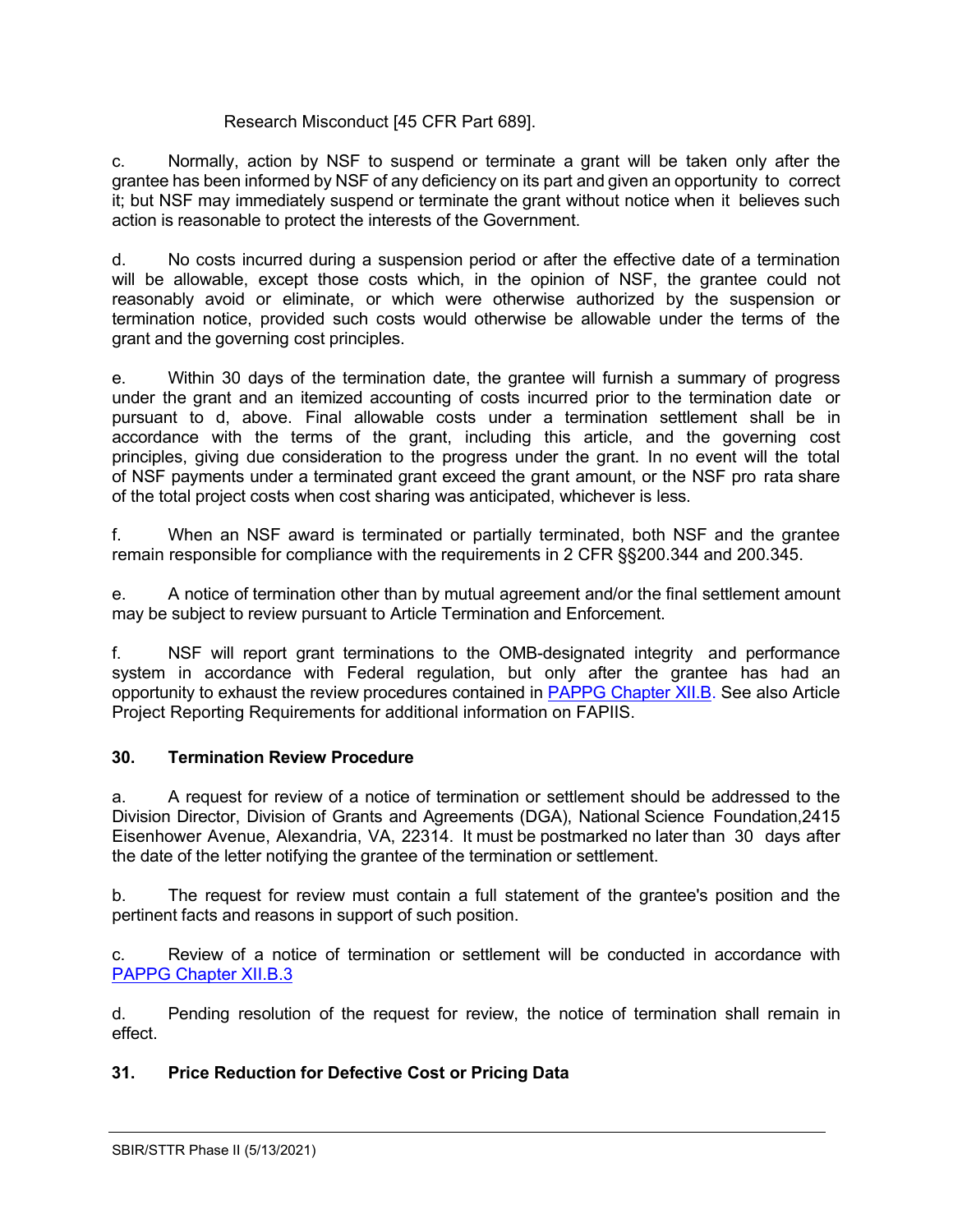a. If any price, including profit, negotiated in connection with this grant, was increased by any significant amount because (1) the grantee or its subrecipient furnished cost or pricing data that were not complete, accurate and current as certified in its Certificate of Current Cost Pricing data, (2) a subrecipient or prospective subrecipient furnished the grantee cost or pricing data that were not complete, accurate and current as certified in its Certificate of Current Cost Pricing Data, or (3) any of these parties furnished data of any description that were not accurate, the price or cost shall be reduced accordingly and the grant shall be amended to reflect the reduction.

b. Any reduction in the grant price under paragraph a. above due to defective data from a prospective contractor that was not subsequently awarded the subaward shall be limited to the amount, plus applicable overhead and profit markup, by which the actual subaward price was not itself affected by defective cost or pricing data.

c. If the cognizant NSF Grants Officer determines under paragraph a. of this clause that a price or cost reduction should be made, the grantee agrees not to raise the following matters as a defense:

- 1. The grantee or subrecipient was a sole source supplier or otherwise was in a superior bargaining position and thus the price of the grant would not have been modified even if accurate, complete and current cost or pricing data had been submitted.
- 2. The cognizant NSF Grants Officer should have known that the cost or pricing data in issue were defective even though the grantee or subrecipient took no affirmative action to bring the character of the data to the attention of the cognizant NSF Grants Officer.
- 3. The grantee or subrecipient did not submit a Certificate of Cost or Pricing Data.

Except as prohibited by c.3. of this article, an offset in an amount determined appropriate by the cognizant NSF Grants Officer based upon the facts shall be allowed against the amount of a grant price reduction if:

- The grantee certifies to the cognizant NSF Grants Officer that, to the best of the grantee's knowledge and belief, the grantee is entitled to the offset in the amount requested; and
- The grantee proves that the cost or pricing data (or price of amendment) is accurate and that the data was not submitted before such date.

An offset shall not be allowed if:

The understated data was known by the grantee to be understated when the Certificate of Cost or Pricing Data was signed; or The Government proves that the facts demonstrate that the grant price would not have been increased in the amount to be offset even if the available data had been submitted before the date of agreement of price.

d. If any reduction in the grant price under this article reduces the price for which payment was made prior to the date of the amendment reflecting the price reduction, the grantee shall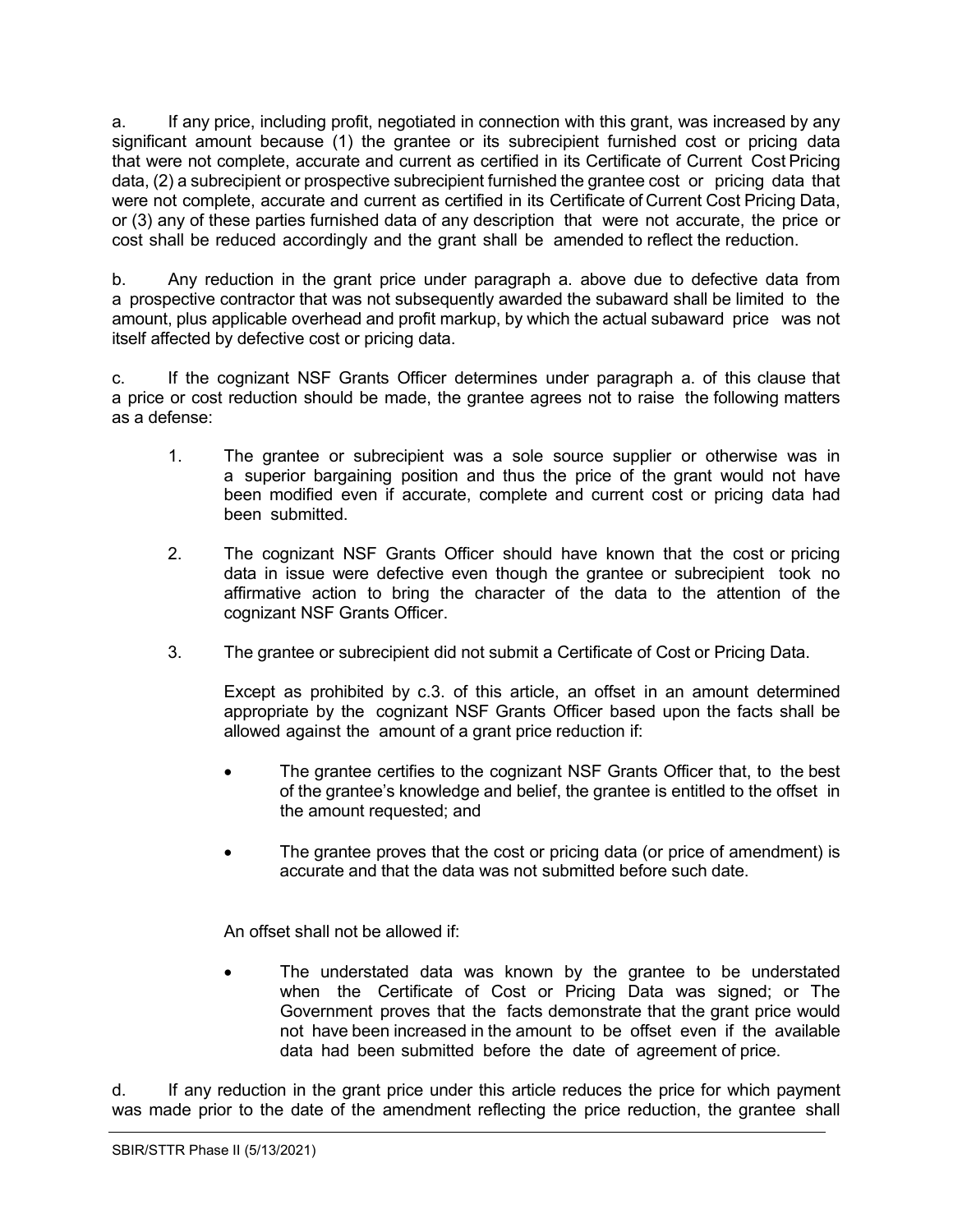be liable to and shall pay the United States at the time such overpayment is repaid simple interest on the amount of such overpayment to be computed from the date(s) of overpayment to the grantee to the date the Government is repaid by the grantee at the applicable underpayment rate effective for each quarter prescribed by the Secretary of the Treasury under 26 USC 6621(a)(2).

# <span id="page-28-0"></span>**32. Non-Discrimination Statutes**

The grant is subject to the provisions of Title VI of the Civil Rights Act of 1964 [42 USC §§2000d et seq.], Title IX of the Education Amendments of 1972 [20 USC §§1681 et seq.], the Rehabilitation Act of 1973 [29 USC §794], the Age Discrimination Act of 1975 [42 USC §§6101 et seq], Equal Employment Opportunity [E.O. 11246], Limited English Proficiency (LEP) [E.O. 13166] and all regulations and policies issued by NSF pursuant to these statutes. Specifically, in accordance with these statutes, regulations and policies, no person on the basis of race, color, national origin, sex, disability, or age shall be excluded from participation in, be denied the benefits of, or otherwise be subjected to discrimination under the grant.

# <span id="page-28-1"></span>**33. Reporting Classifiable Information**

NSF grants are intended for unclassified, publicly releasable research. The grantee will not be granted access to classified information. NSF does not expect that the results of the research project will involve classified information.

If, however, in conducting the activities supported under a grant, the PI is concerned that any of the research results involve potentially classifiable information that may warrant Government restrictions on the dissemination of the results, the PI should promptly notify the cognizant NSF Program Officer.

## <span id="page-28-2"></span>**34. Animal Welfare**

a. Any grantee performing research on vertebrate animals<sup>[5](#page-28-3)</sup> shall comply with the Animal Welfare Act [7 [USC §§2131](http://www.access.gpo.gov/uscode/title7/chapter54_.html) et seq.] and the regulations promulgated thereunder by the Secretary of Agriculture [9 [CFR §§1.1-4.11\]](http://www.access.gpo.gov/nara/cfr/waisidx_07/9cfrv1_07.html) pertaining to the humane care, handling and treatment of vertebrate animals held or used for research, teaching or other activities supported by Federal grants. The grantee is expected to ensure that the guidelines described in the National Academies of Science, Engineering and Medicine (NASEM) Publication, "*[Guide](http://www.nap.edu/readingroom/books/labrats/) for the [Care](http://www.nap.edu/readingroom/books/labrats/) and Use of [Laboratory](http://www.nap.edu/readingroom/books/labrats/) Animals*["](http://www.nap.edu/readingroom/books/labrats/) are followed and to comply with the *Public Health Service Policy and Government Principles Regarding the Care and Use of Animals* (included as Appendix D to the NASEM Guide). Further guidance on the use of vertebrate animals in NSF funded projects can be found in the PAPPG [Chapter](https://nsf.gov/pubs/policydocs/pappg22_1/pappg_11.jsp#XIB3) XI.B.3.

b. Effective October 1, 2015, grantees must include NSF-supported activities with live vertebrate animals as covered activities in their Office of Laboratory Animal Welfare (OLAW) Animal Welfare Assurance. Further, they must promptly report situations involving NSF-supported animal activities to OLAW as required by the Public Health [Service](http://grants.nih.gov/grants/olaw/references/phspol.htm) (PHS) Policy on Humane Care and Use of [Laboratory](http://grants.nih.gov/grants/olaw/references/phspol.htm) Animals Section IV.F.3. The cognizant NSF Program Officer also should be notified.

<span id="page-28-3"></span><sup>5</sup> In addition to vertebrate animals covered by the Animal Welfare Act, the requirements specified in this Article also are extended to rats, birds and mice.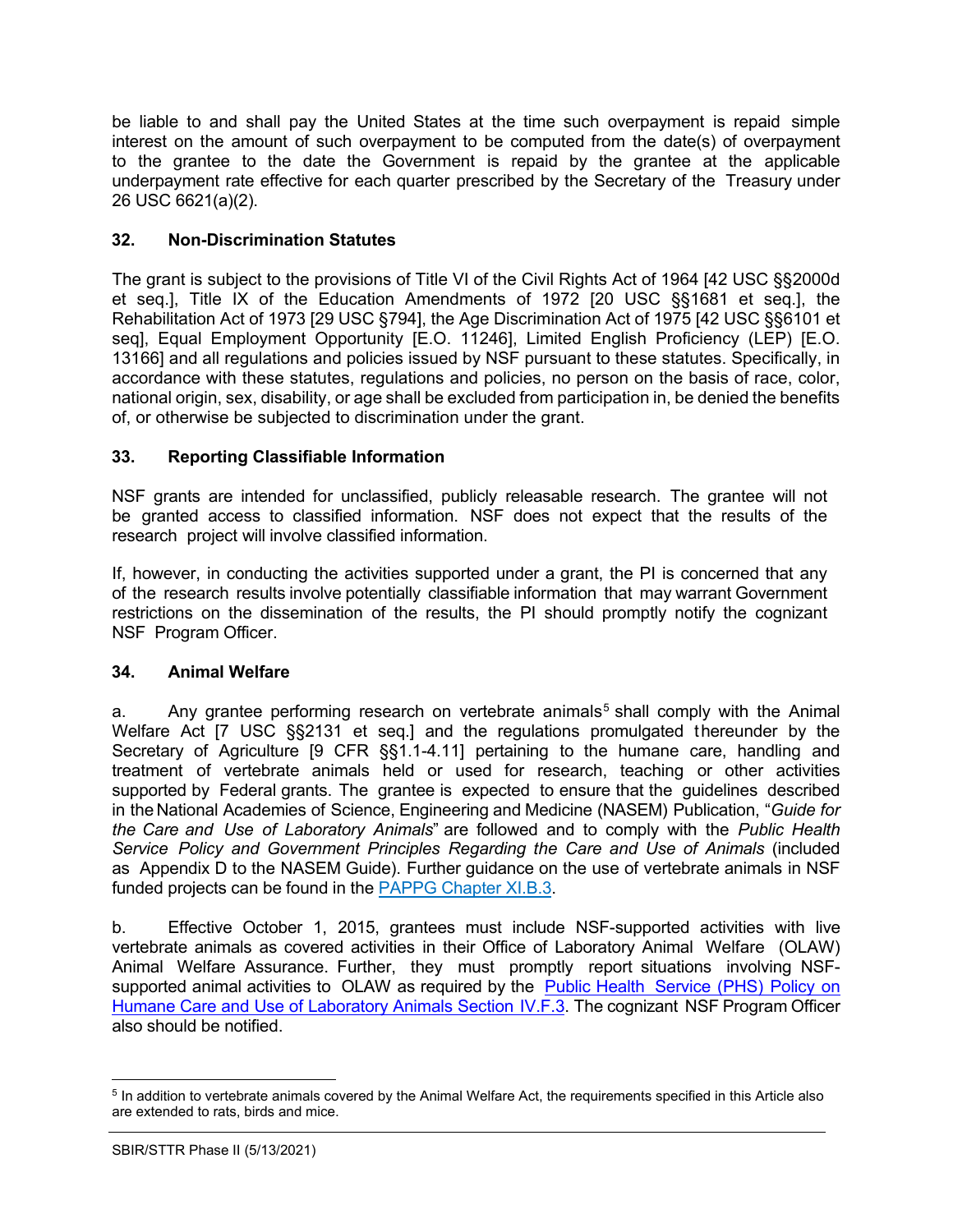c. Any changes to, or lapses in, the Institutional Animal Care and Use Committee approved animal use protocols associated with an NSF grant should be reported promptly by the grantee to the cognizant NSF Program Officer.

d. In the event the grantee's multi-project Assurance is cancelled or lapses, the grantee must immediately notify the cognizant NSF Grants Officer(s) identified in the award notice.

Research facilities subject to the Animal Welfare Act using or intending to use live animals in research and who receive Federal funding are required to register the facility with the Animal and Plant Health Inspection Service (APHIS), US Department of Agriculture. The location of the nearest APHIS Regional Office, as well as information concerning this and other APHIS activities may be obtained at [http://www.aphis.usda.gov/.](http://www.aphis.usda.gov/)

## <span id="page-29-0"></span>**35. Research Involving Recombinant or Synthetic Nucleic Acid Molecules**

If this grant supports research involving recombinant or synthetic nucleic acid molecules, the grantee agrees to comply with the *[Guidelines for Research Involving Recombinant or Synthetic](http://osp.od.nih.gov/office-biotechnology-activities/biosafety/nih-guidelines)  [Nucleic Acid Molecules](http://osp.od.nih.gov/office-biotechnology-activities/biosafety/nih-guidelines)* (NIH Guidelines) including the procedural requirements and any subsequent revisions as they are published in the Federal Register. Further information on research grants that involve recombinant or synthetic nucleic acid molecules can be found in [PAPPG Chapter XI.B.2.](https://www.nsf.gov/pubs/policydocs/pappg22_1/pappg_11.jsp#XIB2)

## <span id="page-29-1"></span>**36. Clean Air and Water**

(Applicable only if the grant exceeds \$150,000, or a facility to be used has been the subject of a conviction under the Clean Air Act [42 [USC §7413\(c\)\(1\)\]](http://frwebgate.access.gpo.gov/cgi-bin/getdoc.cgi?dbname=browse_usc&amp%3Bdocid=Cite%3A%2B42USC7413) or the Clean Water Act [33 [USC](http://frwebgate.access.gpo.gov/cgi-bin/getdoc.cgi?dbname=browse_usc&amp%3Bdocid=Cite%3A%2B33USC1319) [§](http://frwebgate.access.gpo.gov/cgi-bin/getdoc.cgi?dbname=browse_usc&amp%3Bdocid=Cite%3A%2B33USC1319) [1319\(c\)\]](http://frwebgate.access.gpo.gov/cgi-bin/getdoc.cgi?dbname=browse_usc&amp%3Bdocid=Cite%3A%2B33USC1319) and is listed by the Environmental Protection Agency (EPA), or the grant is not otherwise exempt.)

The grantee agrees as follows:

e. To comply with all the requirements of Section 114 of the Clean Air Act [42 [USC §](http://frwebgate.access.gpo.gov/cgi-bin/getdoc.cgi?dbname=browse_usc&amp%3Bdocid=Cite%3A%2B42USC7414) [7414\]](http://frwebgate.access.gpo.gov/cgi-bin/getdoc.cgi?dbname=browse_usc&amp%3Bdocid=Cite%3A%2B42USC7414) and Section 308 of the Clean Water Act [33 [USC §1318\],](http://frwebgate.access.gpo.gov/cgi-bin/getdoc.cgi?dbname=browse_usc&amp%3Bdocid=Cite%3A%2B33USC1318) respectively, relating to inspection, monitoring, entry, reports and information, as well as other requirements specified in Section 114 and Section 308 of the Clean Air Act and the Clean Water Act, respectively and all regulations and guidelines issued thereunder before the issuance of the grant.

f. That no portion of the work required by the grant will be performed in a facility listed on the Environmental Protection Agency List of Violating Facilities on the date that the grant was issued unless and until EPA eliminates the name of such facility or facilities from such listing.

g. To use its best efforts to comply with clean air standards and clean water standards at the facility in which the grant is being performed.

h. To insert the substance of the provisions of this article into any nonexempt subaward.

## <span id="page-29-2"></span>**37. Human Research Subjects**

The grantee is responsible for the protection of the rights and welfare of any human subjects involved in research, development and related activities supported by this grant. The grantee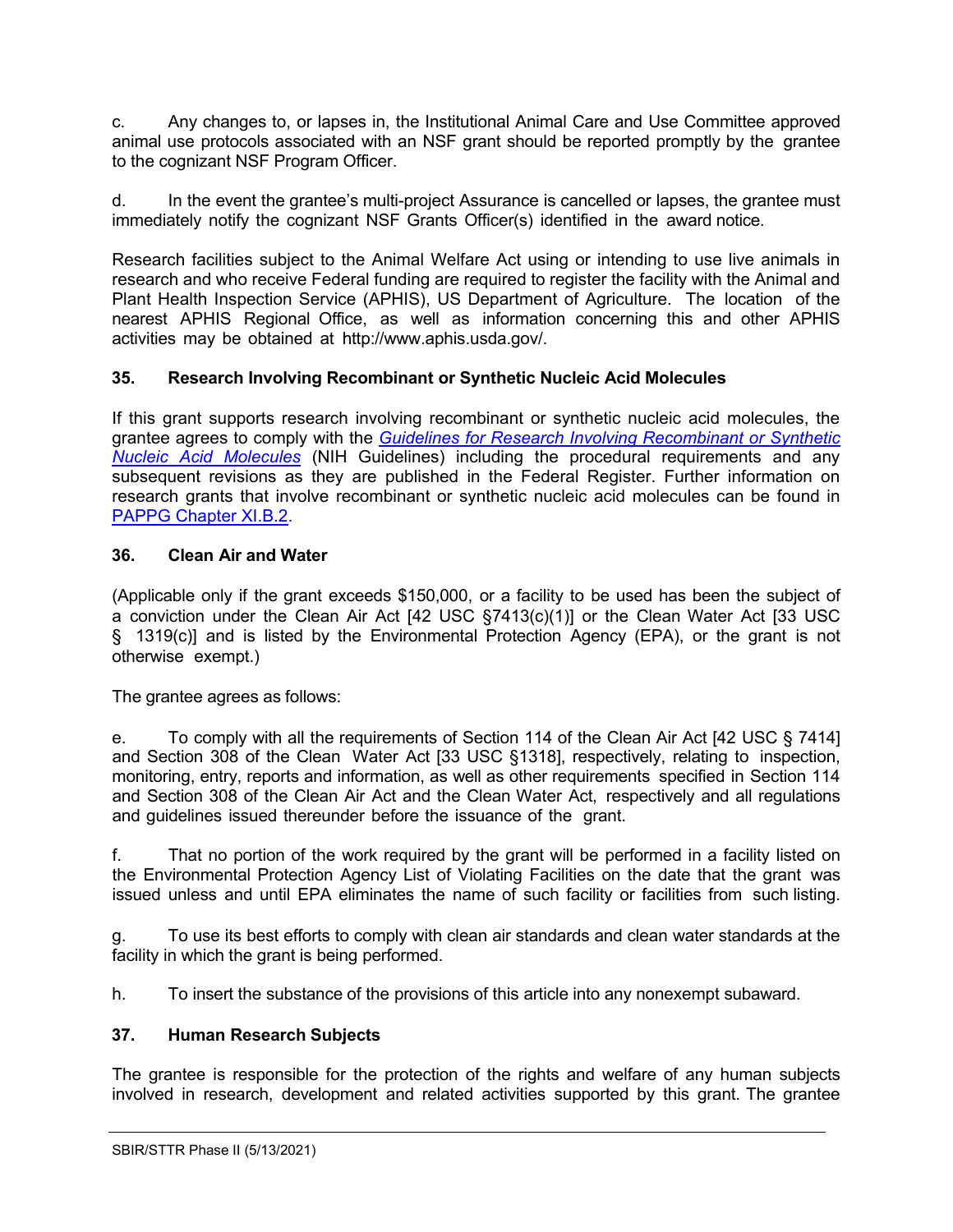agrees to comply with the NSF regulation, entitled, "*Protection of Human Subjects* [45 [CFR](http://www.access.gpo.gov/nara/cfr/waisidx_06/45cfr690_06.html) Part [690\]."](http://www.access.gpo.gov/nara/cfr/waisidx_06/45cfr690_06.html)

# <span id="page-30-0"></span>**38. Life Sciences Dual Use Research of Concern (DURC)**

This Article applies to all research, for which NSF award funds may be used, that potentially falls within the scope of the US Government Policy for Institutional Oversight of Life Sciences Dual [Use Research of Concern](http://www.phe.gov/s3/dualuse/Pages/default.aspx) as published in September 2014, hereafter referred to as the "Policy". See also [PAPPG Chapter XI.B.5.](https://www.nsf.gov/pubs/policydocs/pappg22_1/pappg_11.jsp#XIB5)

The grantee is responsible for monitoring the research progress and for implementation of all appropriate biosafety and biosecurity risk mitigation measures including compliance with all applicable laws and regulations related to that implementation, including the Policy specified above. (See also <https://osp.od.nih.gov/biotechnology/dual-use-research-of-concern/> for Frequently Asked Questions, case studies and other educational materials on DURC.)

#### <span id="page-30-1"></span>**39. Investigator Financial Disclosure Policy**

If the grantee employs more than 50 persons, the grantee must maintain an appropriate written and enforced policy on conflict of interest consistent with the provisions of [PAPPG Chapter IX.A.](https://www.nsf.gov/pubs/policydocs/pappg22_1/pappg_9.jsp#IXA)

#### <span id="page-30-2"></span>**40. Whistleblower Protection**

The grantee is notified of the applicability of 41 USC §4712, as amended by P.L. 112-239, providing protection for whistleblowers.

## <span id="page-30-3"></span>**41. State Sales and Use Taxes**

The grantee is reminded that the governing cost principles cited in Article Technical and Business Assistance Costs limit the allowability of taxes to those the organization is required to pay. The grantee must avail itself of any tax exemptions for which any activities supported by Federal funds may qualify, including any applicable exemptions from State or local sales and use taxes on the purchase of goods and services made with NSF grant funds.

#### <span id="page-30-4"></span>**42. Build America, Buy America**

a. The grantee is subject to the Buy America Sourcing requirements under the Build America, Buy America provisions of the [Infrastructure Investment and Jobs Act](https://www.congress.gov/bill/117th-congress/house-bill/3684/text) (IIJA) (P.L. 117-58, §§70911-70917) when using Federal funds for the purchase of goods, products, and materials on any form of construction, alteration, maintenance, or repair of infrastructure in the United States regardless of the appropriation.

These sourcing requirements require that all iron, steel, manufactured products, and construction materials used in Federally funded infrastructure projects must be produced in the United States. The grantee must implement these requirements in its procurements, and this article must flow down to all subawards and contracts at any tier. For legal definitions and sourcing requirements, the grantee must consult NSF's Implementation of the Act on the [Build America,](https://beta.nsf.gov/funding/build-america-buy-america)  [Buy America website.](https://beta.nsf.gov/funding/build-america-buy-america)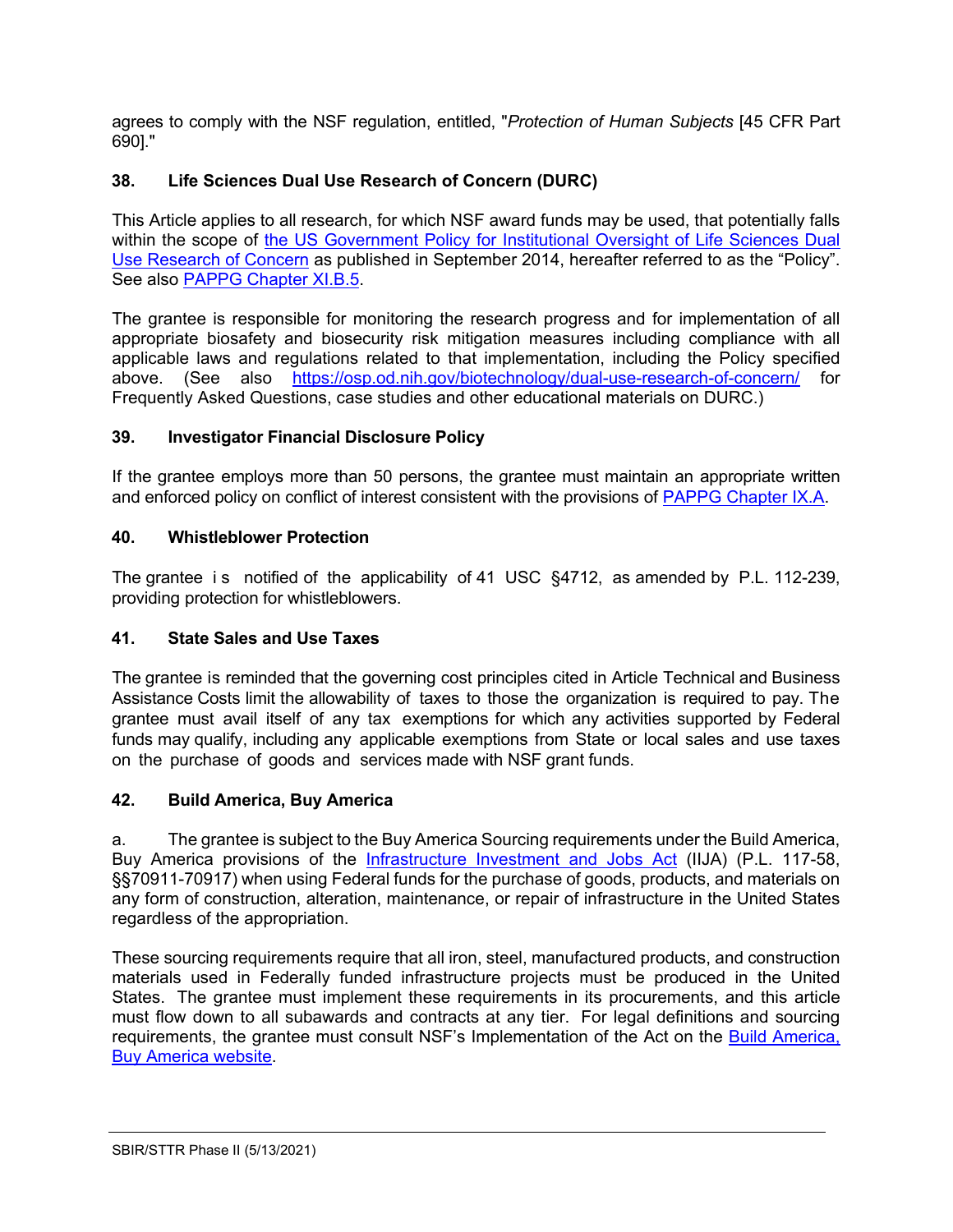b. When supported by rationale provided in IIJA §70914, the grantee must submit a waiver request to the cognizant NSF Program Officer and Grants and Agreements Officer. Noncompliant purchases must not be made in advance of waiver approval. Guidance on the submission of an NSF waiver request is available on the [Build America, Buy America](https://beta.nsf.gov/funding/build-america-buy-america) website.

## <span id="page-31-0"></span>**43. Recipient Integrity and Performance Matters**

The grantee must fully comply with the requirements stipulated in [Appendix](https://www.ecfr.gov/cgi-bin/text-idx?SID=704835d27377ef5213a51c149de40cab&node=2:1.1.2.2.1&rgn=div5) XII to Part 200 of 2 CFR §200, entitled "*Award Term and Condition for Recipient Integrity and Performance Matters*." See also Article Termination and Enforcement of these terms and conditions for NSF's responsibilities regarding reporting grant terminations to the OMB-designated integrity and performance system in accordance with Federal regulation. In addition, Article Project Reporting Requirements specifies NSF responsibilities to report in FAPIIS a grantee's failure to submit all required reports.

# <span id="page-31-1"></span>**44. Breach of Personally Identifiable Information**

An grantee that uses or operates a Federal information system or creates, collects, uses, processes, stores, maintains, disseminates, discloses, or disposes of Personally Identifiable Information (PII) within the scope of an NSF award, must have procedures in place to respond to a breach of PII. These procedures should promote cooperation and the free exchange of information with NSF, as needed to properly escalate, refer and respond to a breach. The grantee must notify NSF upon learning that a breach of PII within the scope of an NSF award has occurred.

# <span id="page-31-2"></span>**45. Post-award Disclosure of Current Support and In-Kind Contribution Information**

If an organization discovers that a PI or co-PI on an active NSF grant failed to disclose current support or in-kind contribution information<sup>[6](#page-31-3)</sup> as part of the proposal submission process (see [PAPPG Chapter II.C.2.h\)](https://www.nsf.gov/pubs/policydocs/pappg22_1/pappg_2.jsp#IIC2h), the AOR must submit the following information within 30 calendar days of the identification of the undisclosed current support or in-kind contribution through use of the "Other Request" category in the Notification and Request Module in Research.gov.[7](#page-31-4)

Post-award Disclosure of Project Support Information:

- 1. PI/co-PI Name:
- 2. Project Title:
- 3. Award Number (if available):
- 4. Source of Support:
- 5. Primary Place of Performance:
- 6. Project Start and End Date:
- 7. Total Award Amount (including Indirect Costs): \$
- 8. Brief Description of the Major goals of the project:
- 9. Description of any Overlap/Duplication of the project with the NSF award:
- 10. Impact on the ability of the PI/co-PI to carry out the NSF award:

<span id="page-31-3"></span> $6$  The post-award disclosure requirement applies to current support (including in-kind contributions) that was active as of the date the proposal was submitted to NSF. See *[NSF Pre-award and Post-award Disclosures Relating to the Biographical Sketch](https://www.nsf.gov/bfa/dias/policy/disclosures_table.jsp)  [and Current and Pending Support](https://www.nsf.gov/bfa/dias/policy/disclosures_table.jsp)* which has been developed to assist users in determining the types of activities that must be disclosed.

<span id="page-31-4"></span> $7$  The requisite information must be entered into the box entitled, "Proposed Change" with the box entitled, "Justification for Change" stating, "See above".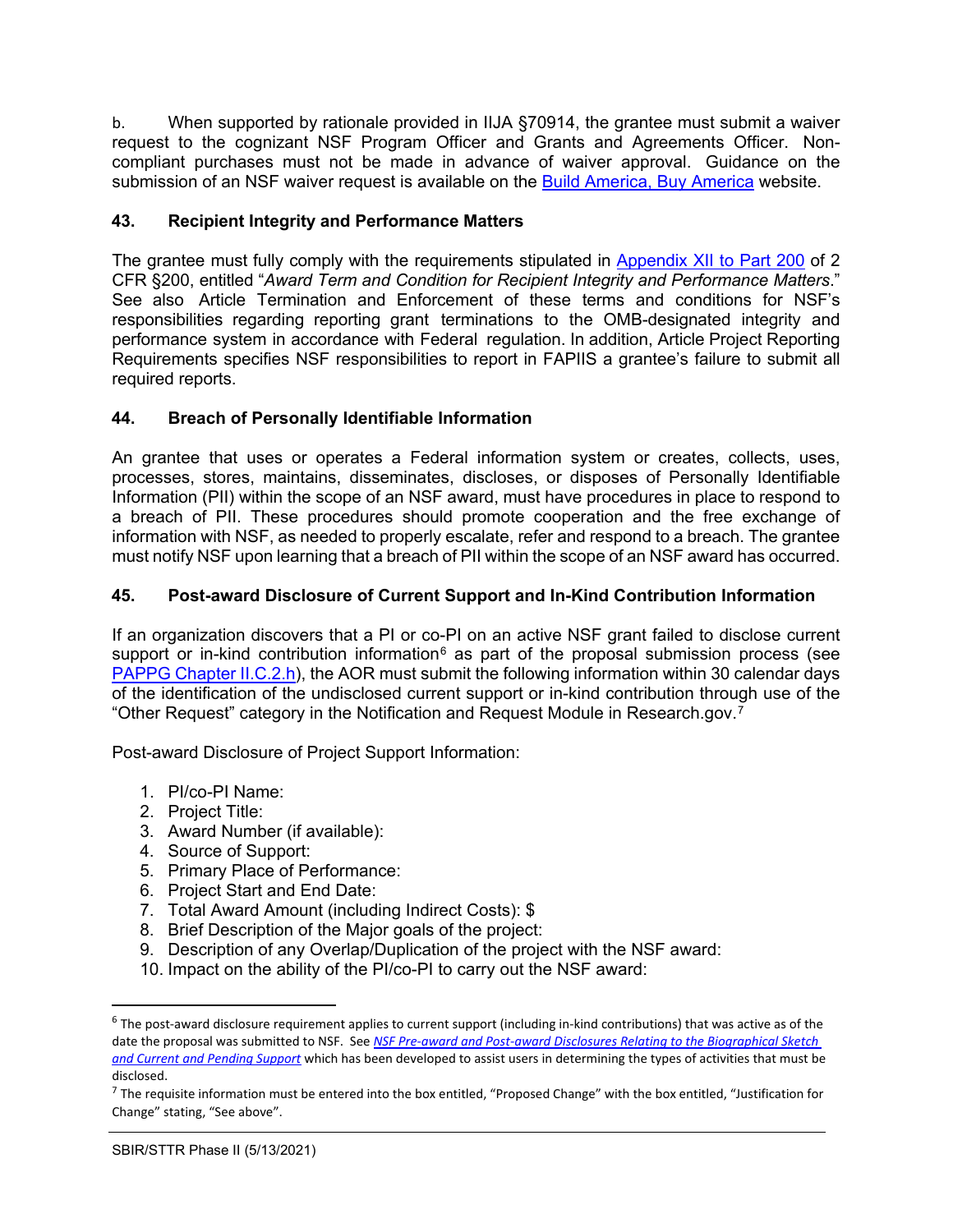- 11. Person-Month(s) (or Partial Person-Months) Per Year Committed to the Project:
	- a. Enter the applicable year: (e.g., 2020, 2021):
		- i. Enter the number of person-month(s) (or partial person-months):
	- b. Enter the applicable year: (e.g., 2020, 2021):
	- i. Enter the number of person-month(s) (or partial person-months): c. Enter the applicable year: (e.g., 2020, 2021):
		- i. Enter the number of person-month(s) (or partial person-months):
	- d. Enter the applicable year: (e.g., 2020, 2021):
	- i. Enter the number of person-month(s) (or partial person-months):
	- e. Enter the applicable year: (e.g., 2020, 2021):
		- i. Enter the number of person-month(s) (or partial person-months):

Post-award Disclosure of In-Kind Contribution Information

- 1. PI/co-PI Name:
- 2. Source of Support:
- 3. Primary Place of Performance:
- 4. Summary of In-kind Contributions:
- 5. Description of any Overlap/Duplication of the project with the NSF award:
- 6. Impact on the ability of the PI/co-PI to carry out the NSF award:
- 7. Person-Month(s) (or Partial Person-Months) Per Year Committed to the Project:
	- a. Enter the applicable year: (e.g., 2020, 2021):
		- i. Enter the number of person-month(s) (or partial person-months):
	- b. Enter the applicable year: (e.g., 2020, 2021):
		- i. Enter the number of person-month(s) (or partial person-months):
	- c. Enter the applicable year: (e.g., 2020, 2021):
		- i. Enter the number of person-month(s) (or partial person-months):
	- d. Enter the applicable year: (e.g., 2020, 2021):
		- i. Enter the number of person-month(s) (or partial person-months):
	- e. Enter the applicable year: (e.g., 2020, 2021):
	- i. Enter the number of person-month(s) (or partial person-months):
- 8. Dollar Value of In-kind Contribution: \$

Upon receipt and review of the information provided, NSF may consult with the AOR, or designee, if necessary. Based on the results of this review, the Foundation will determine the impact of the new information on the NSF-funded grant, and, where necessary, take appropriate action.

#### <span id="page-32-0"></span>**46. Fee Payments**

Payment of fee is allowable only if expressly authorized by solicitation and the terms and conditions of the NSF grant. Payment of profit is not permitted on an NSF grant.

#### <span id="page-32-1"></span>**47. Section 889 of the National Defense Authorization Act (NDAA) for Fiscal Year (FY) 2019**

Section 889 of the National Defense Authorization Act (NDAA) for Fiscal Year (FY) 2019 (Public Law 115-232) prohibits the head of an executive agency from obligating or expending loan or grant funds to procure or obtain, extend, or renew a contract to procure or obtain, or enter into a contract (or extend or renew a contract) to procure or obtain the equipment, services, or systems as identified in section 889 of the NDAA for FY 2019.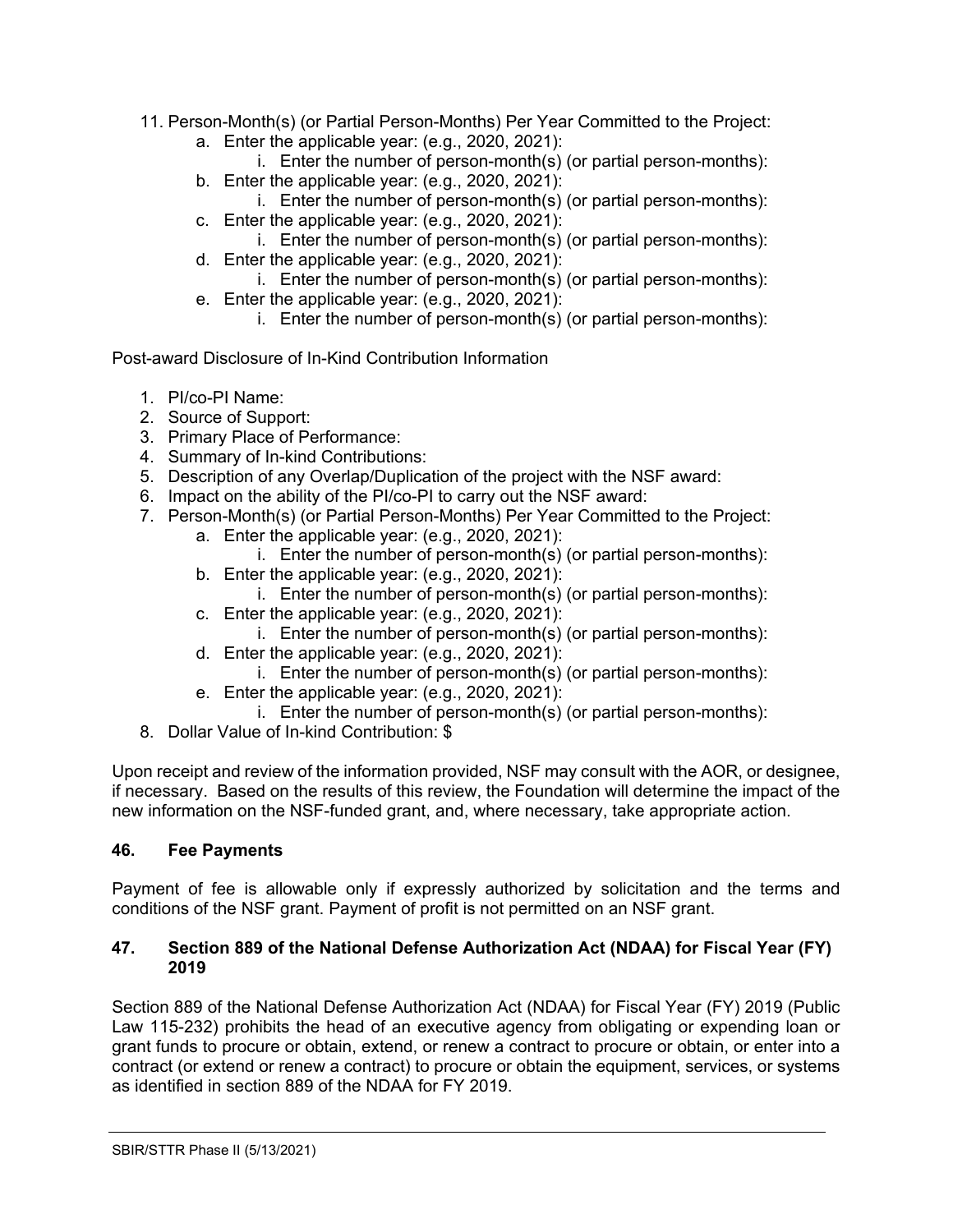- a. In accordance with 2 CFR §200.216 and §200.471, for all awards that are issued on or after August 13, 2020, recipients and subrecipients are prohibited from obligating or expending loan or grant funds to:
	- i. Procure or obtain;
	- ii. Extend or renew a contract to procure or obtain; or
	- iii. Enter into a contract (or extend or renew a contract) to procure or obtain equipment, services, or systems that uses covered telecommunications equipment or services as a substantial or essential component of any system, or as critical technology as part of any system. As described in Public Law 115-232, section 889, covered telecommunications equipment is telecommunications equipment produced by Huawei Technologies Company or ZTE Corporation (or any subsidiary or affiliate of such entities).
		- (a) For the purpose of public safety, security of government facilities, physical security surveillance of critical infrastructure, and other national security purposes, video surveillance and telecommunications equipment produced by Hytera Communications Corporation, Hangzhou Hikvision Digital Technology Company, or Dahua Technology Company (or any subsidiary or affiliate of such entities).
		- (b) Telecommunications or video surveillance services provided by such entities or using such equipment.
		- (c) Telecommunications or video surveillance equipment or services produced or provided by an entity that the Secretary of Defense, in consultation with the Director of the National Intelligence or the Director of the Federal Bureau of Investigation, reasonably believes to be an entity owned or controlled by, or otherwise connected to, the government of a covered foreign country.
- b. In implementing the prohibition under Public Law 115-232, section 889, subsection (f), paragraph (1), heads of executive agencies administering loan, grant, or subsidy programs shall prioritize available funding and technical support to assist affected businesses, institutions and organizations as is reasonably necessary for those affected entities to transition from covered communications equipment and services, to procure replacement equipment and services, and to ensure that communications service to users and customers is sustained.
- c. See Public Law 115-232, section 889 for additional information.

## <span id="page-33-0"></span>**48. Limitation of Funds**

This award shall be limited to amounts currently obligated to the award. The grantee bears the risk of making its own obligations, expenditures, or commitments above the current obligation of funds on this award and under no circumstance is NSF required to increase the award ceiling to accommodate additional obligations, expenditures, or commitments.

## <span id="page-33-1"></span>**49. Debarment and Suspension**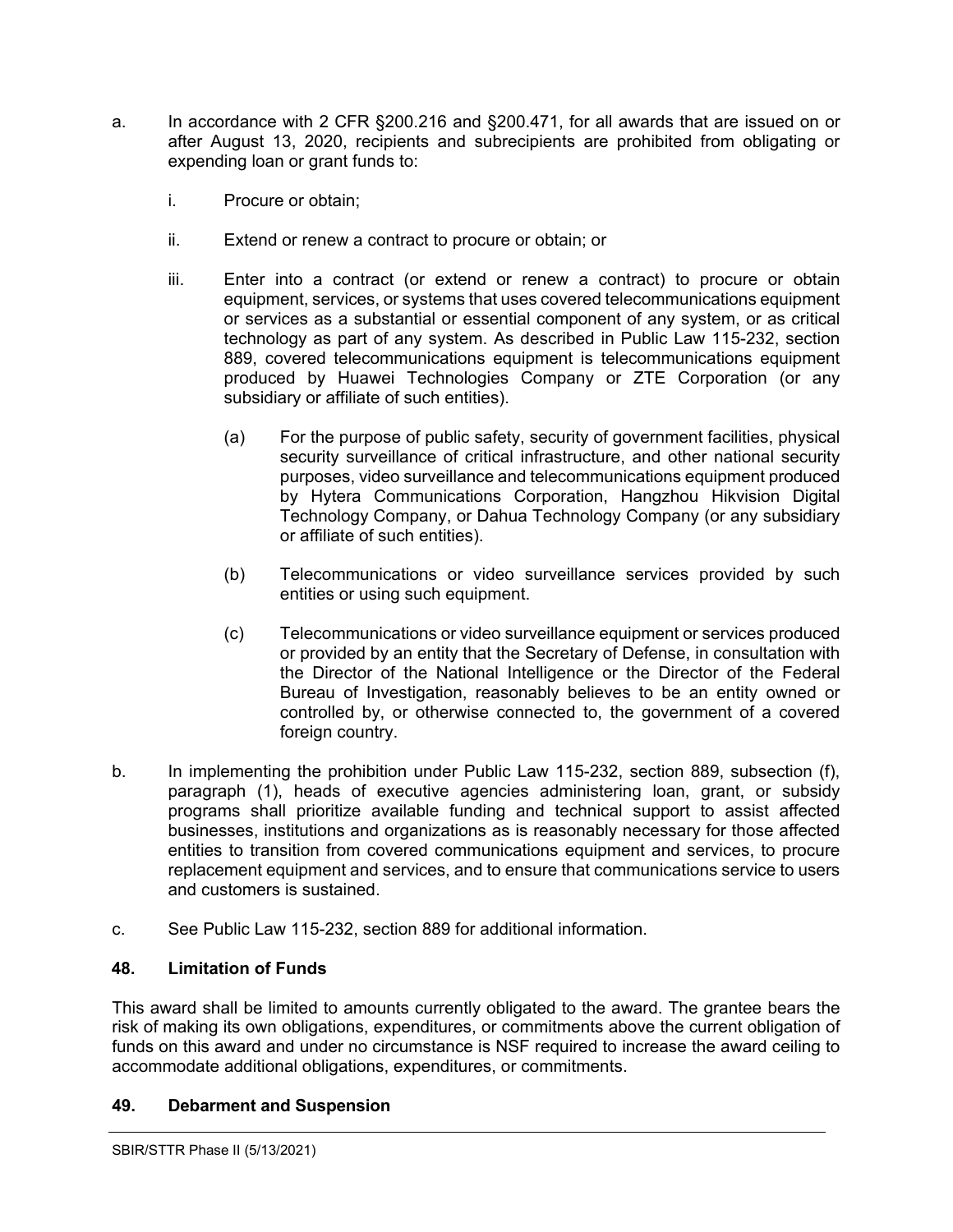A grantee shall fully comply with the requirements stipulated in [Subpart C of 2 CFR Part 180,](http://www.whitehouse.gov/omb/fedreg/2005/083105_debarment.pdf) entitled "*[Responsibilities of Participants Regarding Transactions](https://www.govinfo.gov/content/pkg/CFR-2011-title2-vol1/pdf/CFR-2011-title2-vol1-part2520.pdf)*" as supplemented by NSF's regulations at 2 CFR Part 2520.

The grantee is responsible for ensuring that any lower tier covered transaction, as described in [Subpart](http://www.whitehouse.gov/omb/fedreg/2005/083105_debarment.pdf)  [B of 2 CFR Part 180,](http://www.whitehouse.gov/omb/fedreg/2005/083105_debarment.pdf) entitled "*Covered Transactions*," includes a term or condition requiring compliance with Subpart C. The recipient also is responsible for further requiring the inclusion of a similar term or condition in any subsequent lower tier covered transaction. The recipient acknowledges that failing to disclose the information required under [45 CFR §180.335](http://www.nsf.gov/oig/2_CFR_PART180.pdf) may result in the termination of the grant, or pursuance of other available remedies, including suspension and debarment.

#### <span id="page-34-0"></span>**50. Public Access to Copyrighted Material**

NSF's Public Access Policy applies to awards, funded in whole or in part, as a result of proposals submitted, or due, on or after January 25, 2016. NSF's Public Access Policy may be viewed at [http://www.nsf.gov/news/special\\_reports/public\\_access/.](http://www.nsf.gov/news/special_reports/public_access/)

NSF's policy on public access to copyrighted material (Public Access Policy) reflects the Foundation's commitment to making certain that, to the extent possible, the American public, industry and the scientific community have access to the results of federally funded scientific research. Pursuant to this policy, grantees must ensure that all articles in peer-reviewed scholarly journals and papers in juried conference proceedings:

- are deposited in a public access compliant repository (as identified in the Public Access Policy);
- are available for download, reading and analysis within 12 months of publication;
- possess a minimum set of machine-readable metadata elements as described in the Public Access Policy;
- are reported in annual and final reports with a persistent identifier.

Either the final printed version or the final peer-reviewed manuscript is acceptable for deposit.

#### <span id="page-34-1"></span>**51. Resolution of Conflicting Conditions**

Should there be any inconsistency between any special condition(s) specified in the award notice and these SBIR/STTR Phase II Grant General Conditions, the special conditions in the award notice shall govern.

Should there be any inconsistency between these SBIR/STTR Phase II Grant General Conditions and any NSF solicitation cited or incorporated by reference in the award notice, the matter should be referred to the cognizant NSF Grants and Agreements Officer for guidance.

#### <span id="page-34-2"></span>**52. Resolution of Disagreements and Disputes**

Disagreements and disputes of fact arising under this cooperative agreement that are not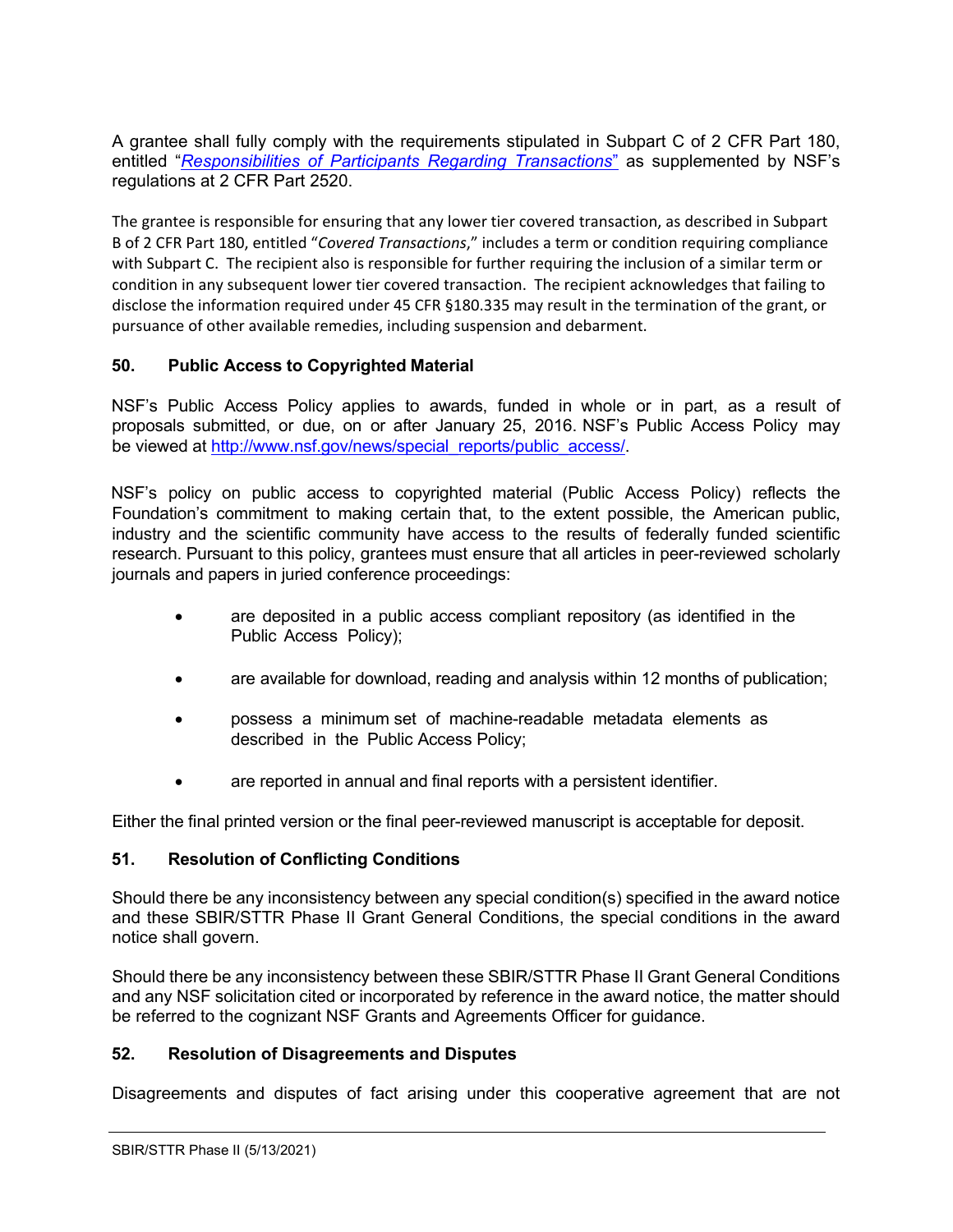resolved through informal discussions will be subject to the written decision of the cognizant NSF Grants and Agreements Officer. This decision will be final unless, within 30 days of receipt of the decision, the grantee makes a written request for review to the Division Director, Division of Grants and Agreements (DGA), NSF. The request for review must contain a full statement of the grantee's position and the pertinent facts and reasons in support of the position. Review will follow the procedures stipulated under [PAPPG Chapter XII.B.3.](https://www.nsf.gov/pubs/policydocs/pappg20_1/pappg_12.jsp#XIIB)

# **Other Considerations**

# <span id="page-35-0"></span>**53. Liability**

NSF cannot assume any liability for accidents, bodily injury, illness, breach of contract, any other damages or loss, or any claims arising out of any activities undertaken pursuant to the grant, whether with respect to persons or property of the grantee or third parties. The grantee is advised to insure or otherwise protect itself or others, as it may deem desirable.

# <span id="page-35-1"></span>**54. Sharing of Findings, Data and Other Research Products**

a. NSF expects significant findings from research and education activities it supports to be promptly submitted for publication, with authorship that accurately reflects the contributions of those involved. It expects investigators to share with other researchers, at no more than incremental cost and within a reasonable time, the data, samples, physical collections and other supporting materials created or gathered in the course of the work. It also encourages the grantee to share software and inventions or otherwise act to make the innovations they embody widely useful and usable.

b. Adjustments and, where essential, exceptions may be allowed to safeguard the rights of individuals and subjects, the validity of results, or the integrity of collections or to accommodate legitimate interests of investigators.

## <span id="page-35-2"></span>**55. Partnerships with Foreign Collaborators**

The NSF must have advance knowledge of proposed or funded grantee activities with foreign entities.

Accordingly, prior to making a commitment to such foreign entities as described above, and prior to negotiating the terms of any potential international agreement, the grantee shall submit to the NSF advance notification of proposed plans for international scientific cooperative programs that involve the use of personnel, facilities and/or services or in-kind contributions.

Advance notification to the NSF should identify the projects and individuals involved and the purpose of the cooperative program, and should specify the duration, location and magnitude of the proposed activity.

These provisions are not intended to require notifications to the NSF of the routine use of the grantee's services and facilities by foreign investigators or the routine use of foreign facilities by grantee staff in accordance with the grantee's standard policies and procedures.

## <span id="page-35-3"></span>**56. Government Permits and Activities Abroad**